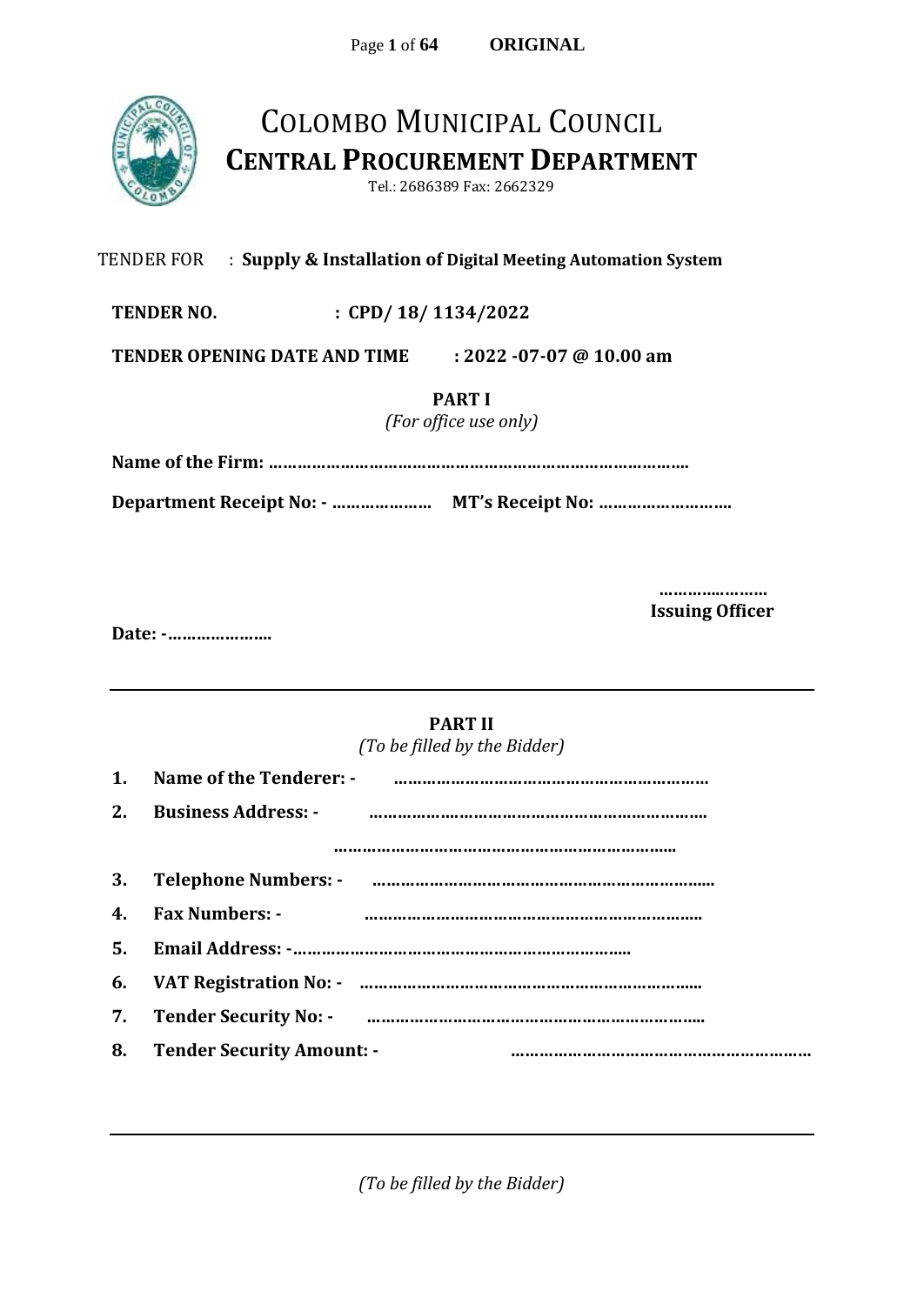**CPD/18/1134/2022**



**COLOMBO MUNICIPAL COUNCIL CENTRAL PROCUREMENT DEPARTMENT Tel.: 2686389 Fax: 2662329**

**Invitation of Tenders**

**SUPPLY& INSTALLATION OF DIGITAL MEETING AUTOMATION SOFTWARE**

**CPD 18-1134-2022**

# **List of Tender/Bid Documents**

- **Section I- Instruction to tenderers (ITT)/Instruction to bidders**
- **Section II. Tender data Sheet (TDS) / Bid data Sheet**
- **Section III. Evaluation Criteria**
- **Section IV. Tender/Bid Forms**
	- **Tender/Bid Submission Form**
	- **Price Schedule**
	- **Tender/Bid Security (Guarantee)**
- **Section V. Schedule of Requirements**
	- **List of Goods and Delivery Schedule**
	- **Technical Specification**
	- **Inspections and Tests**
- **Section VI. Conditions of Contract (CC)**
- **Section VII. Contract Data**
- **Section VIII. Contract Forms**
	- **Contract Agreement**
	- **Performance Security**

*Section I Instructions to Tenderers*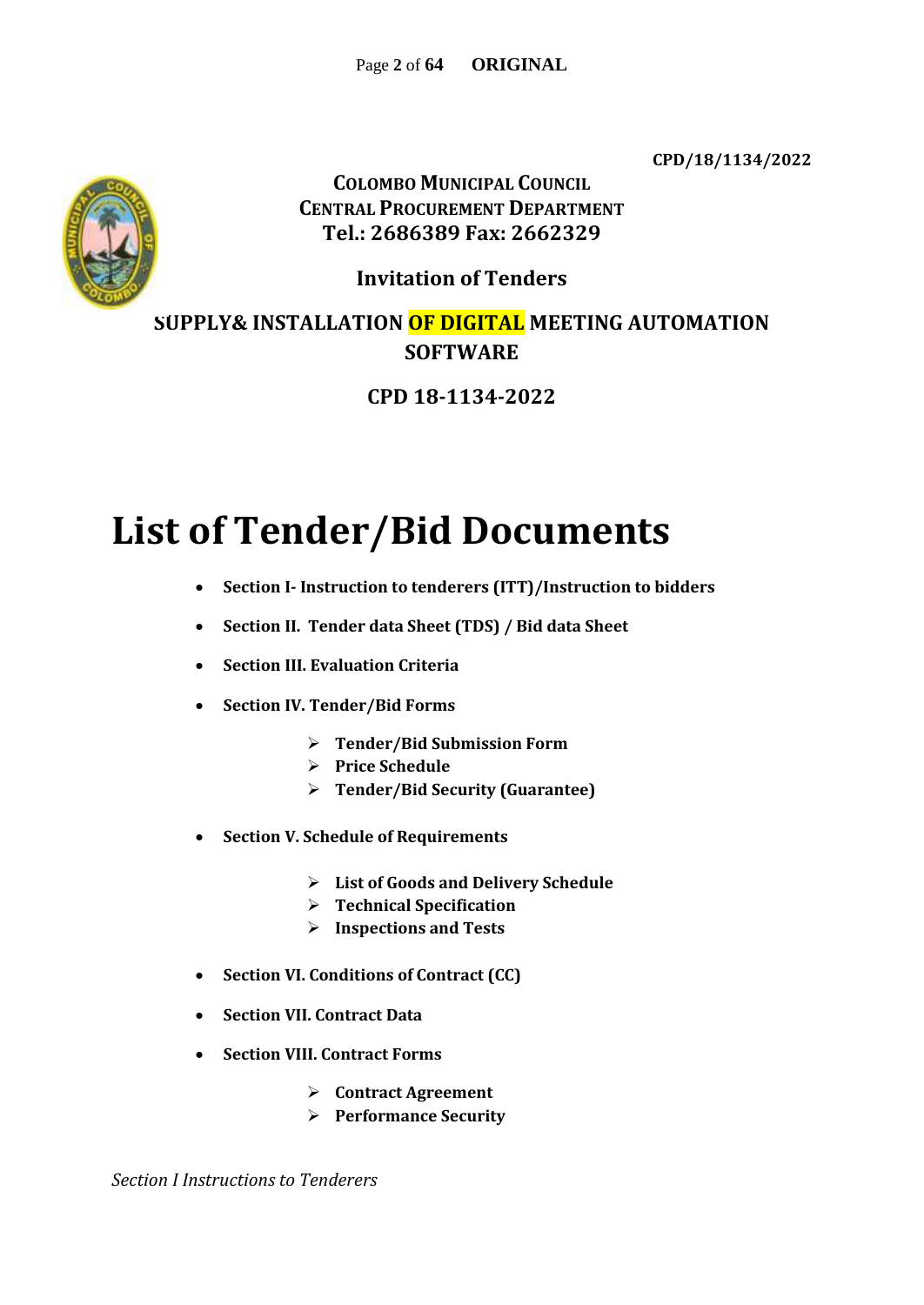### **Section I. Instructions to Tenderers (ITT)/Instructions to Bidders**

*ITT shall be read in Conjunction with the Section ¸Tender Data Sheet (TDS)/Bid Data Sheet, Which shall take precedence over ITT*

### **General**

#### **1. Scope of Tender/Bid**

- **1.1** The Purchaser **indicated in the Tender/Bid Data Sheet (TDS)/,** issues these Tender/Bid Documents for the supply of Goods and Related Services incidental thereto as specified in Section V, Schedule of Requirement. The name and identification number of this Tender/Bid **Specified in the TDS.** The name, Identification, and number of lots (Individual contracts), if any, are **provided in the TDS.**
- **1.2** Throughout these Tender/Bid Documents:
	- a) the term "in writing "means communicated in written form by mail (other than electronic mail) or hand delivered with proof of receipt;
	- b) if the context so requires, "singular" means "plural" and vice versa; and
	- c) "day" means calendar day.

#### **2. Source of Funds**

**2.1** Payments under this contract will be financed by the source **specified in the TDS.**

#### **3. Ethics, Fraud and Corruption**

- **3.1** The attention of the tenderers/Bidders is drawn to the following guidelines
	- Parties associated with Tender/Bid Actions, namely, suppliers contractors and officials shall ensure that they maintain strict confidentiality throughout the process.
	- Officials shall refrain from receiving any personal gain from any Tender Action. No gifts or inducement shall be accepted. Suppliers/Contractors are liable to be disqualified from the Tender/Bid process if found offering any gift or inducement which may have an effect of influencing a decision or impairing the if an official.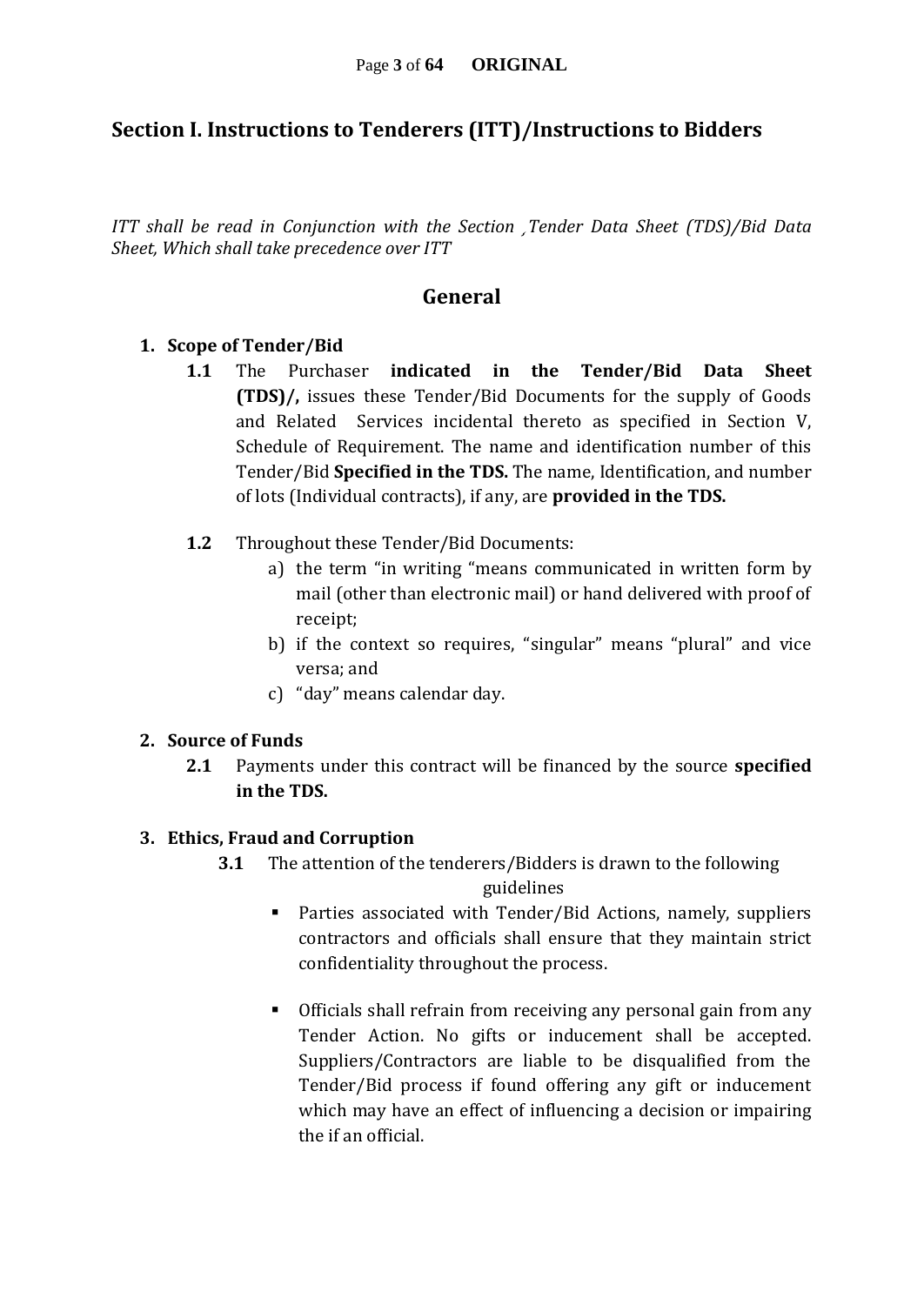#### *Section I Instructions to Tenderers/Bidders*

**3.2** The purchaser requires the tenderers/Bidders, Suppliers, Contractors, and

consultants to observe the highest standard of ethics during the the purchasing and execution of such contracts. In pursuit if this policy:

**a)** "corrupt practice" means the offering, giving, receiving, or soliciting, directly or indirectly, of anything of value to influence the action of a public official in the Tender/bid process or in contract execution.

**b)** "Fraudulent practice" means a misrepresentation or omission of facts in order to Tender/Bid influence a Tender/Bid process or the execution of a contract.

**c)** "collusive practice" means a scheme or arrangement between two or more tenderers, with or without the knowledge of the Purchaser to establish bid prices at artificial, noncompetitive levels; and

**d) "**coercive practice" means harming or threatening to harm, directly or indirectly, persons or their property to influence their participation in the procurement process or affect the execution of a contract.

**3.3** If the Purchaser found any unethical practices as stipulated under ITT Clause 3.2, the Purchaser will reject a Tender/bid, if it is found that a tenderer/Bidder directly or

through an agent, engaged in corrupt, fraudulent, collusive or coercive practices in competing for the Contract in question.

### **4. Eligible tenderers/Bidders**

- **4.1** All tenderers/bidders shall possess legal right to supply the Goods under this contract.
- **4.2** A tenderer/bidder shall not have a conflict of interest. All tenderers/bidders found to have conflict of interest shall be disqualified. tenderers/bidders may be considered to have a conflict of interest with one or more parties in this bidding process, if they
	- a) Are or have been associated in the past, with a firm or any of its affiliates which have been engaged by the Purchaser to provide consulting services for the preparation of the design, specifications, and other documents to be used for the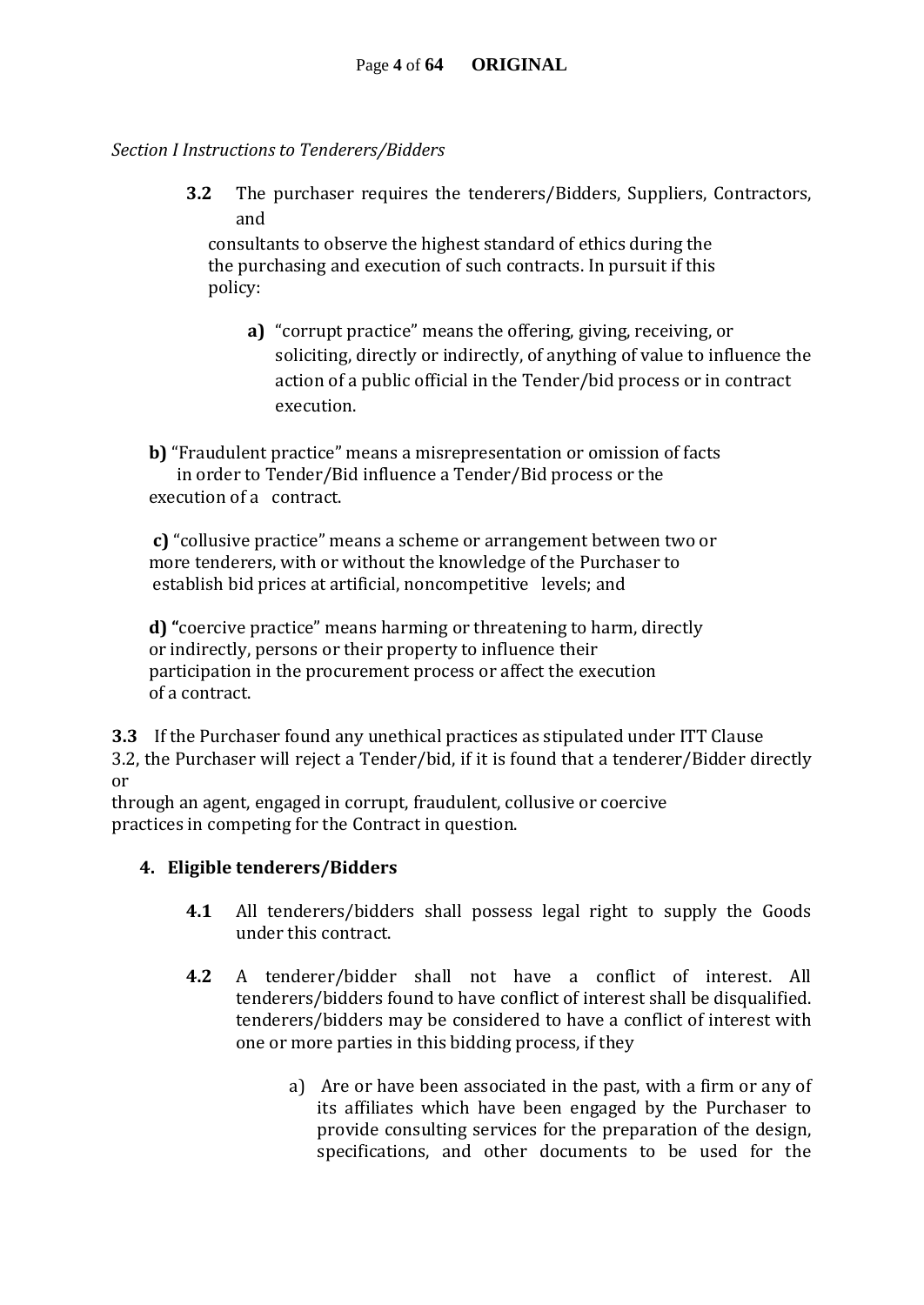Tender/Bid of the goods to be purchased under these Tender Documents; or

*Section I Instructions to tenderers* 

b) Submit more than one tender/bid in this tendering/bidding process.

However, does not limit the participation of subcontractors in more than one Tender/bid.

- **4.3** The tenderers/bidders that is under a declaration of ineligibility by the Colombo Municipal Council (CMC), at the date of submission of tenders/bidders or at the date of contract award, shall be disqualified. The list of debarred firms is available at the website of CMC.
- **4.4** Foreign tenderer/bidder may submit a tender/bidder only if so stated in **the TDS.**

#### **5. Eligible Goods and Related Services**

**5.1** All goods supplied under this contract shall be complied with applicable standards stipulated by the Sri Lanka Standards Institute (SLSI). In the absence of such standards, the Goods supplied shall be complied to other internationally accepted standards.

### **Contents of Tender/Bid Documents**

#### **6. Sections of Tender/Bid Documents**

**6.1** The tender/Bid Documents consist of 2 Volumes, which include all the sections indicated below, and should be read in conjunction with any addendum issued in accordance with ITT Clause 8.

#### **Volume 1**

• Section I. Instructions to tenderers (ITT)/Instructions to Bidders

- Section VI. Conditions of Contract (CC)
- Section VIII. Contract Forms

#### **Volume 2**

- Section II. Tender Data Sheet (TDS)/ Bid Data Sheet
- Section III. Evaluation and Qualification Criteria
- Section IV. Tender/Bid Forms
- Section V. Schedule of Requirements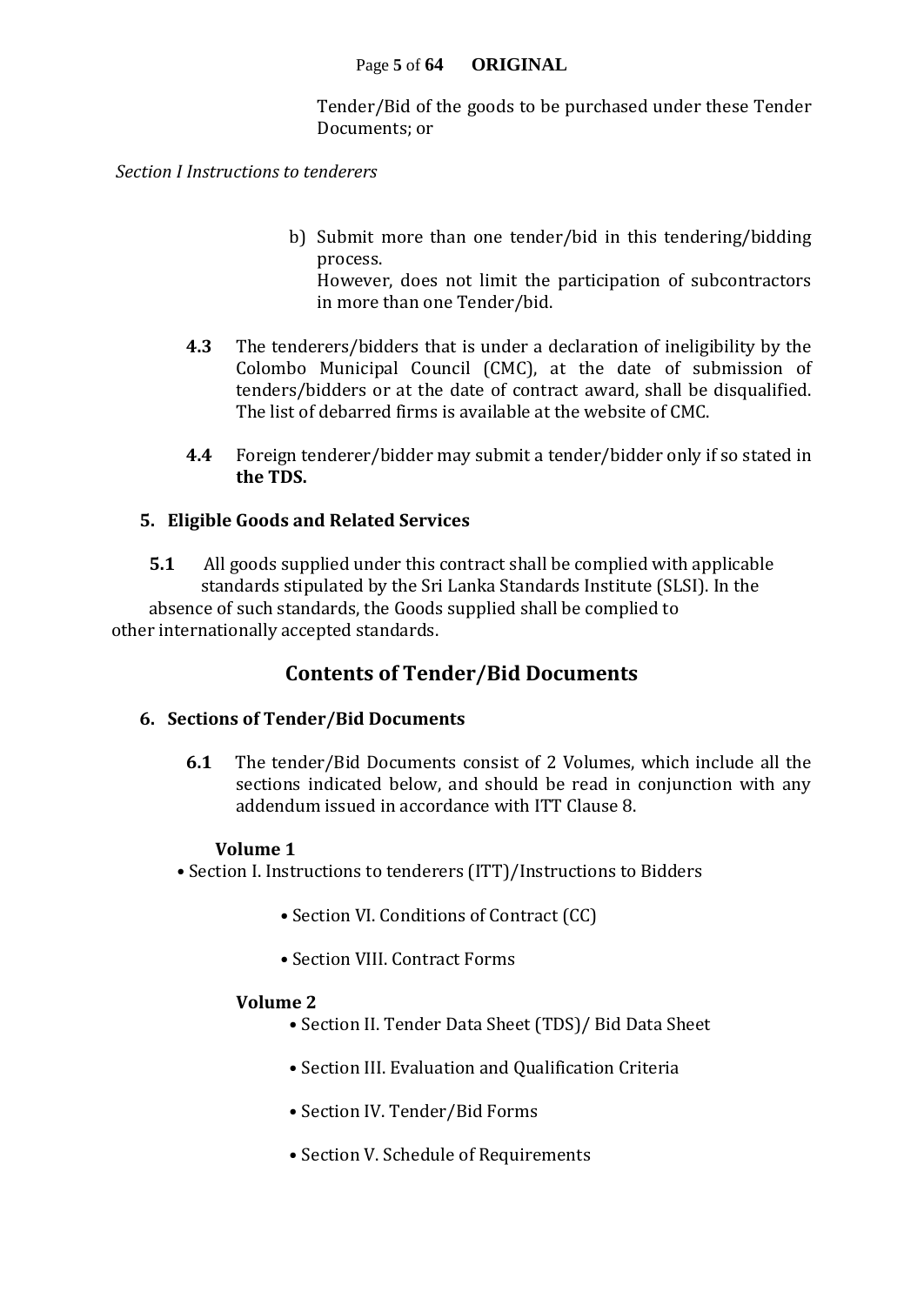- Section VII. Contract Data
- Invitation for Tender/Bid

*Section I Instructions to tenderers/ bidders*

**6.2** The tenderer/Bidder is expected to examine all instructions, forms, terms, and specifications in the Tender/Bid Documents Failure to furnish all information or documentation required by the Tender/Bid Documents may result in the rejection of the Tender/Bid.

#### **7 . Clarification of Tender Document**

**7.1 A** prospective tenderer requiring any clarification of the Tender/Bid Documents including the restrictiveness of specifications shall contact the Purchaser in writing at the Purchaser's address **specified in the TDS**. The Purchaser will respond in writing to any request for clarification, provided that such request is received no later than ten (10) days prior to the deadline for submission of Tenders/bids. The Purchaser shall forward copies of its response to all those who have purchased the Tender/Bid Documents, including a description of the inquiry but without identifying its source. Should the Purchaser deem it necessary to amend the Tender/Bid Documents as a result of a clarification, it shall do so following the procedure under ITT Clause 8.

#### **8. Amendment of Tender/Bid Document**

**8.1**At any time prior to the deadline for submission of tenders/Bidders, the Purchaser

**8.2**Any addendum issued shall be part of the Tender/Bid Documents and shall be communicated in writing to all who have purchased the Tender/Bid Documents.

**8.3**To give prospective tenderers/Bidders reasonable time in which to take an addendum into account in preparing their tenders/Bidders, the Purchaser may, at its discretion, extend the deadline for the submission of tenders, pursuant to ITT Sub-Clause 23.2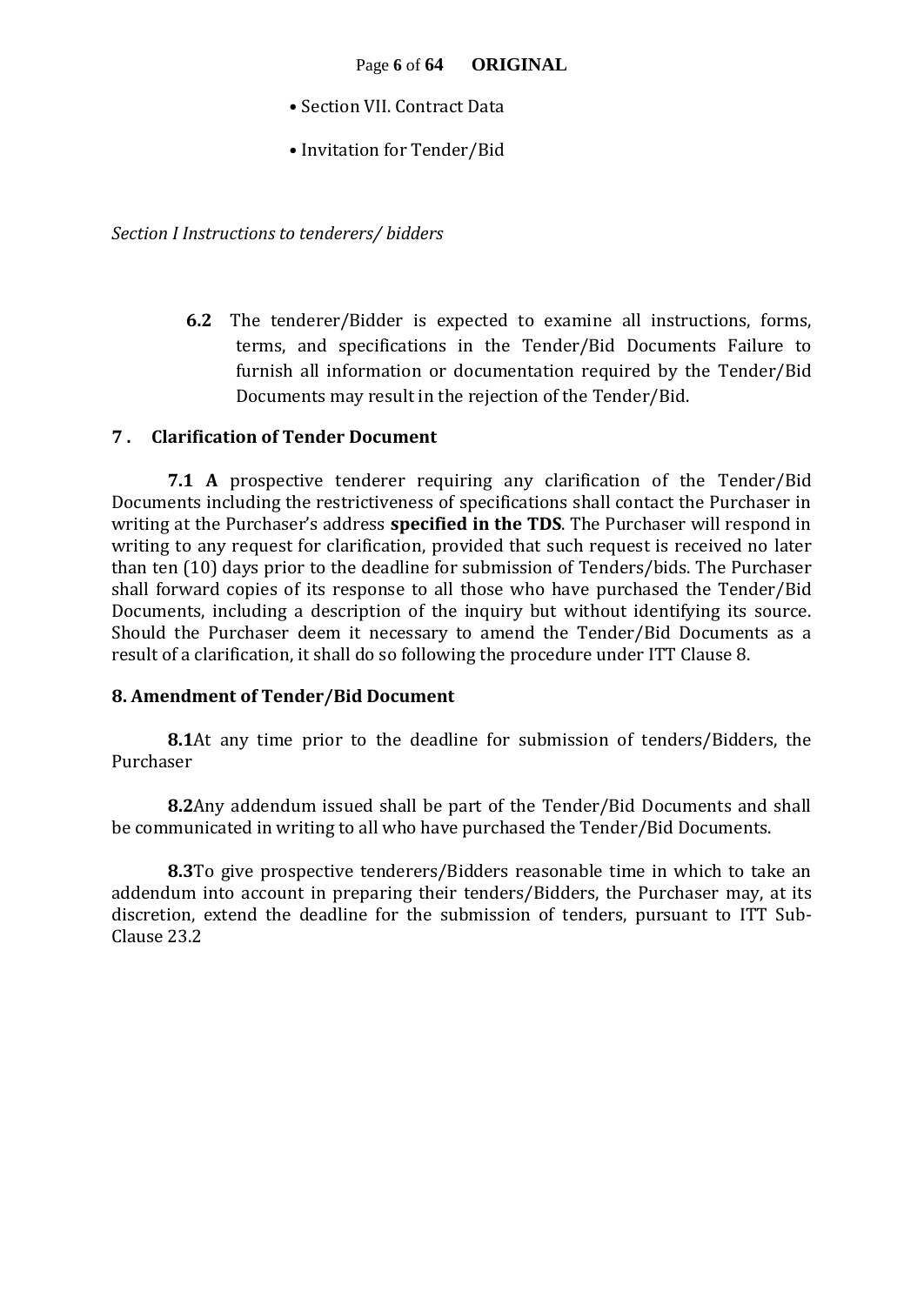## **Preparation of Tenders/Bids**

#### **9. Cost of Tender/Bids**

**9.1**The tenderer shall bear all costs associated with the preparation and submission of its tender/bids, and the Purchaser shall not be responsible or liable for those costs, regardless of the conduct or outcome of the tendering process.

#### **10**. Language **of Tender/Bids**

**10.1**The Tender/Bid, as well as all correspondence and documents relating to the Tender/Bid (including supporting documents and printed literature) exchanged by the Tenderer/Bidder and the Purchaser, shall be written in English language.

*Section I Instructions to tenderers*

#### **11. Documents Comprising the Tender/Bid**

- **11.1** The Tender/Bid shall comprise the following:
	- **a)** Tender/Bid Submission Form and the applicable Price Schedules, in accordance with **ITT Clauses 12, 14, and 15;**
	- **b)** Bid Bond/Security, in accordance with ITT Clause 20;
	- **c)** Documentary evidence in accordance with ITT Clauses 18 and 29, that the Goods and Related Services conform to the Tender/Bid Documents;
	- **d)** Documentary evidence in accordance with ITT Clause 18 establishing the tenderer's/bidder's qualifications to perform the contract if its tender/bid is accepted; and
	- **e)** Any other document required in the TDS.

#### **12. Tender/Bid Submission Form and Price Schedules**

**12.1** Any other document required in the TDS. form furnished in Section IV, Tender/Bid Forms. This form must be completed without any alterations to its format, and no substitutes shall be accepted. All blank spaces shall be filled in with the information requested.

#### **13 . Alternative Tenders/Bids**

**13.1** Alternative tenders/Bids shall not be considered.

#### **14.Tender/Bid Price and Discounts**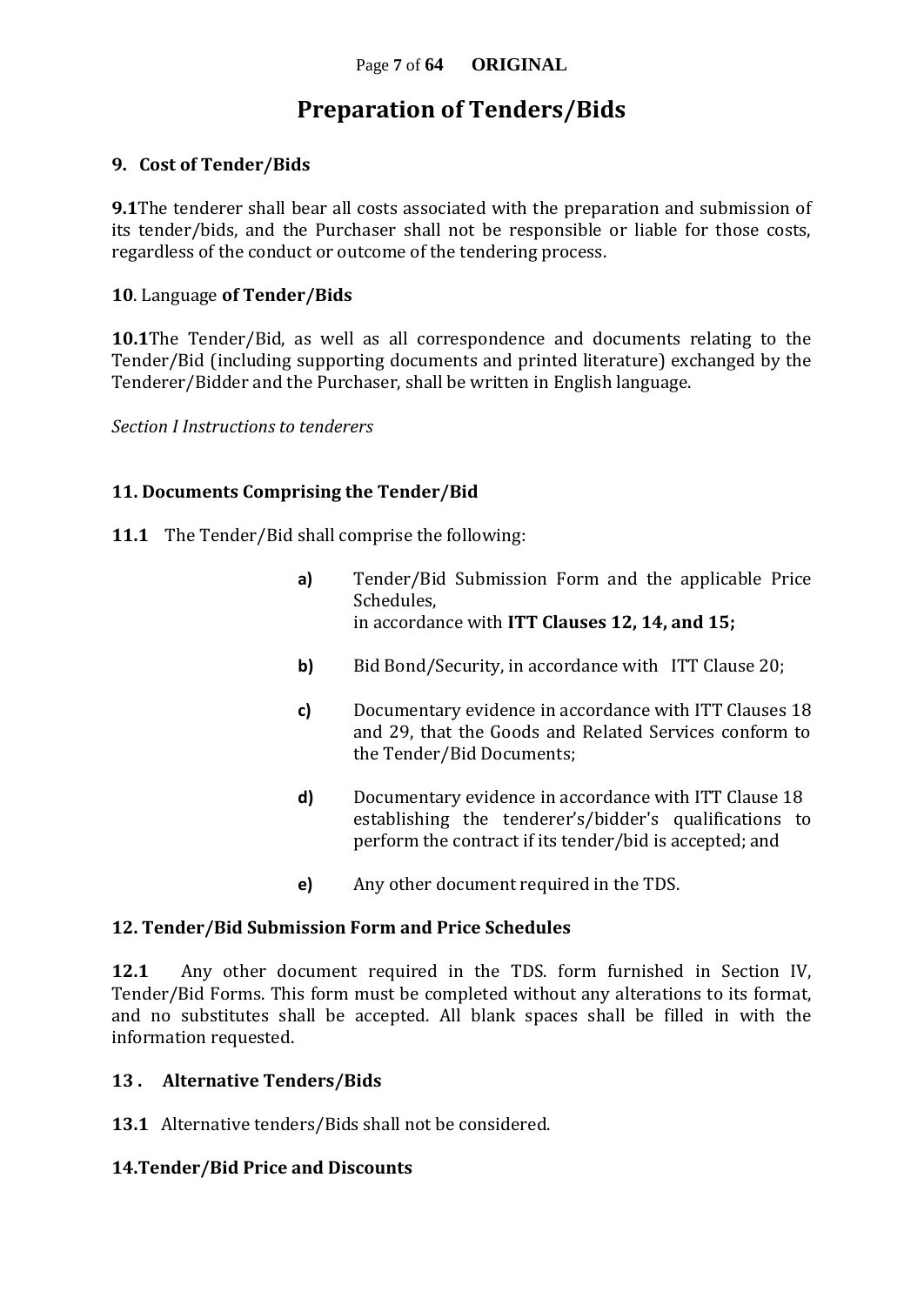#### Page **8** of **64 ORIGINAL**

**14.1** The tenderer/Bidder shall indicate on the price Schedule the unit prices and total bid prices of the goods it proposes to supply under the Contract.

**14.2** Any discount offered against any single item in the price schedule shall be included in the unit price of the item. However, a tenderer/bidder wishes to offer discount as a lot the tenderers/Bidders may do so by indicating such amounts appropriately.

**14.3** If so indicated in ITT Sub-Clause 1.1, tenders are being invited for individual contracts (lots) or for any combination of contracts (packages). Unless otherwise indicated in the **TDS**, prices quoted shall correspond to 100 % of the items specified for each lot and to 100% of the quantities specified for each item of a lot. Tenderers/Bidders wishing to offer any price reduction (discount) for the award of more than one Contract shall specify the applicable price reduction separately.

 *Section I Instructions to tenderers*

**14.4 (i)** Prices indicated on the Price Schedule shall include all duties and sales and other taxes already paid or payable by the Supplier:

**(a)**On components and raw material used in the manufacture or assembly of goods quoted; or

**(b)**on the previously imported goods of foreign origin

**(ii)** However, VAT shall not be included in the price but shall be indicated separately;

**(iii)** The price for inland transportation, insurance and other related services to deliver the goods to their final destination;

**(iv)** The price of other incidental services

**14.5**The Prices quoted by the tenderer shall be fixed during the tenderer's/bidder's performance of the Contract and not subject to variation on any account. A tender/bid submitted with an adjustable price quotation will be treated as non-responsive and rejected. pursuant to ITT Clause 31.

**14.6** All lots, if any, and items must be listed and priced separately in the Price Schedules. If a Price Schedule shows items listed but not priced, their prices shall be assumed to be included in the prices of other items.

#### **15. Currencies of Tender/bid**

**15.1** Unless otherwise stated in Tender/bid Data Sheet, the tenderer/bidder shall quote in Sri Lankan Rupees and payment shall be payable only in Sri Lanka Rupees.

#### **16. Documents Establishing the Eligibility of the Tenderer/Bidders**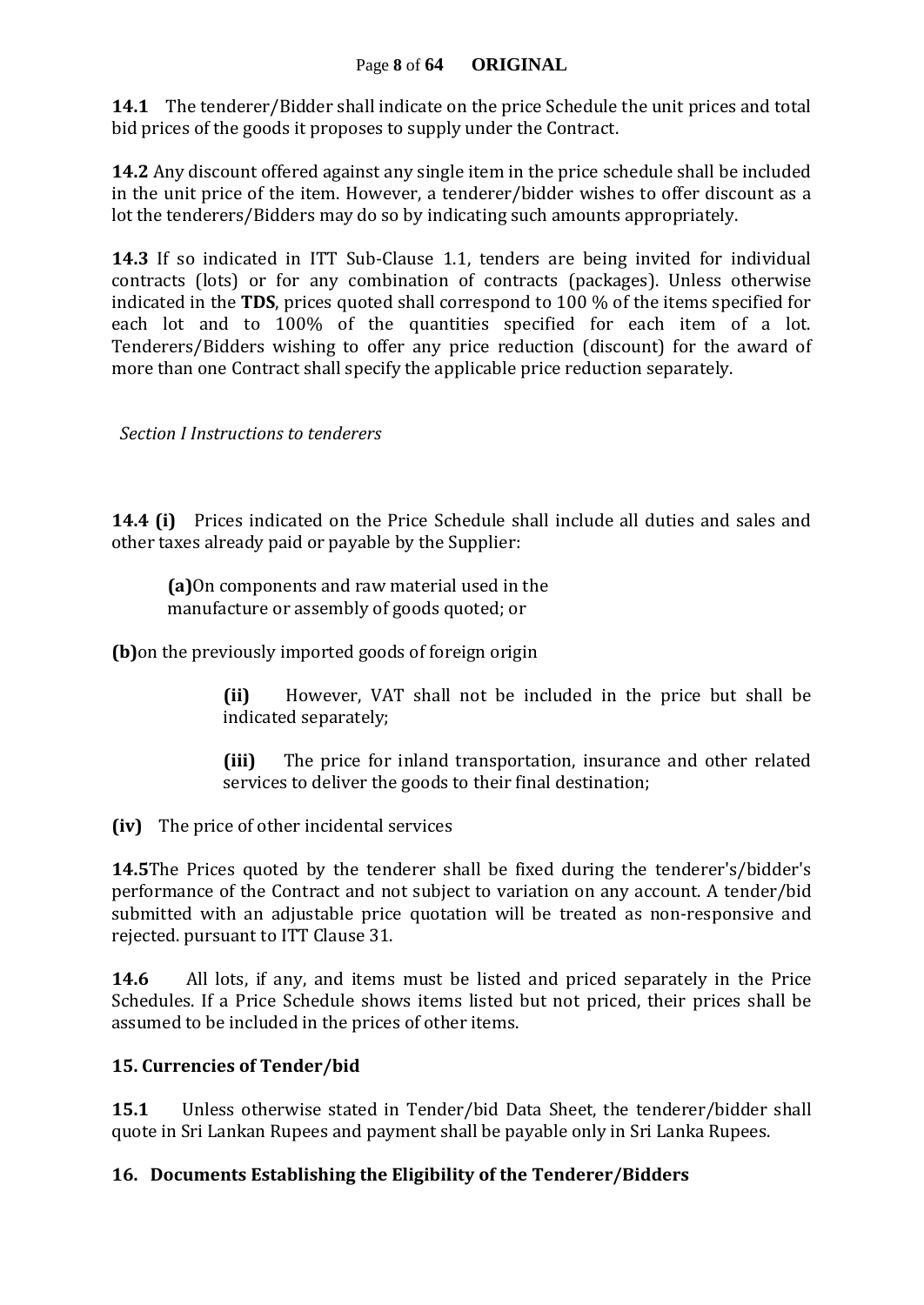**16.1**To establish their eligibility in accordance with ITT Clause 4, tenderer shall complete the Tender/Bid Submission Form, included in Section IV, Tender/ Bidding Forms.

#### **17. Documents Establishing the Conformity of the Goods and Related Services**

**17.1**To establish the conformity of the Goods and Related Services to the Tender/Bid Documents, the tenderer/Bidder shall furnish as part of its tender the documentary evidence that the Goods conform to the technical specifications and standards specified in Section V, Schedule of Requirements.

#### *Section I Instructions to tenderers*

**17.2**The documentary evidence may be in the form of literature, drawings or data, and shall consist of a detailed item by item description (given in Section V, Technical Specifications) of the essential technical and performance characteristics of the Goods and Related Services, demonstrating substantial responsiveness of the Goods and Related Services to the technical specification, and if applicable, a statement of deviations and exceptions to the provisions of the Schedule of Requirements.

**17.3**Thetenderer/bidder shall also furnish a list giving full particulars, including quantities, available sources and current prices of spare parts, special tools, etc., necessary for the proper and continuing functioning of the Goods during the period if **specified in the TDS** following commencement of the use of the goods by the Purchaser.

#### **18 . Documents Establishing the Qualifications of the Tenderers**

**18.1**The documentary evidence of the tenderer's/bidder's

qualifications to perform the contract if its bid is accepted shall establish to the Purchaser's satisfaction:

> **(a)** A Tenderer/Bidder that does not manufacture or produce the Goods it offers to supply shall submit the Manufacturer's Authorization using the form included in Section IV, Tender/bid Forms to demonstrate that it has been duly authorized by the manufacturer or producer of the Goods to supply these Goods;

> **(b)** that, if required in the TDS, in case of a tenderer/bidder not doing business within Sri Lanka, the tenderer/Bidder is or will be (if awarded the contract) represented by an Agent in Sri Lanka equipped and able to carry out the Supplier's maintenance, repair and spare parts stocking obligations prescribed in the Conditions of Contract and/or Technical Specifications; and

> **(c)** that the tenderer/bidder meets each of the qualification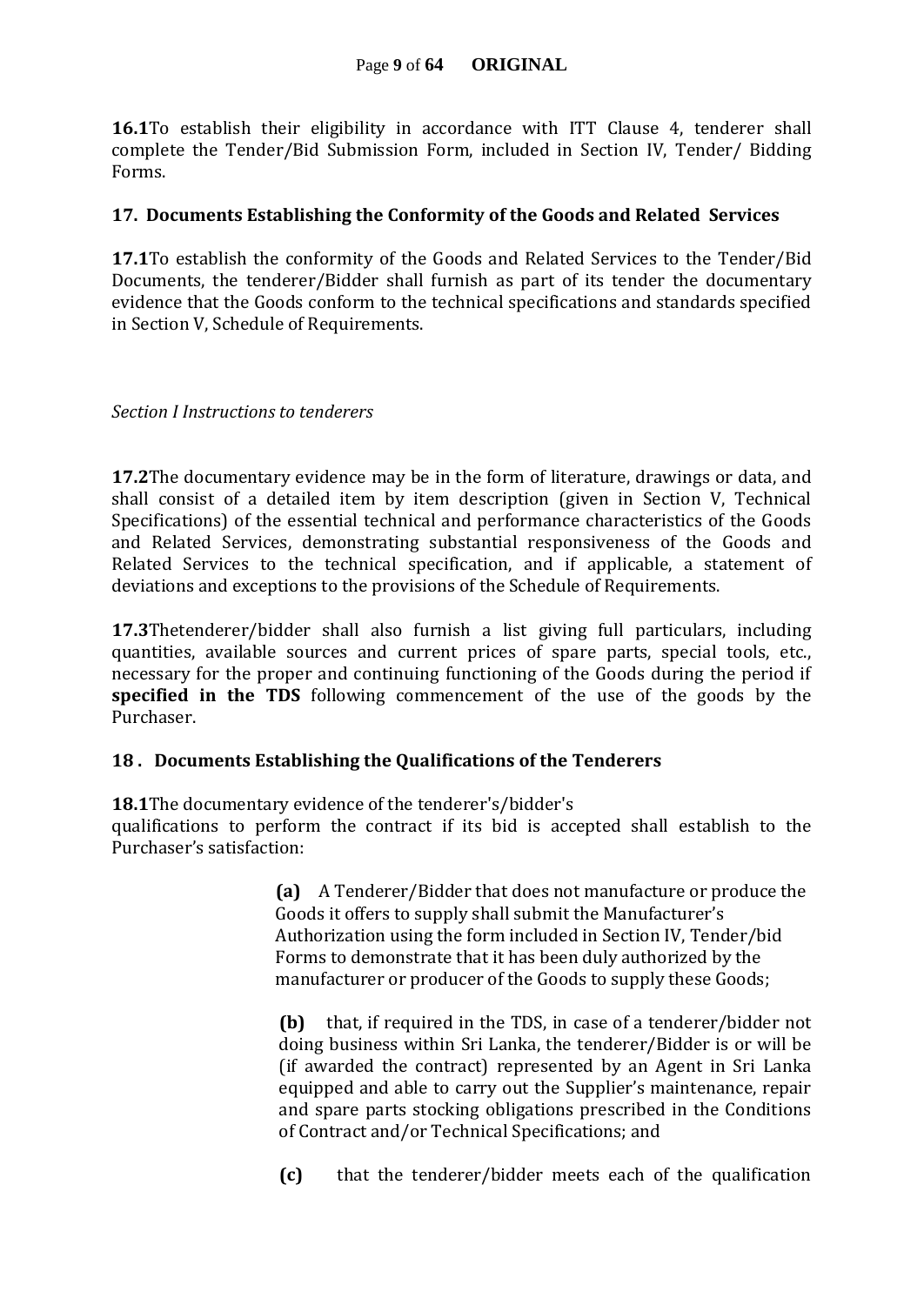criterion specified in Section III, Evaluation and Qualification Criteria.

#### **19. Period of Validity of Tenders/Bids**

**19.1**Tenders/Bids shall remain valid until the date specified in the TDS. A tender valid for a shorter date shall be rejected by the Purchaser as non-responsive.

**19.2** In exceptional circumstances, prior to the expiration of the tender/bid validity date, the Purchaser may request tenderers to extend the period of validity of their tenders/bids. The request and the responses shall be made in writing. If a Tender Security is requested in accordance with ITT Clause 20, it shall also be extended corresponding period. A tenderer/bidder may refuse the request without forfeiting its Tender/bid Security. A tenderer/bidder granting the request shall not be required or permitted to modify its tender/bid.

*Section I Instructions to tenderers/bidders*

#### **20. Bid Bond/ Security**

**20.1**The Tenderers/Bidders shall furnish as part of its Tender a Bid Bond/ Security, as specified in the TDS.

**20.2**The Bid Bond/ Security shall be in the amount specified in the TDS and denominated in Sri Lanka Rupees, and shall:

- **(a)** at the Tenderer's option, be in the form of either a bank draft, a letter of credit, or a bank guarantee from a banking institution;
- **(b)** be issued by a institution acceptable to Purchaser.
- **(c)** be substantially in accordance with the form included in Section IV, Tender Forms;
- **(d)** be payable promptly upon written demand by the Purchaser in case the conditions listed in ITT Clause e conditions listed in ITT Clause
- **(e)** be submitted in its original form; copies will not be accepted;
- **(f)** remain valid for the period specified in the TDS

**20.3**Any Tender/Bid not accompanied by a substantially responsive Bid Bond/ Security in accordance with ITT Sub-Clause 20.1 and 20.2, may be rejected by the Purchaser as non-responsive.

**20.4**The Bid Bond/ Security of unsuccessful tenderers/bidders shall be returned as promptly as possible upon the successful tenderer's/bidder's furnishing of the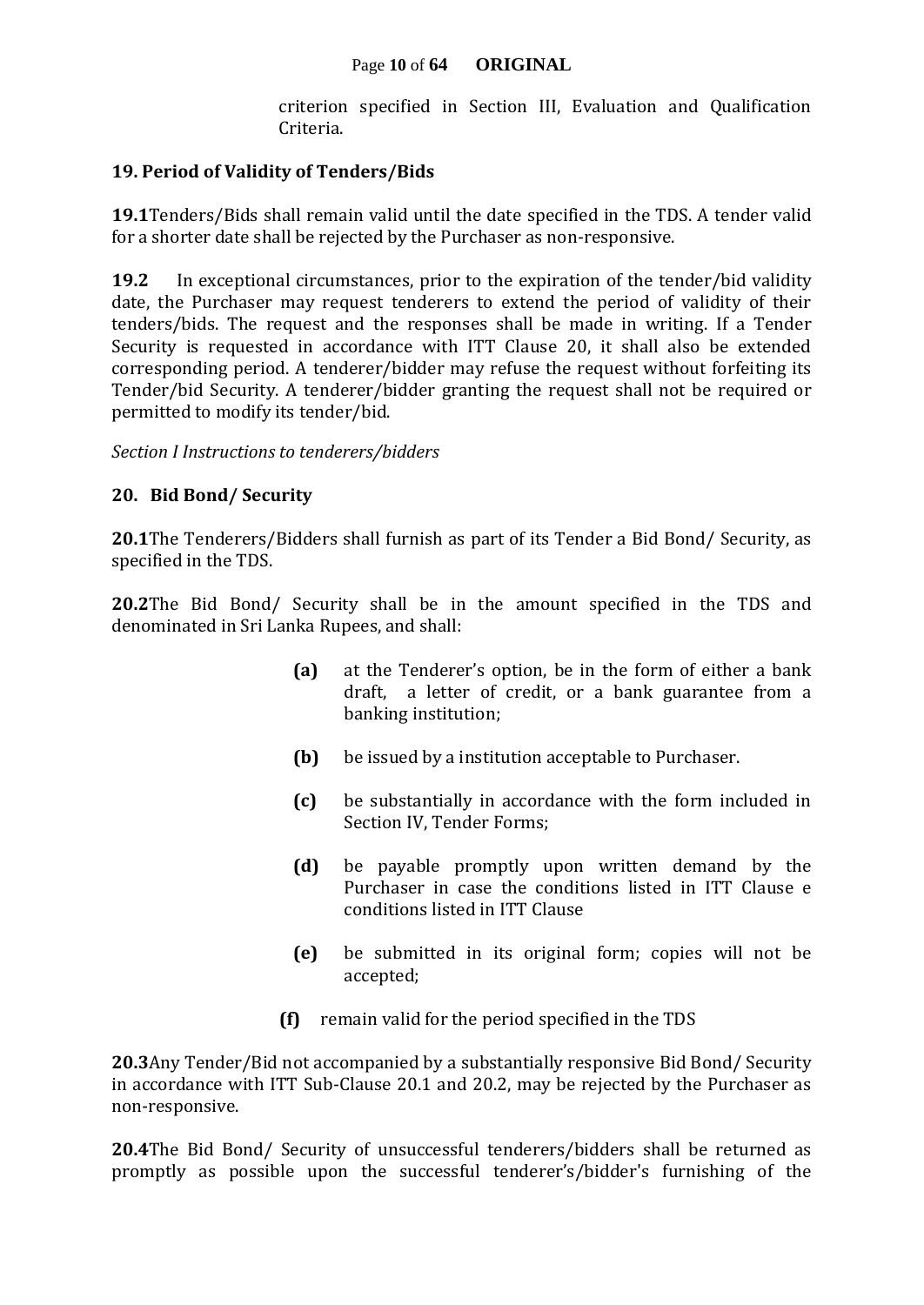Performance Security pursuant to ITT Clause 43.

**20.5**The Bid Bond/ Security may be forfeited:

**(a)** if a tenderer/bidder withdraws its tender/bid during the period of bid validity specified by the tenderer/bidder on the Tender/bid Submission Form except As provided in ITT Sub-Clause 19.2; or

> **(b)** if a tenderer/bidder does not agreeing to correction of arithmetical errors in pursuant to ITT Sub-Clause 30.3

*Section I Instructions to tenderers/bidders*

**(c)**if the successful tenderer/bidder fails to:

- i) sign the Contract in accordance with ITT Clause 42;
- ii) Furnish a Performance Security in accordance with ITT Clause 43.

#### **21 Format and Signing of Tender/Bid**

**21.1** The tenderer/bidder shall prepare one original of the documents comprising the Tender/bid as described in ITT Clause 11 and clearly mark it as "ORIGINAL." In addition, the tenderer/bidder shall submit a copy of the tender and clearly mark it as "COPY." In the event of any discrepancy between the original and the copy, the original shall prevail.

**21.2** The original and the Copy of the tender shall be typed or written in indelible ink and shall be signed by a person duly authorized to sign on behalf of the tenderer/bidder.

**21.3** Any interlineations, erasures, or overwriting shall be valid only if they are signed or initialed by the person signing the Tender/Bid.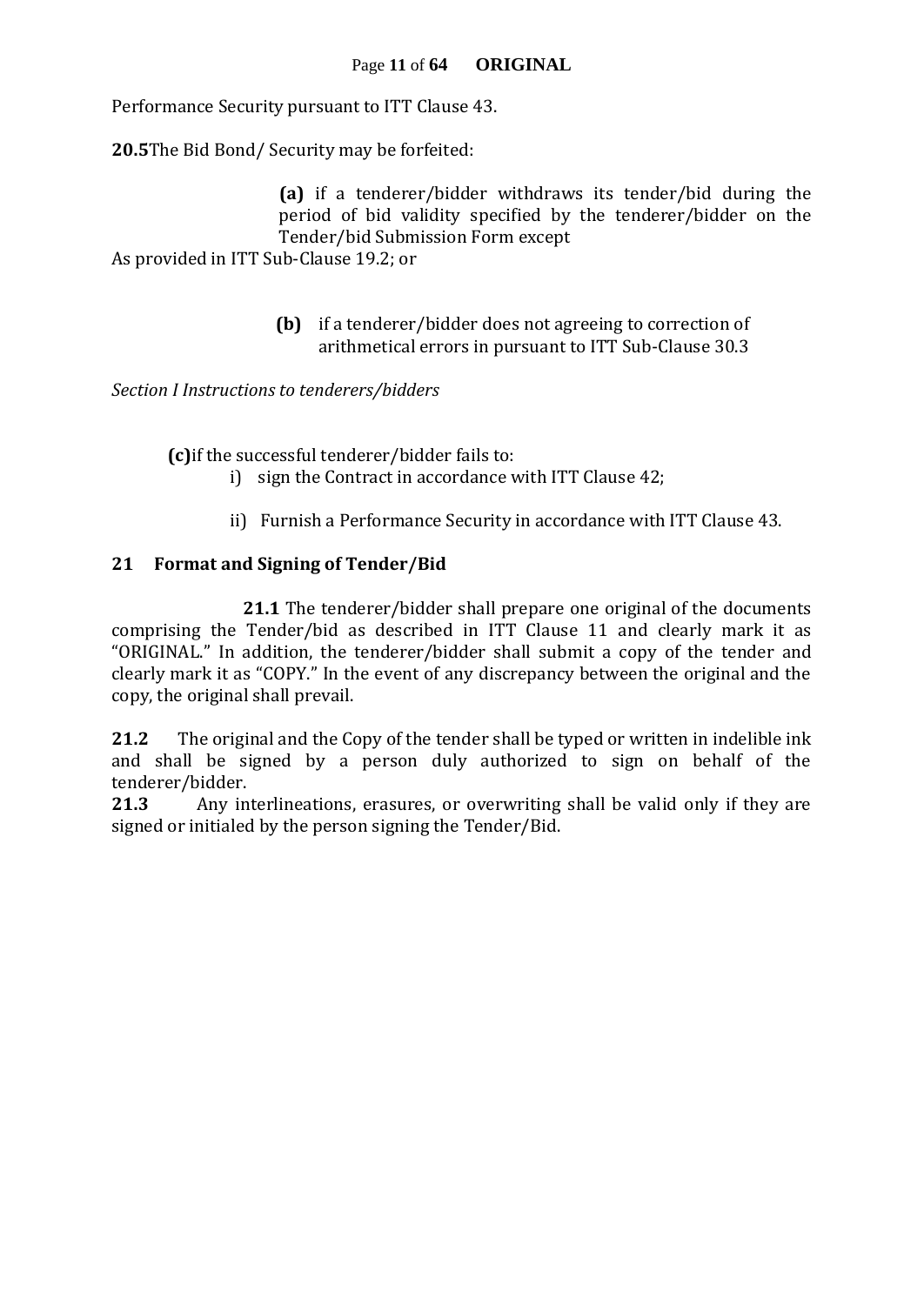## **Submission and Opening of Tenders/Bids**

#### **22. Submission, Sealing and Marking of Tenders/Bids**

**22.1** Bidders may always submit their Tenders/Bids by mail or by

hand.

**(a)** Tenderers/Bidders submitting tenders by mail or by hand, shall enclose the original and the copy of the Tender/bid in separate sealed envelopes, duly marking the envelopes as "ORIGINAL" and "COPY." These envelopes containing the original and the copy shall then be enclosed in one single envelope.

- **22.2** The inner and outer envelopes shall:
	- **(a)** be addressed to the Purchaser in accordance with ITT
	- **(b)** bear the specific identification of this tendering/bidding process as indicated in the TDS; and
	- **(c)** bear a warning not to open before the time and date for tender opening, in accordance with ITT Sub-Clause 26.1
	- **(d) Tenderer's/Bidder's name and Address should not be written on each envelop. That any words / Mark or other reference on the cover envelop, Identifying the name of Tenderer with change the tender to be invalid.**

*Section I Instructions to tenderer/bidder*

If all envelopes are not sealed and marked as required, the Purchaser will assume no responsibility for the misplacement or premature opening of the tender.

#### **23 . Deadline for Submission of Tenders/Bids**

**23.1**Tenders/Bids must be received by the Purchaser at the address and no later than the date and time **specified in the TDS**.

**23.2** The Purchaser may, at its discretion, extend the deadline for the submission of tenders by amending the Tender Documents in accordance with ITT Clause 8, in which case all rights and obligations of the Purchaser and tenderers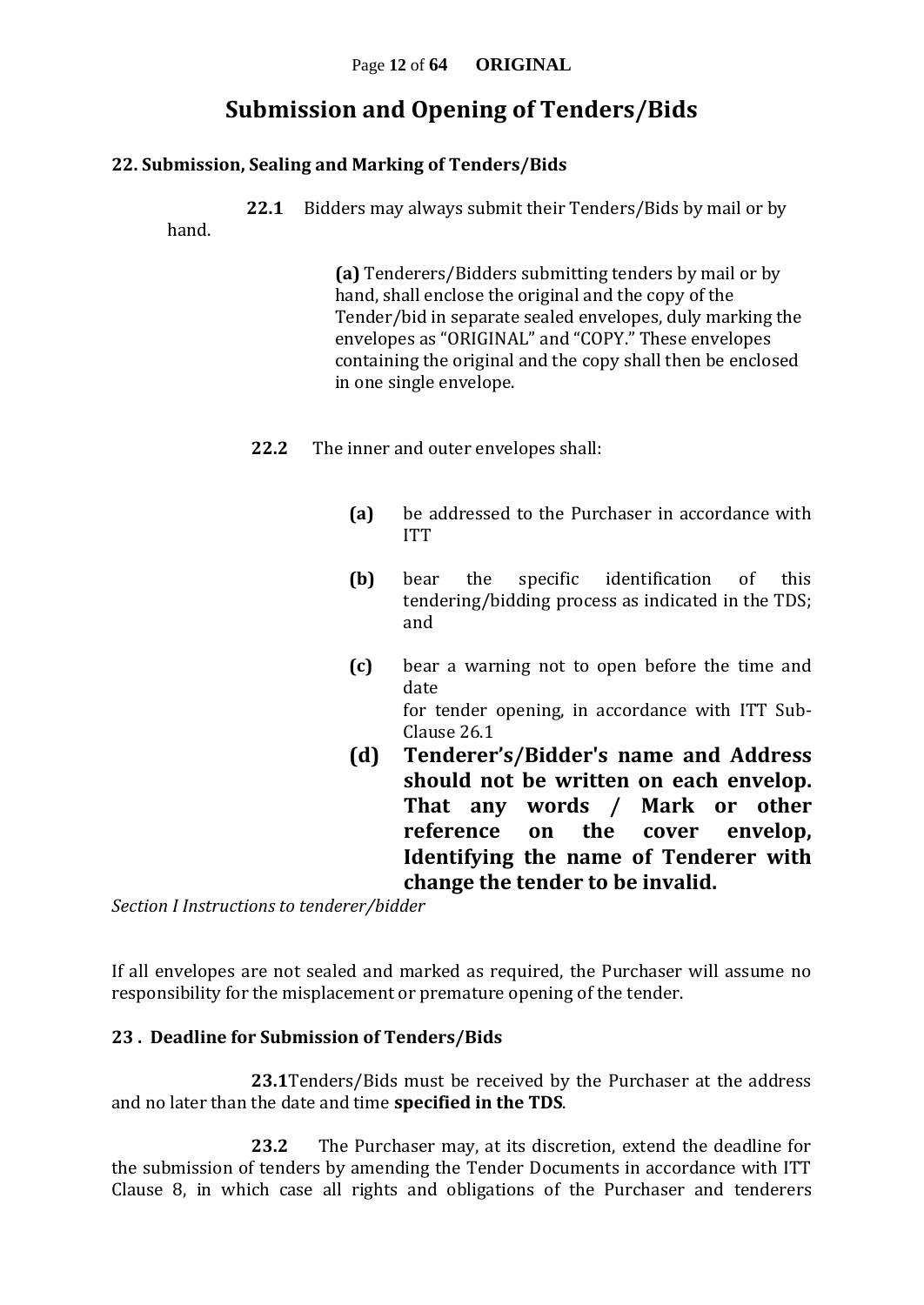previously subject to the deadline shall thereafter be subject to the deadline as extended.

#### **24. Late Tenders/Bids**

**24.1** The Purchaser shall not consider any tender that arrives after the deadline for submission of tenders, in accordance with ITT Clause 23. Any tender/bid received by the Purchaser after the deadline for submission of tenders/bids shall be declared late, deadline for submission of tenders shall be declared late, rejected, and returned unopened to the Tenderers.

#### **25. Withdrawal, and Modification of Tenders/Bids**

**25.1** A tenderer/bidder may withdraw or modify its tender/bid after it has been submitted by sending a written notice in accordance with ITT Clause 22, duly signed by an authorized representative, and shall include a copy of the authorization in accordance with ITT Sub-Clause 21.2, (except that no copies of the withdrawal notice are required). The corresponding substitution or modification of the bid must accompany the respective written notice. All notices must be:

- (a) Submitted in accordance with ITT Clauses 21 and 22 (except that withdrawal notices do not require copies), and in addition, the respective envelopes shall be clearly marked "WITHDRAWAL," or "MODIFICATION;" and
- (b) Received by the Purchaser prior to the deadline prescribed for submission of Tenders, in accordance with ITT Clause 23.

**25.2** Tenders/Bids requested to be withdrawn in accordance with ITT Sub-Clause 25.1 shall be returned to the tenderers/bidders only upon notification of contract award to the successful tenderer in accordance with sub clause 41.1

**25.3** No Tender/Bids may be withdrawn, substituted, or modified in the interval between the deadline for submission of tenders and the expiration of the period of tender validity specified by the tenderer/bidder on the Tender/Bid Submission Form or any extension thereof.

*Section I Instructions to tenderers/bidders*

#### **26 Tender/Bid Opening**

**26.1**The Purchaser shall conduct the tender/bid opening in public at the address, date and time **specified in the TDS.**

**26.2** First, envelopes marked "WITHDRAWAL" shall be opened and read out and the envelope with the corresponding bid may be opened at the discretion of the Purchaser.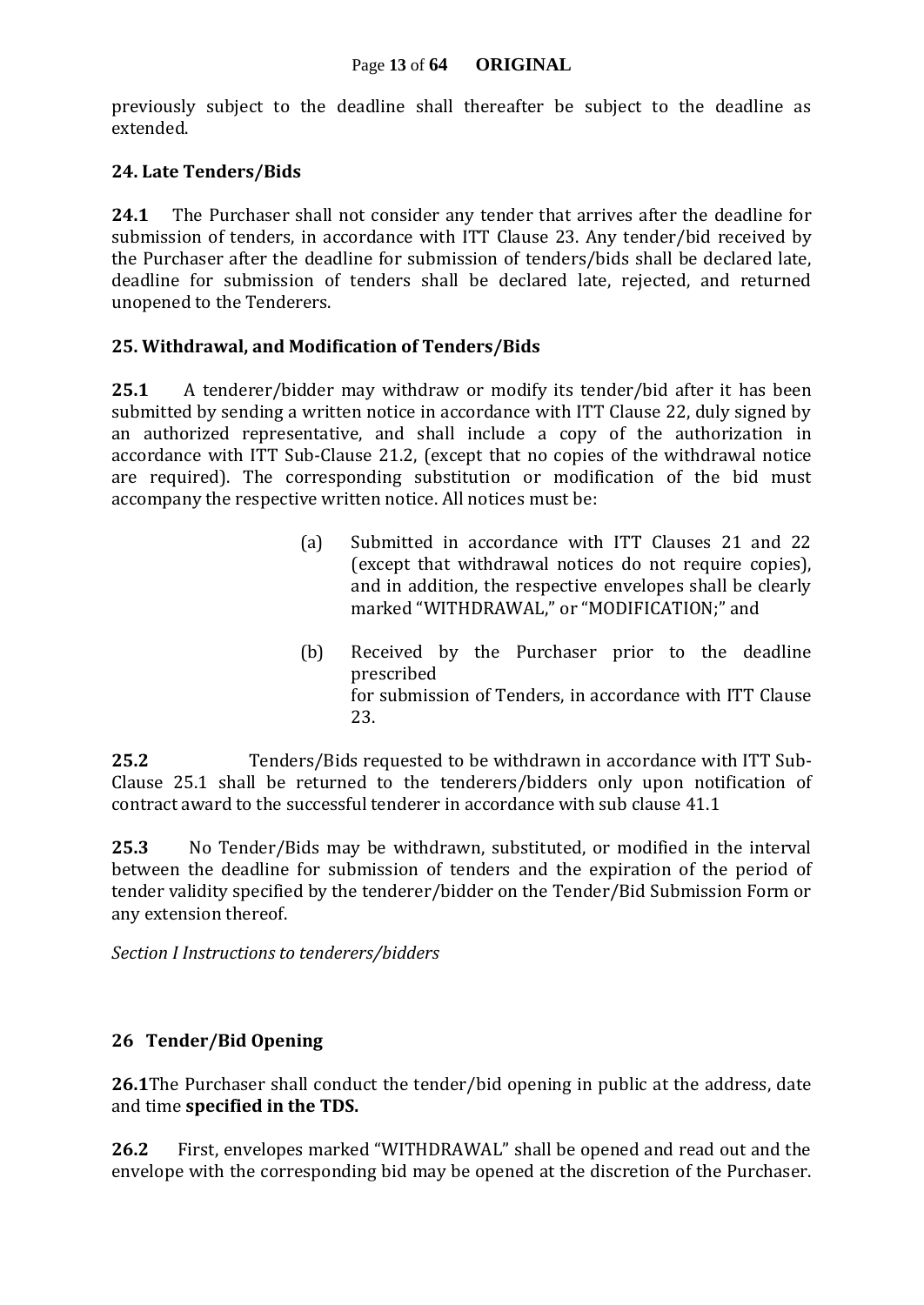#### Page **14** of **64 ORIGINAL**

No tender/bid withdrawal shall be permitted unless the corresponding withdrawal notice contains a valid authorization to request the withdrawal and is read out at tender opening. Envelopes marked "MODIFICATION" shall be opened and read out with the corresponding Tender/Bid. No tender modification shall be permitted unless the corresponding modification notice contains a valid authorization to request the modification and is read out at Tender/Bid opening. Only envelopes that are opened and read out at tender/bid opening shall be considered further.

**26.3**All other envelopes shall be opened one at a time, reading out: the name of the tenderer and whether there is a modification; the Tender/Bid Prices, including any discounts and alternative offers; the presence of a Tender/Bid Security, if required; and any other details as the Purchaser may consider appropriate. Only discounts and alternative offers read out at Tender/Bid opening shall be considered for evaluation. No Tender/Bidshall be rejected at Tender/Bid opening except for late tenders/bids, in accordance with ITT Sub Clause 24.1.

**26.4**The Purchaser shall prepare a record of the tender/bid opening that shall include, as a minimum: the name of the tenderer/bidder and whether there is a withdrawal, or modification; the Tender/BidPrice, per lot if applicable, including any discounts, and the presence or absence of a Tender/Bidcurity or Tender/Bid-Securing Declaration. The tenders/Bids that were opened shall be resealed in separate envelopes, promptly after the tender/bid opening. The tenderer's/bid'srepresentatives who are present shall be requested to sign the attendance sheet. A copy of the record shall be distributed to all tenderers/bidders who submitted tenders in time.

### **Evaluation and Comparison of Tenders/Bids**

#### **27. Confidentiality**

**27.1** Information relating to the examination, evaluation, comparison, and postqualification (if applicable) of Tenders/Bids, and recommendation of contract award, shall not be disclosed to Tenderer/Bidders or any other persons not officially concerned with such process until publication of the Contract Award.

**27.2**Any effort by a Tenderer/Bidder to influence the Purchaser in theexamination, evaluation, comparison, and post-qualification of the Tenders/Bids or contract award decisions may result in the rejection of its Tender/Bid.

*Section I Instructions to tenderers*

**27.3**Notwithstanding ITT Sub-Clause 27.2, if any tenderer/bidder wishes to contact the Purchaser on any matter related to the tendering/ bidding process, from the time of tender opening to the time of Contract Award, it should do so in writing.

#### **28.Clarification of Tenders/Bids**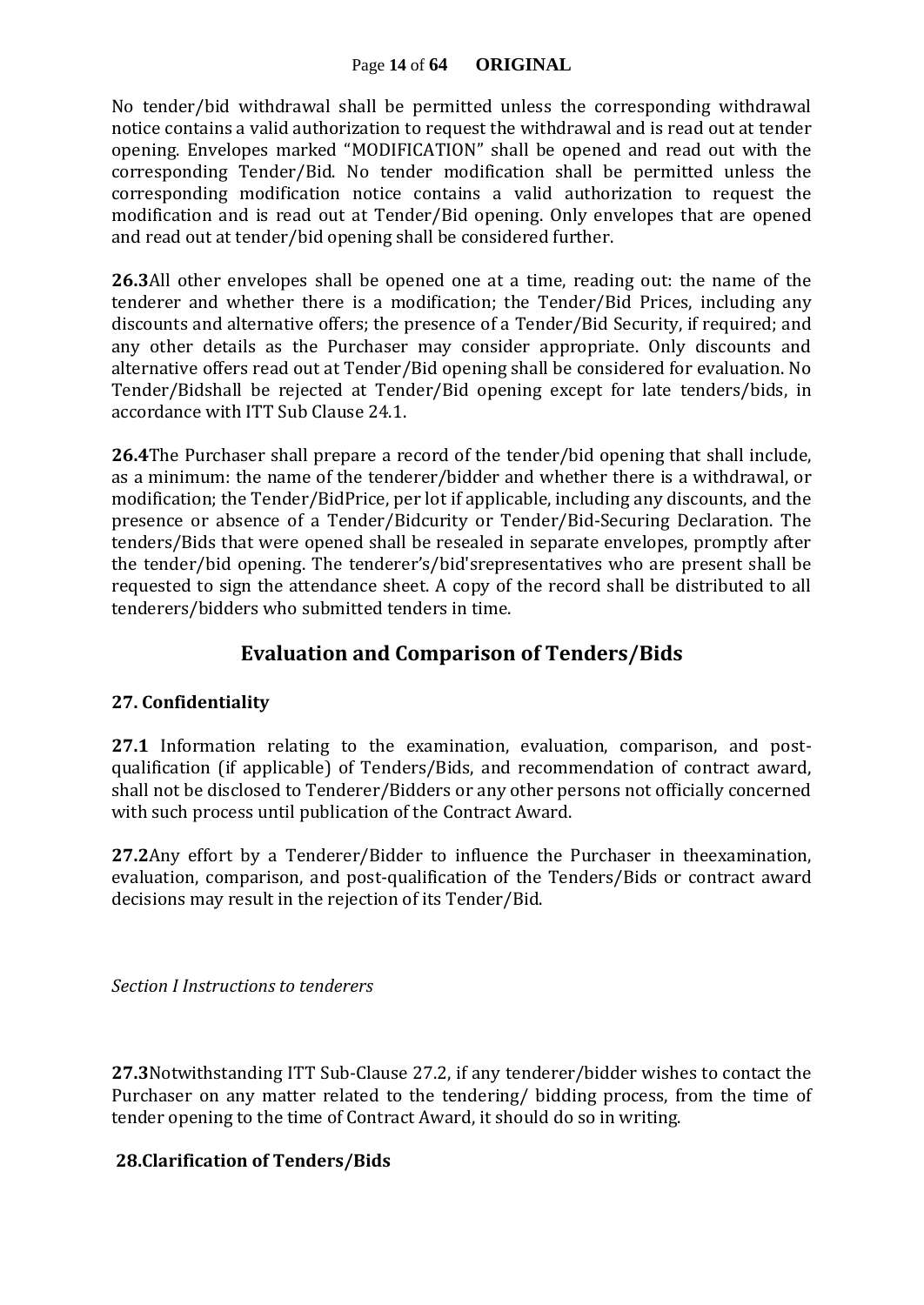#### Page **15** of **64 ORIGINAL**

**28.1**To assist in the examination, evaluation, comparison and post

qualification of the tenders/bids, the Purchaser may, at its discretion, request any tenderer/bidder for a clarification of its tender. Any clarification submitted by a tenderer/bidder in respect to its tender and that is not in response to a request by the Purchaser shall not be considered for purpose of evaluation. The Purchaser's request for clarification and the response shall be in writing. No change in the prices or substance of the be in writing. No change in the prices or substance of the tender/bid shall be sought, offered, or permitted, except to confirm the correction of arithmetic errors discovered by the Purchaser in the Evaluation of the bids, in accordance with Evaluation of the tenders, in accordance with ITT Clause 30.

#### **29.Responsiveness of Tenders/Bids**

**29.1** The Purchaser's determination of a tender's responsiveness is to be based on the contents of the tender/biditself.

**29.2** A substantially responsive tender/bidis one that conforms to all the terms, conditions, and specifications of the Tender/bid Documents without material deviation, reservation, or omission. A material deviation, reservation, or omission is one that:

**(a)**affect in any substantial way the scope ,quality ,or performance of the Goods and Related Services specified in the Contract ;or

**(b)**limits in any substantial way, inconsistent with the Tender/BidDocuments, the Purchaser's rights or the tenderer's obligations under the Contract ;or

**(c)**if rectified would unfairly affect the competitive position of other tenderers presenting substantially responsive tenders.

**29.3**If a tender is not substantially responsive to the Tender/bid Documents, it shall be rejected by the Purchaser and may not subsequently be made responsive by the tenderer/bidder by correction of the material deviation, reservation, or omission.

#### **30.Nonconformities, Errors, and Omissions**

**30.1** Provided that a tender is substantially responsive, the Purchaser may waive any non-conformities or omissions in the tender/bid that do not constitute a material deviation.

*Section I Instructions to tenderers/bidders*

**30.2** Provided that a tender/bid is substantially responsive, the Purchaser may request that the tenderer/bidder submit the necessary information or documentation, within a reasonable period of time, to rectify nonmaterial nonconformities or omissions in the tender/bid related to documentation requirements. Such omission shall not be related to any aspect of the price of the tender. Failure of the tenderer/bidder to comply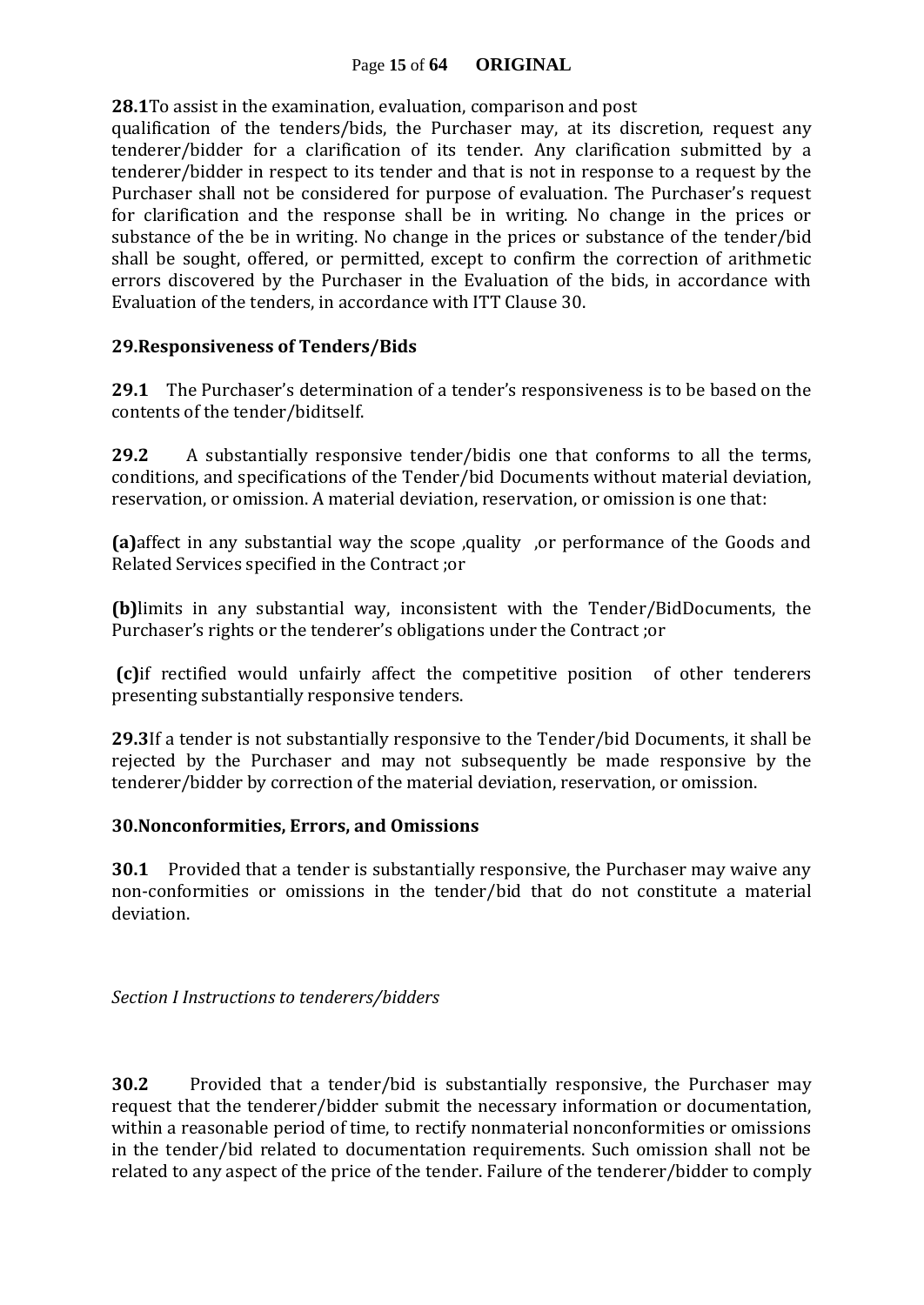with the request may result in the rejection of its Tender.

**30.3**Provided that the tender is substantially responsive, the Purchaser shall correct arithmetical errors on the following basis:

> **(a)** if there is a discrepancy between the unit price and the line item total that is obtained by multiplying the unit price by the quantity, the unit price shall prevail and the line item total shall be corrected, unless in the opinion of thePurchaser there is an obvious misplacement of the decimal point in the unit price, in which case the line item total as quoted shall govern and the unit price shall be corrected;

> **(b)** If there is an error in a total corresponding to the addition or subtraction of subtotals, the subtotals shall prevail and the total shall be corrected; and

> **(c)** If there is a discrepancy between words and figures, the amount in words shall prevail, unless the amount expressed in words is related to an arithmetic error, in which case the amount in figures shall prevail subject to (a) and (b) above.

**30.4** If the tenderer/bidder that submitted the lowest evaluatedtender/biddoes not accept the correction of errors, its tender shall be disqualified and its tender/bid Security shall be forfeited.

#### **31. Preliminary Examination of Tenders/Bids**

**31.1**The Purchaser shall examine the tenders/bids to confirm that all documents and technical documentation requested in ITT Clause 11 have been provided, and to determine the completeness of each document submitted.

**31.2**The Purchaser shall confirm that the following documents and information have been provided in the tender. If any of these documents or information is missing, the tender/bid shall be rejected.

> **(a)**Tender Submission Form, in accordance with ITTSub-Clause 12.1;

*Section I Instructions to tenderers/bidders*

(b) Price Schedules, in accordance with ITT Sub-Clause 12;

(c )Bid Bond/Security, in accordance with ITTClause 20.

#### **32. Examination of Terms and Conditions; Technical Evaluation**

**32.1**The Purchaser shall examine the tender/bid to confirm that all terms and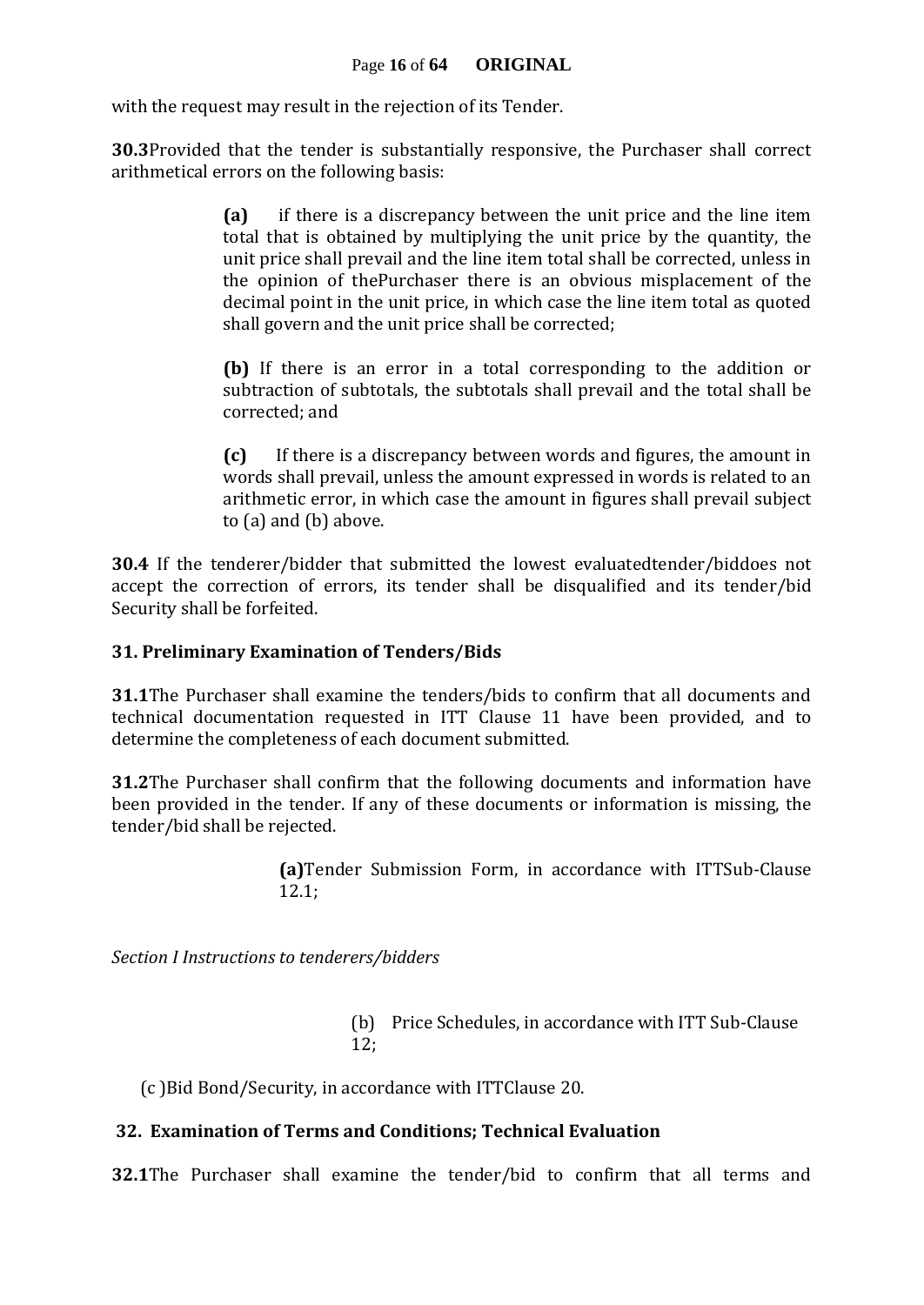#### Page **17** of **64 ORIGINAL**

conditions specified in the CC and the **Contract Data**have been accepted by the Tenderer/Bidder without any material deviation or reservation.

**32.2**The Purchaser shall evaluate the technical aspects of the tender/bidsubmitted in accordance with ITT Clause 17, to confirm that all requirements specified in Section V, Schedule of Requirements of the Tender/Bid Documents have been met without any material deviation or reservation.

**32.3** If, after the examination of the terms and conditions and the technical evaluation, the Purchaser determines that the tender/bid is not substantially responsive in accordance with ITT Clause 29, the Purchaser shall reject the Tender/Bid.

#### **33. Conversion to Single Currency**

**33.1**If the tenderers/bidders are allowed to quote in foreign currencies in accordance with sub clause 15.1, for evaluation and comparison purposes, the Purchaser shall convert all tender/bid prices expressed in foreign currencies in to Sri Lankan Rupees using the selling rates prevailed 28 days prior to closing of tenders/bids as published by the Central Bank of Sri Lanka. If this date falls on a public holiday the earliest working day prior to the date shall be applicable.

#### **35. Examination/Evaluation of Tenders/bids**

**35.1**The Purchaser shall Examine/evaluate each tender/bidthat has been determined, up to this stage of the evaluation, to be substantially responsive.

**35.2**ToExamine/ evaluate a Tender/bid, the Purchaser shall only use all the factors, methodologies and criteria defined in this ITT Clause 35.

*Section I Instructions to tenderers/bidders*

**35.3**To evaluate a Tender/Bid, the Purchaser shall consider the following:

- (a) The Tender/Bid Price as quoted in accordance with clause 14;
- (b) Price adjustment for correction of arithmeticerrors in accordance with ITT Sub-Clause 30.3;
- (c) Price adjustment due to discounts offered in accordance with ITT/ITB Sub-Clause 14.2; and 14.3
- (d) Adjustments due to the application of the evaluation criteria specified in the BDS/TDS from amongst those set out in Section III, Evaluation and Qualification Criteria;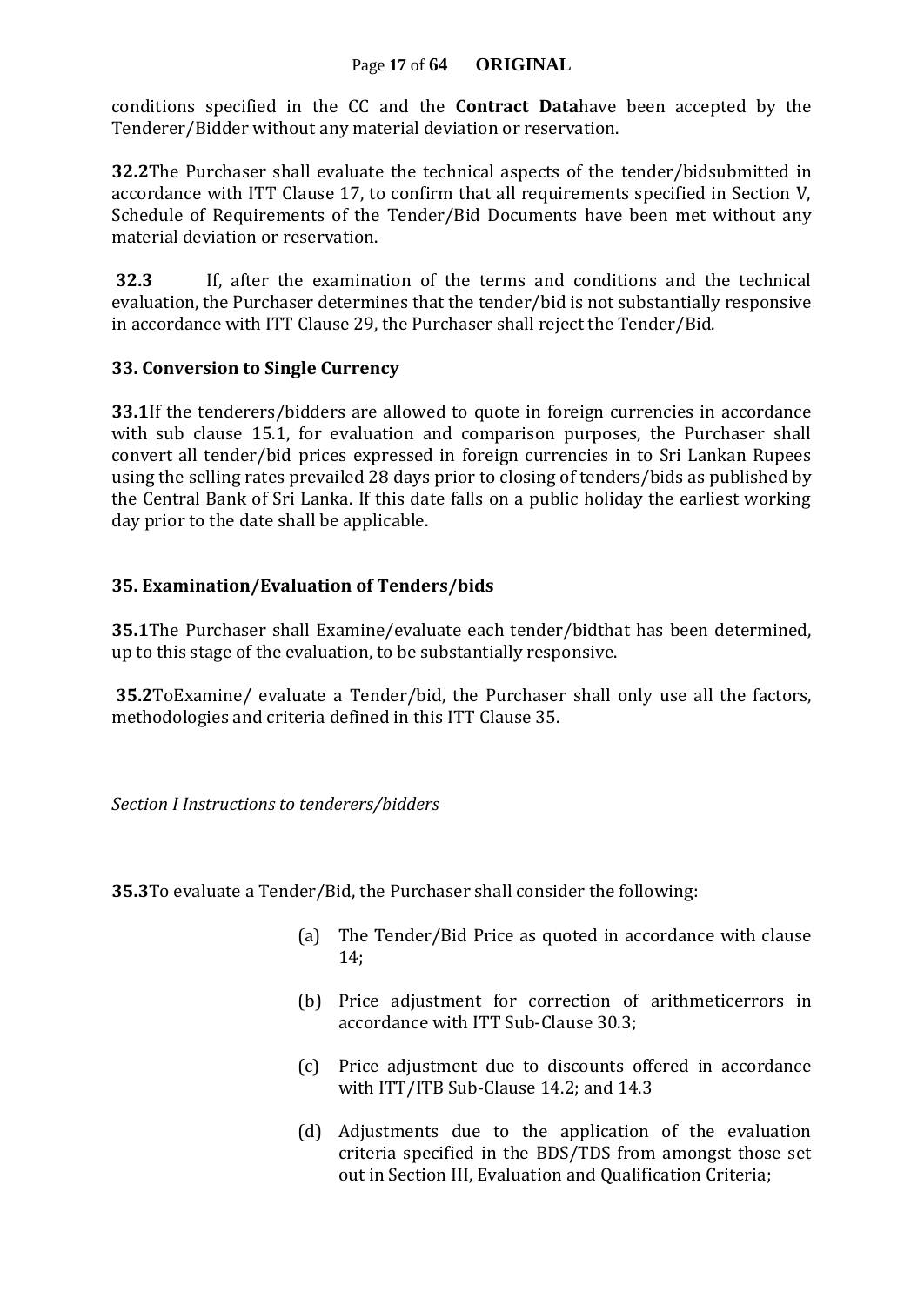(e) Adjustments due to the application of a domestic preference, in accordance with ITT/ITB Clause 34 if applicable.

**35.4** The Purchaser's evaluation of a tender/bid may require the consideration of other factors, in addition to the factors sted in ITT Sub-Clause 35.3, if specified in TDS. These factors may be related to the characteristics, performance, and terms and conditions of purchase of the Goods and Related Services. The effect of the factors selected, if any, shall be expressed in monetary terms to facilitate comparison of tenders.

**35.5**If so specified in the TDS, these Tender/Bid Documents shall allow tenderers/bidders to quote for one or more lots, and shall allow the Purchaser to award one or multiple lots to more than one tenderer/bidder. The methodology of evaluation to determine the lowest-evaluated lot combinations is specified in Section III, Evaluation and Qualification Criteria.

### **36. Comparison of Tenders/Bids**

**36.1**The Purchaser shall compare all substantially responsive bids to determine the lowest-evaluated tender/bid, in accordance with ITT Clause 35.

#### **37. Post qualification of the Tenderer/Bidder**

**37.1**The Purchaser shall determine to its satisfaction whether the tenderer/bidderthat is selected as having submitted the lowest evaluated and substantially responsive bid is qualified to perform the Contract satisfactorily.

**37.2**The determination shall be based upon an examination of the documentary evidence of the tenderer's qualifications submitted by the tenderer/bidder, pursuant to ITT/ITB Clause 18.

*Section I Instructions to tenderers/bidders*

**37.3** An affirmative determination shall be a prerequisite for award of the Contract to the tenderer/bidder. A negative determination shall result in disqualification of the tender/bid, in which event the Purchaser shall proceed to the next lowest evaluated tender to make a similar determination of that tenderer's/bidder's capabilities to perform satisfactorily.

#### **38. Purchaser's Right to Accept Any Tender/Bid, and to reject any or All Tenders**

 **38.1**The Purchaser reserves the right to accept or reject any tender/bid, and to annul the tendering/bidding process and reject all tenders/bids at any time prior to contract award, without thereby incurring any liability to tenderers/bidders.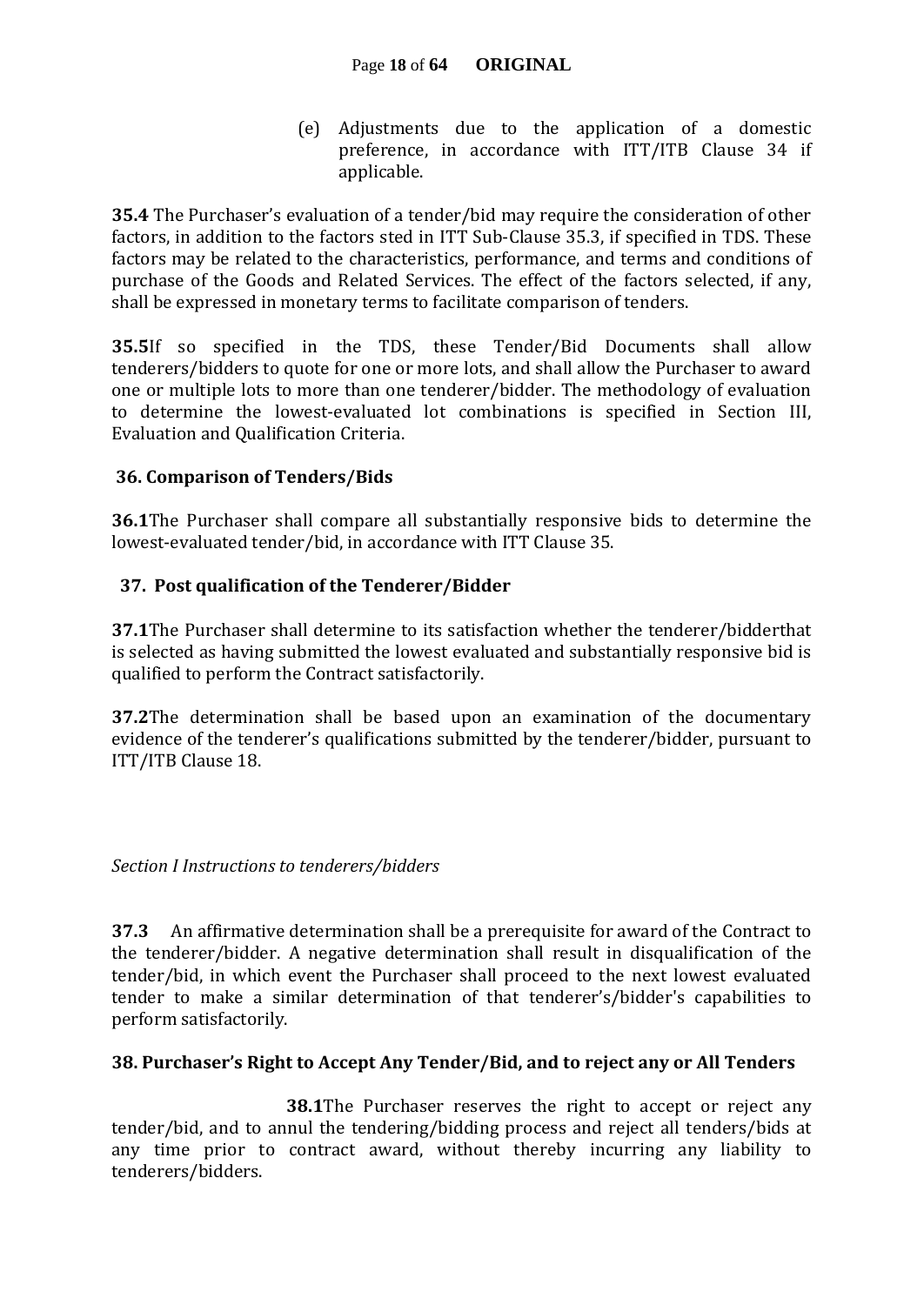### **Award of Contract**

#### **39. Award Criteria**

**39.1**The Purchaser shall award the Contract to the tenderer/bidder whose offer has been determined to be the lowest evaluated tender/bid and is substantially responsive to the Tender/Bid Documents, provided further that the tenderer/bidder is determined to be qualified to perform the Contract satisfactorily.

#### **40. Purchaser's Right to Vary Quantities at Time of Award**

**40.1**At the time the Contract is awarded, the Purchaser reserves the right to increase or decrease the quantity of Goods and Related Services originally specified in Section V, Schedule of Requirements, provided this does not exceed. twenty five percent (25%) or one unit whichever is higher and without any change in the unit prices or other terms and conditions of the tender and the Tender/Bid Documents.

#### **41. Notification of Award**

**41.1**Prior to the expiration of the period of tender/bid validity, the Purchaser shall notify the successful tenderer, in writing, that its tender has been accepted.

**41.2**Until a formal Contract is prepared and executed, the notification of award shall constitute a binding Contract.

 **41.3** Upon the successful tenderer's/bidder's furnishing of the signed Contract Form and performance security pursuant to ITT Clause 43, the Purchaser will promptly notify each unsuccessful tenderer/bidder and will discharge its tender security, pursuant to ITT Clause 20.4.

*Section I Instructions to Tenderers/Bidders*

#### **42. Signing of Contract**

**42.1**Within Seven (7) days after notification, the Purchaser shall complete the Agreement, and inform the successful tenderer to sign it.

**42.2**Within Seven (7) days of receipt of such information, the successful tenderer/bidder shall submit acceptance letter.

#### **43. Performance Security**

**43.1**Within fourteen (14) days of the receipt of notification of award from the Purchaser, the successful tenderer/bidder, if required, shall furnish the Performance Security in accordance with the CC, using for that purpose the Performance Security Form included in Section VIII Contract forms. The Employer shall promptly notify the name of the winning tenderer/bidder to each unsuccessful tenderer/bidder and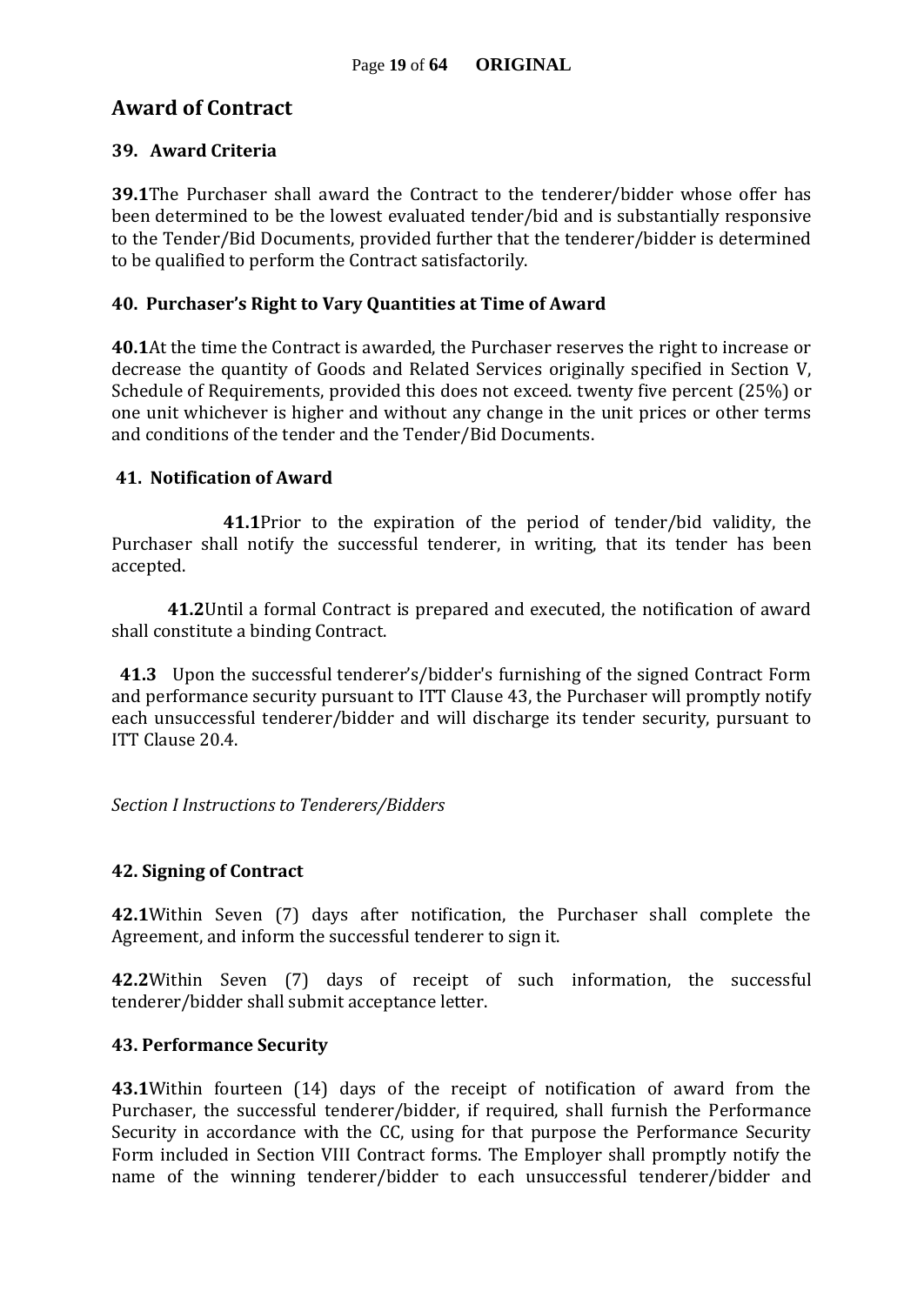discharge the Tender/bidSecurities of the unsuccessful tenderers/bidders pursuant to ITT Sub-Clause 20.4.

**43.2** Failure of the successful tenderer/bidder to submit the above mentioned performance security or submit the Contract shall constitute grounds for the annulment of the award and forfeiture of the Tender or execution of the Bid Bond/Security. In that event the Purchaser may award the Contract to the next lowest evaluated tenderer/bidder, whose offer is substantially responsive and is determined by the Purchaser to be qualified to perform the Contract satisfactorily.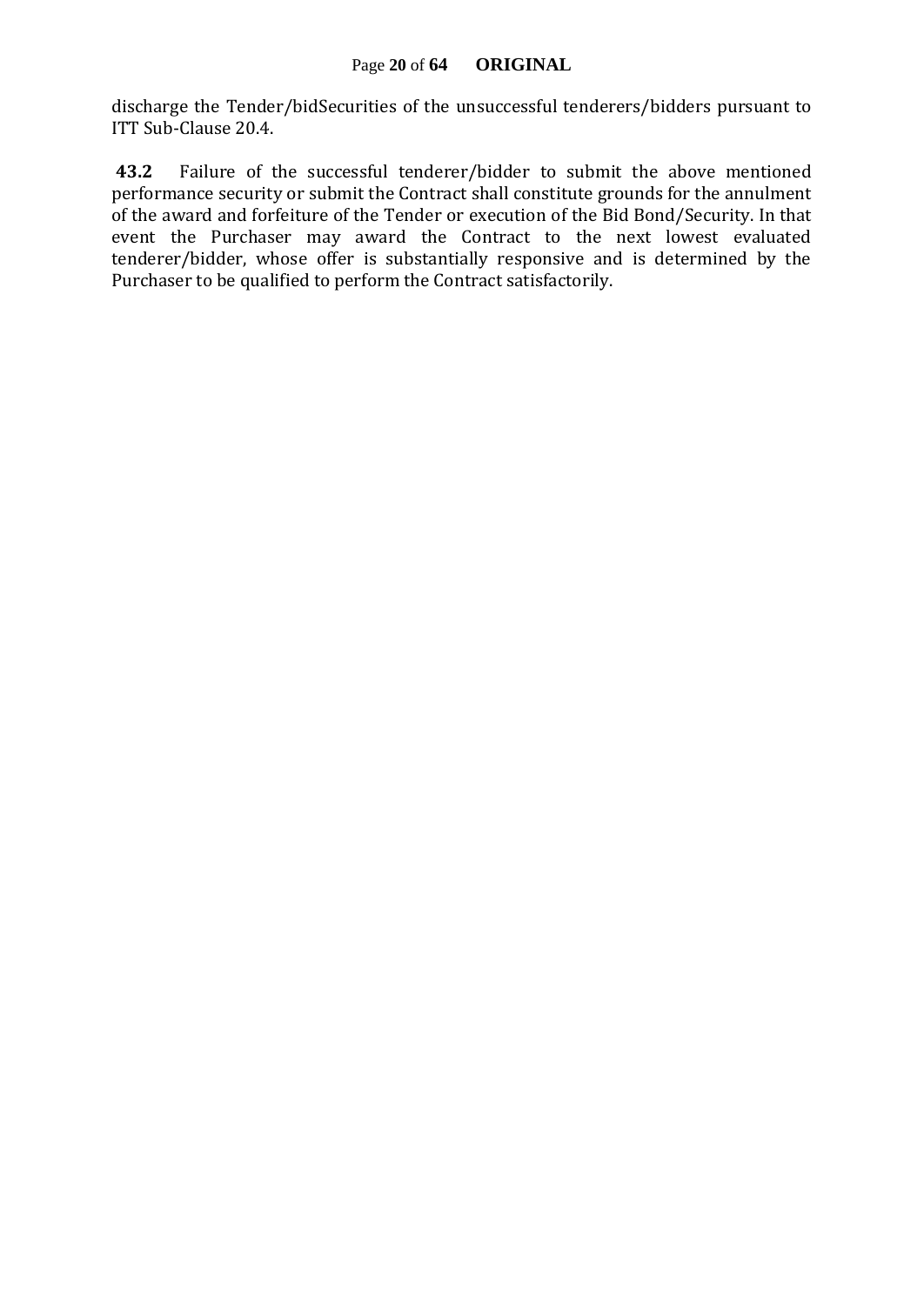## **Section II. Tender Data Sheet (TDS)**

The following specific data for the goods to be procured shall complement, supplement, or amend the provisions in the Instructions to Tenderers (ITT). Whenever there is a conflict, the provisions herein shall prevail over those in ITT.

*[Instructions for completing the Tender Data Sheet are provided, as needed, in the notes in italics mentioned for the relevant ITT Clauses.*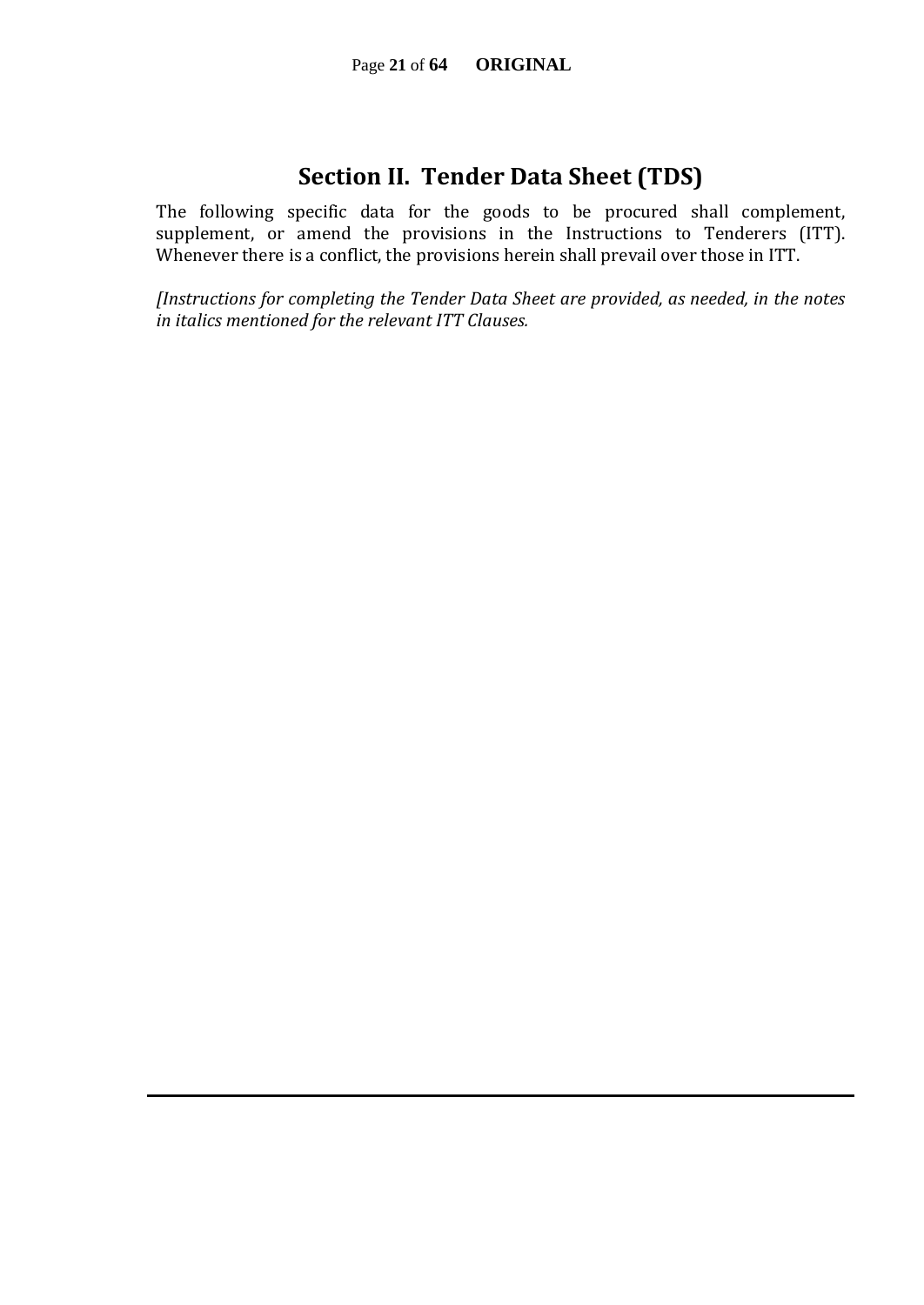#### Page **22** of **64 ORIGINAL**

| <b>ITT Clause</b><br>Reference | A. General                                                                                                                                                                                                                                                                                                                                                                                                                                                                                                                                                                                              |  |  |  |  |  |
|--------------------------------|---------------------------------------------------------------------------------------------------------------------------------------------------------------------------------------------------------------------------------------------------------------------------------------------------------------------------------------------------------------------------------------------------------------------------------------------------------------------------------------------------------------------------------------------------------------------------------------------------------|--|--|--|--|--|
| <b>ITT 1.1</b>                 | The Purchaser is <sup>1</sup> : Colombo Municipal Council                                                                                                                                                                                                                                                                                                                                                                                                                                                                                                                                               |  |  |  |  |  |
| <b>ITT 1.1</b>                 | The name of the Tender is of Supply And Installation of Digital Meeting<br><b>Automation Software</b><br>CPD 18/1134/2022                                                                                                                                                                                                                                                                                                                                                                                                                                                                               |  |  |  |  |  |
| <b>ITT 2.1</b>                 | The source of funding is <sup>2</sup> : CMC Funds                                                                                                                                                                                                                                                                                                                                                                                                                                                                                                                                                       |  |  |  |  |  |
|                                | <b>B. Contents of Tender Documents</b>                                                                                                                                                                                                                                                                                                                                                                                                                                                                                                                                                                  |  |  |  |  |  |
| <b>ITT 7.1</b>                 | For <b>Clarification of tender purposes</b> only, the Purchaser's address is:<br>Attention <sup>3</sup> : Chief Accountant (Procurement)<br>Address <sup>4</sup> : Central Procurement Department Colombo Municipal Council<br>Telephone: 0112-686389,0112-686369<br>Facsimile number: 0112-662329<br>Electronic mail address: caccproc@colombo.mc.gov.lk                                                                                                                                                                                                                                               |  |  |  |  |  |
| <b>ITT 11.1</b><br>(e)         | The tenderer shall submit the following additional documents: [insertlist of<br>documents, if any]<br>1. Full Details of TenderersBusiness / Company Registration with the<br>memorandum & articles of the company.<br>2. Details of performance evidence for past three years. (Awarding letters,<br>purchase orders & performance letters etc.)<br>3. Copy of VAT Registration letter.<br>4. List of reputed users & Locations which were supplied by the bidder.<br>5. Tenderers whose tenders are over Rs. 5.0 Million should submit PCA<br>3certificate issued by the public certificate register. |  |  |  |  |  |
| ITB 15.15                      | The bidder shall quote the local expenditure in Sri Lankan Rupees.<br>{list the items]                                                                                                                                                                                                                                                                                                                                                                                                                                                                                                                  |  |  |  |  |  |

 $\frac{1}{2}$ <br>insert **complete** legal name of the Procuring Entity<br> $\frac{2}{3}$  insert the source of funding such as GOSL, World Bank, Asian Development Bank etc<br> $\frac{3}{3}$  insert name and designation of the Officer responsible f Procurement Division if any ]

<sup>&</sup>lt;sup>4</sup>insert floor and room number, if applicable<br><sup>5</sup> Delete if *the bidders are not allowed to quote in currencies other than Sri Lankan Rupees*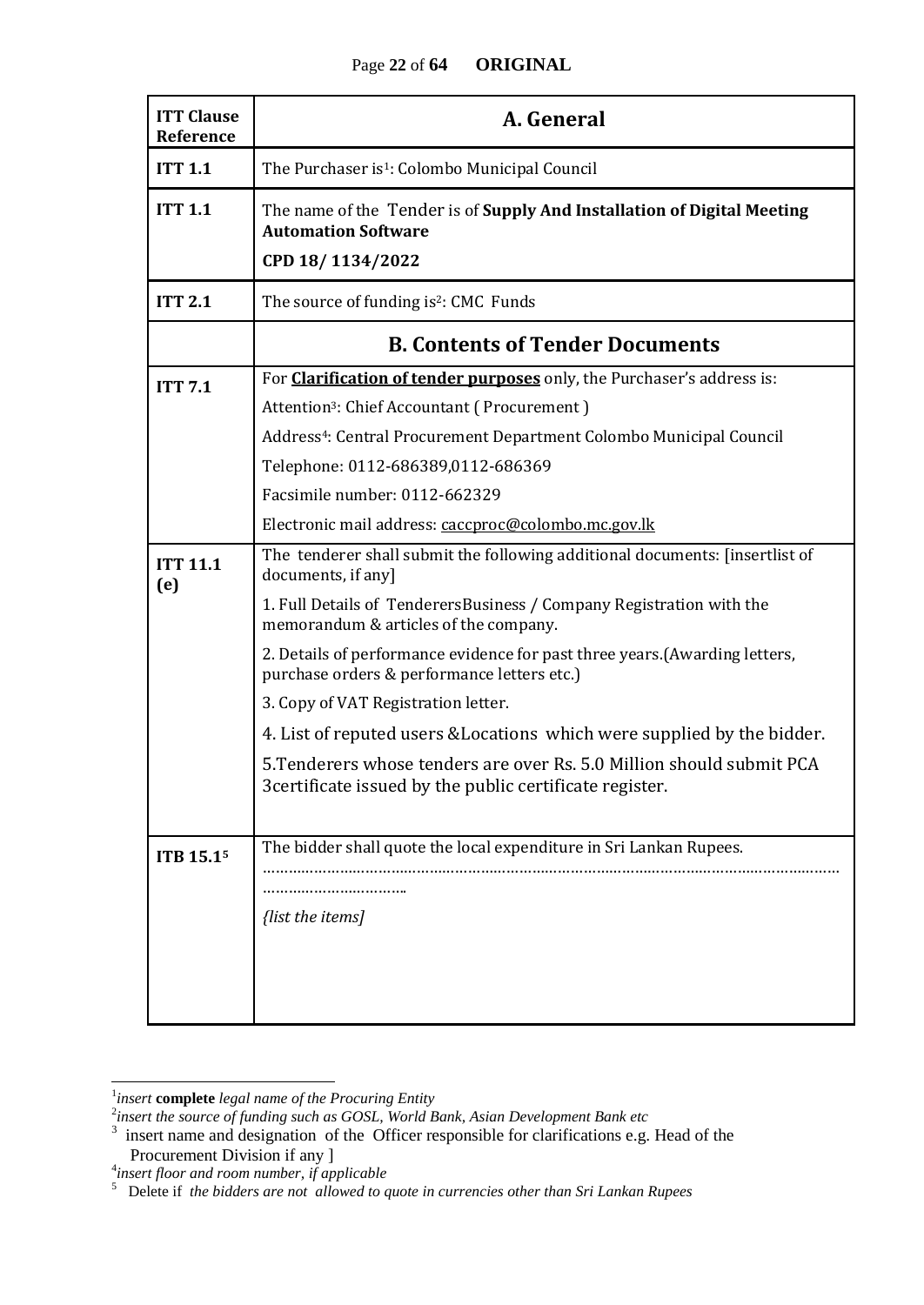|                  | <b>C. Preparation of Tenders</b>                                                                                                                                                                                                                                                                                                                                                                                         |  |  |  |  |  |  |  |  |
|------------------|--------------------------------------------------------------------------------------------------------------------------------------------------------------------------------------------------------------------------------------------------------------------------------------------------------------------------------------------------------------------------------------------------------------------------|--|--|--|--|--|--|--|--|
| <b>ITT 19.16</b> | The tender price shall be validity until 120 days from the date of tender<br>opening & tenderer can't change the tender prices within the<br>agreement period.                                                                                                                                                                                                                                                           |  |  |  |  |  |  |  |  |
| <b>ITT 20.1</b>  | Tender shall include a Bid Bond/Tender Security (issued by bank)<br>(a)<br>included in Section IV tender Forms;                                                                                                                                                                                                                                                                                                          |  |  |  |  |  |  |  |  |
|                  | <b>Bid Bond/Security</b> obtained in favour of the Municipal Commissioner to the<br>value of Rs. 200,000.00 (Rupees Two Hundred Thousand) valid for 150<br>days( One Hundred & Fifty days ) from the closing date of bids should be<br>provided along with the tender. Tender Guarantee should be obtained only<br>from a recognized Bank accepted by the Central Bank of Sri Lanka under<br>Banking Act No: 30 of 1988. |  |  |  |  |  |  |  |  |
| <b>ITT 20.27</b> | The amount of the Bid Bond/Tender Security shall be <sup>8</sup> :<br>200,000.00 (Two Hundred Thousand Only)                                                                                                                                                                                                                                                                                                             |  |  |  |  |  |  |  |  |
|                  | The validity period of the Bid Bond/Tender security shall be until <sup>9</sup> : <b>150 Days</b><br>(150 Days, from the opening of bids)                                                                                                                                                                                                                                                                                |  |  |  |  |  |  |  |  |
|                  | D. Submission and Opening of Tenders                                                                                                                                                                                                                                                                                                                                                                                     |  |  |  |  |  |  |  |  |

<sup>&</sup>lt;sup>6</sup><br><sup>5</sup>insert day, month, and year, i.e. 16 September, 2006<sup>7</sup><br><sup>8</sup> [insert amount<br><sup>9</sup> insert day, month, and year, i.e. 13 October, 2006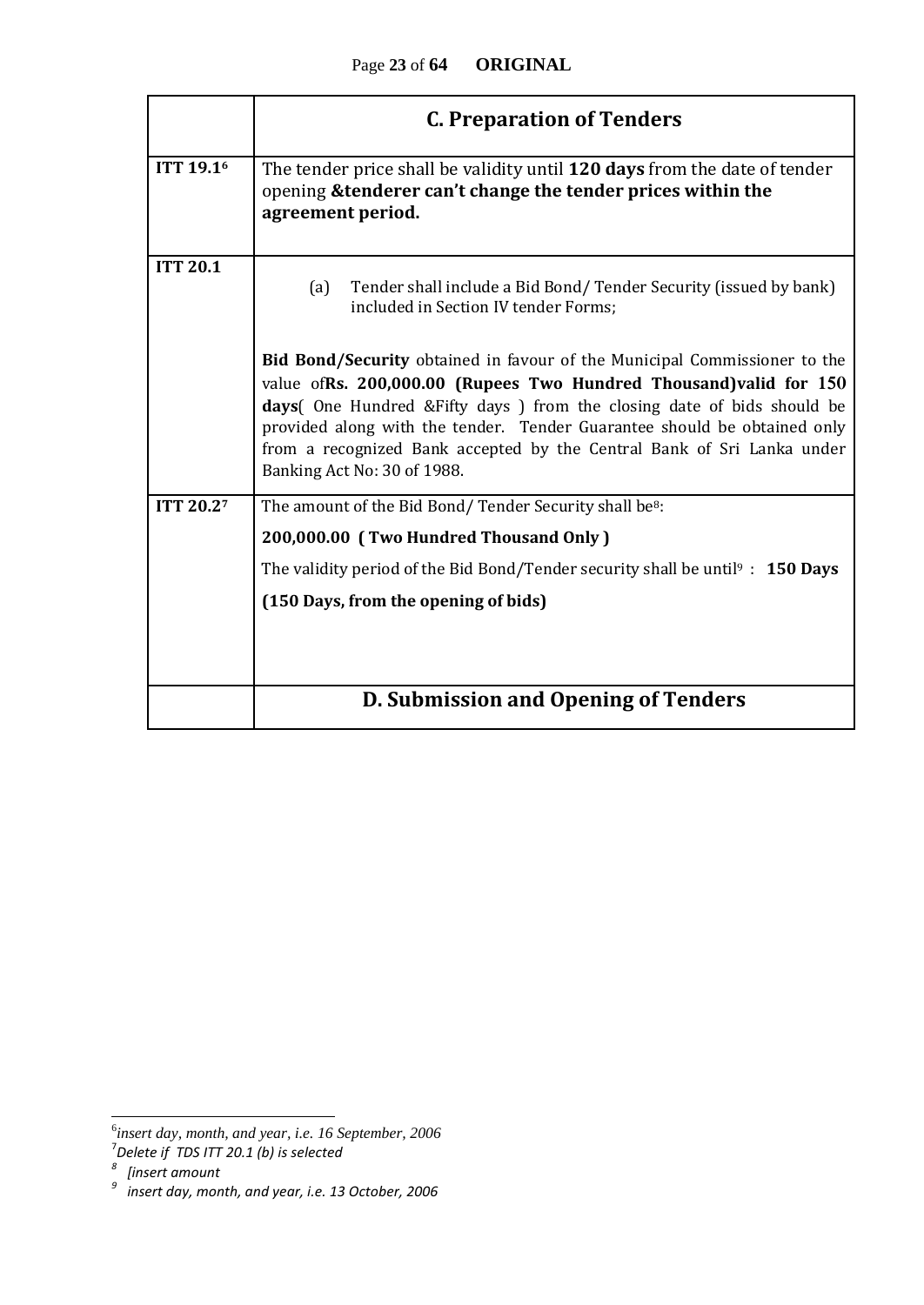| <b>ITT 22.2</b><br>(c) | The inner and outer envelopes shall bear the following identification<br>marks <sup>10</sup> : Tender for <b>Supply &amp; Installation of Digital Meeting</b><br><b>Automation Software</b>                                                                                                                                                                                            |  |  |  |  |
|------------------------|----------------------------------------------------------------------------------------------------------------------------------------------------------------------------------------------------------------------------------------------------------------------------------------------------------------------------------------------------------------------------------------|--|--|--|--|
|                        | CPD 18/1134/2022                                                                                                                                                                                                                                                                                                                                                                       |  |  |  |  |
|                        | TENDERS should be forwarded in Original with Duplicate. Both copies of<br>the tender shall be signed and sealed by the Tenderer and enclose in<br>separate envelops and Seal, each shall be marked "ORIGINAL"<br>&"DUPLICATE" and the Name of the Tendered, Item and Closing Date:<br>and Address to the "Municipal Commissioner" Colombo Municipal<br>Council, Town Hall, Colombo 07. |  |  |  |  |
|                        | Thereafter Both ORIGINAL and DUPLICATE should be enclosed to one<br>envelop and Sealed AND mark the Name of tendering item to be<br>supplied on top left hand corner and Closing Date and Address to<br>Municipal Commissioner, Colombo Municipal Council, Town Hall,<br>Colombo 07. TENDERER'S Name and Address should not be                                                         |  |  |  |  |
|                        | written on each envelope. That any words Mark or other                                                                                                                                                                                                                                                                                                                                 |  |  |  |  |
|                        | reference on the cover or envelop, identifying the name of                                                                                                                                                                                                                                                                                                                             |  |  |  |  |
|                        | the Tenderer with change the tender to be invalid.                                                                                                                                                                                                                                                                                                                                     |  |  |  |  |
|                        | The duly perfected tenders Should be deposited in the Tender Box kept in<br>the Municipal Secretary's Department, Town Hall, Colombo 07,<br>before closing as per time and date, published in the press Notice.                                                                                                                                                                        |  |  |  |  |
|                        | TENDERERS or their authorized representatives are allowed to be<br>present at the time of opening of the tenders.                                                                                                                                                                                                                                                                      |  |  |  |  |
| <b>ITT 23.1</b>        | For tender submission purposes, the Purchaser's address is:                                                                                                                                                                                                                                                                                                                            |  |  |  |  |
|                        | Attention <sup>11</sup> : Municipal Commissioner Address <sup>12</sup> : Colombo Municipal<br>Council, Town hall, Colombo 07                                                                                                                                                                                                                                                           |  |  |  |  |
|                        | The deadline for the submission of tenders is: Supply & Installation of<br><b>Digital Meeting Automation Software</b>                                                                                                                                                                                                                                                                  |  |  |  |  |
|                        | Date: 2022/07/07 Time <sup>13</sup> : 10.00 a.m.                                                                                                                                                                                                                                                                                                                                       |  |  |  |  |

1

<sup>10</sup>*insert the name and/or number that must appear on the tender envelope to identify this specific tendering process*

<sup>11</sup>*insert full name and the designation of the officer in charge*

<sup>12</sup>*insert floor and room number, if applicable] [important to avoid delays or misplacement of tenders*

<sup>13</sup>*insert time, and identify if a.m. or p.m., i.e. 10:30 a.m*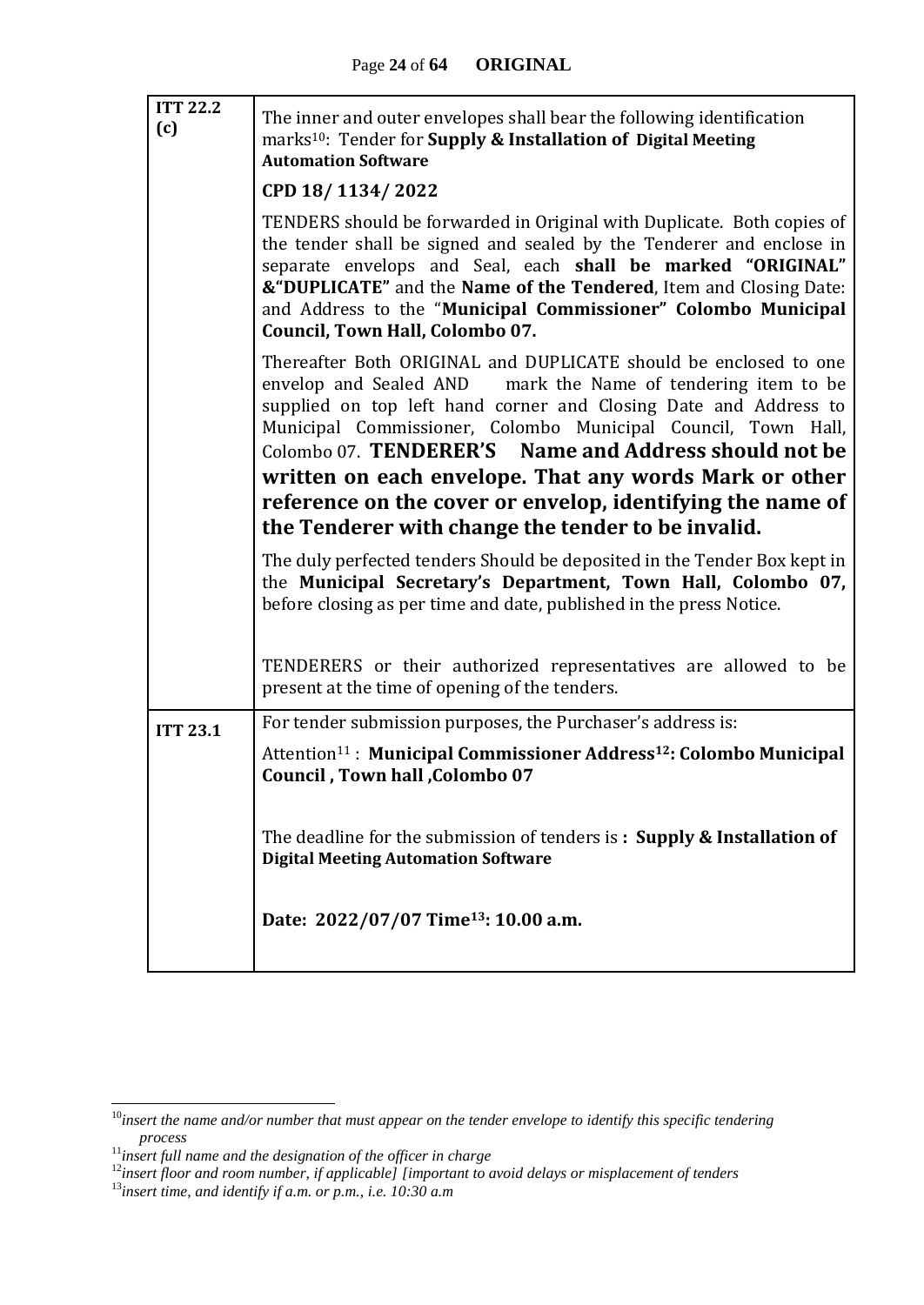| <b>ITT 26.1</b> | The tender opening shall take place at: Colombo Municipal Council                                                                                 |  |  |  |  |  |  |  |  |  |
|-----------------|---------------------------------------------------------------------------------------------------------------------------------------------------|--|--|--|--|--|--|--|--|--|
|                 | <b>Address: Municipal Secretary's Department, Colombo Municipal</b><br><b>Council Town hall Colombo 07</b>                                        |  |  |  |  |  |  |  |  |  |
|                 | Date: 2022 / 07/07                                                                                                                                |  |  |  |  |  |  |  |  |  |
|                 | Time: 10.00 a.m.                                                                                                                                  |  |  |  |  |  |  |  |  |  |
|                 |                                                                                                                                                   |  |  |  |  |  |  |  |  |  |
|                 | <b>E. Evaluation and Comparison of Tenders</b>                                                                                                    |  |  |  |  |  |  |  |  |  |
| ITT 35.414      | The following factors and methodology will be used for evaluation:                                                                                |  |  |  |  |  |  |  |  |  |
|                 | (list the factors and methodology)                                                                                                                |  |  |  |  |  |  |  |  |  |
|                 | Completeness of Tenderer's tender submission from<br>I<br>with<br>Authorized signature (ITT 12.1)                                                 |  |  |  |  |  |  |  |  |  |
|                 | Bid Bond/ security shall be describe in the TDS<br>II                                                                                             |  |  |  |  |  |  |  |  |  |
|                 | Comply to the all the terms, conditions &specifications of the<br>$III$ )<br>tender document.                                                     |  |  |  |  |  |  |  |  |  |
|                 | Bid Bond security shall be describe in the TDS<br>IV)                                                                                             |  |  |  |  |  |  |  |  |  |
|                 | V)<br>Comply with key provisions of the specifications & Conditions                                                                               |  |  |  |  |  |  |  |  |  |
|                 | comply with delivery period.(Delivery Shall be within 14 days<br>$\bullet$<br>from the date of issuing purchase order)                            |  |  |  |  |  |  |  |  |  |
|                 | Selected tenderer's shall supplied in time to the Colombo<br>$\bullet$<br>Municipal Council the  specified in TDS as per the<br>delivery Schedule |  |  |  |  |  |  |  |  |  |
|                 | Price schedule shall be according to the section IV of<br>VI)                                                                                     |  |  |  |  |  |  |  |  |  |
|                 | Tender forms.                                                                                                                                     |  |  |  |  |  |  |  |  |  |
|                 | $VII$ )<br>Check samples to comply according to the specifications $\&$<br>expected quality.                                                      |  |  |  |  |  |  |  |  |  |
|                 | Quality of the product / material.<br>VIII)                                                                                                       |  |  |  |  |  |  |  |  |  |
|                 | IX)<br>Price Comparison.                                                                                                                          |  |  |  |  |  |  |  |  |  |
|                 | PCA (3) Registration (If relevant)<br>X)                                                                                                          |  |  |  |  |  |  |  |  |  |
|                 |                                                                                                                                                   |  |  |  |  |  |  |  |  |  |
|                 |                                                                                                                                                   |  |  |  |  |  |  |  |  |  |

<sup>&</sup>lt;sup>14</sup> Insert only if required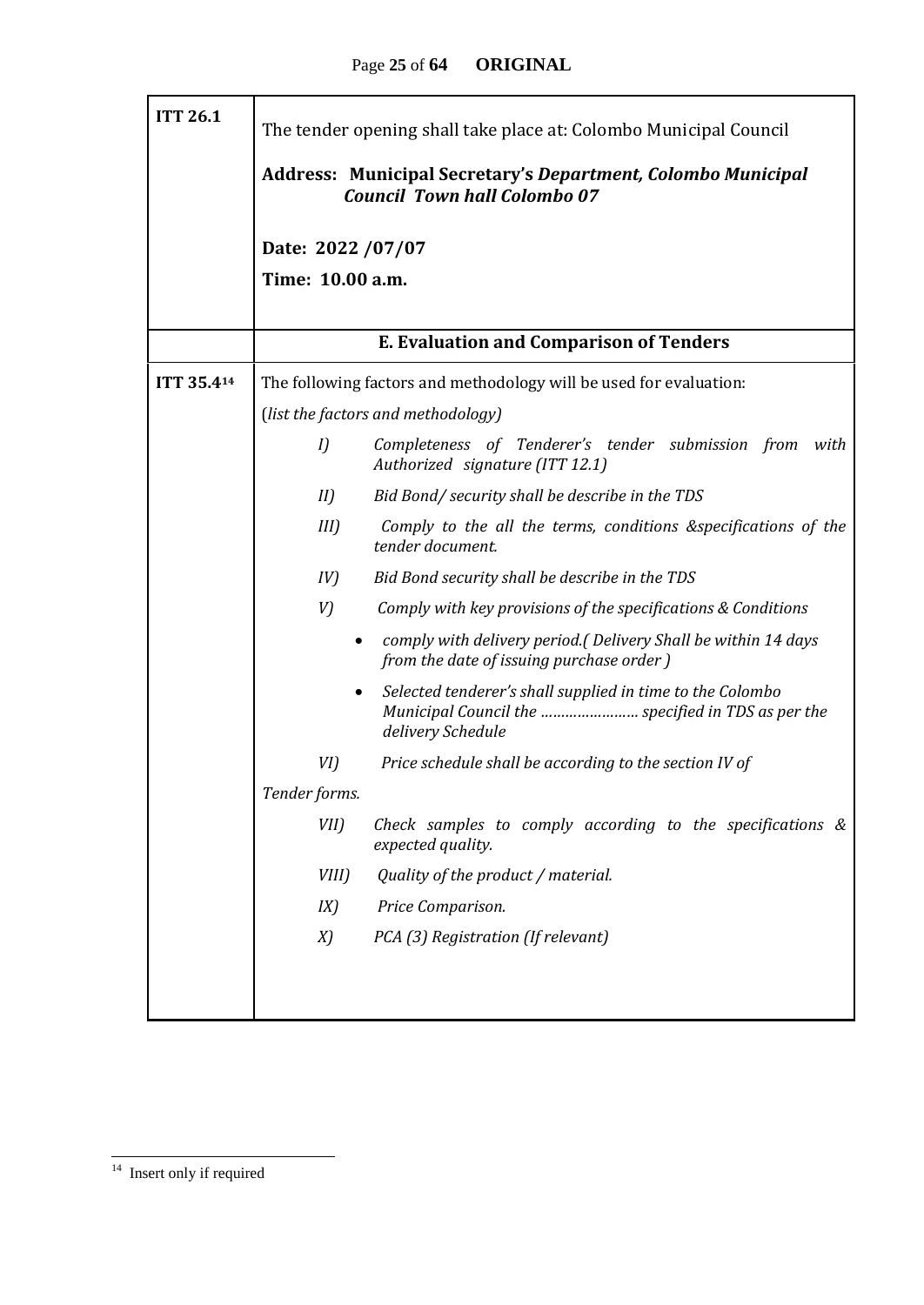### **Section III. Evaluation and Qualification Criteria**

#### **Qualifications**

#### **Step 01**

- 1. The Tenderer eligible
	- 1.1 The Tenderer shall be registered as a company Partnership or Individual business under relevant authorities in Sri Lanka to supply of ….………………. (Yes / No)
- 2. Duly filled Tender Submission form &tender documents …………… (Yes / No)
- 3. Tender Submission form and all relevant tender documents duly filled and is signed properly by and authorized party, including the power of attorney if stipulated and generally in order.……………………………………………………… (Yes / No)
- 4. Bid Bond/ Tender Security submitted is in a acceptable format for required amount and duration (As per describe in tender data sheet) ……………………………………………… (Yes / No)
- 5. *PCA (3) Registration (If relevant)*

#### **If Qualified**

#### **Step 02**

6. Tender is containing all required critical documents including Supporting evidence of Tenderer is eligibility and qualified………… (Yes / No) 6.1 Price schedule shall be according to the section IV of Tender Forms………………………………………………………………..(Yes / No) 6.2 Comply to the all the terms, conditions &specifications of the Tender Document. ………………………………………………… (Yes / No) 6.3 Comply with key provisions of the specifications & Conditions  $\triangleright$  comply with delivery period. (Delivery Shall be within one month

from the date of issuing purchase order ) ………………….. (Yes / No)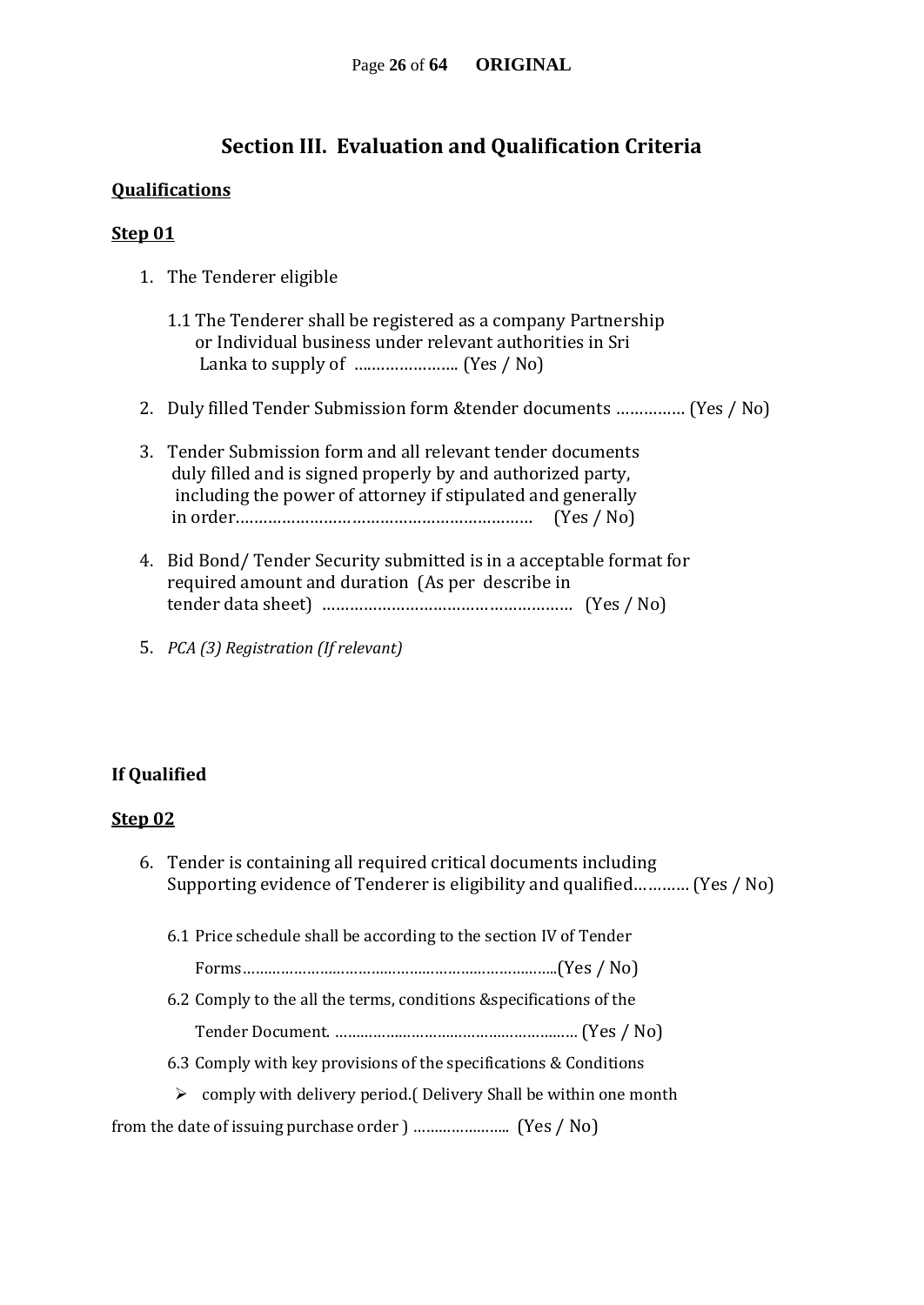## Page **27** of **64 ORIGINAL**

| $\triangleright$ Tenderer's shall supply in time to the Colombo Municipal |
|---------------------------------------------------------------------------|
| Council the Supply & Installation of Digital Meeting Automation Software  |
| specified in TDS                                                          |
|                                                                           |
| 5.4 Check samples to comply according to the specifications (Yes / No)    |
|                                                                           |
|                                                                           |
| Step 03                                                                   |

## **If Qualified**

|  |  |  | (Yes / No) |  |
|--|--|--|------------|--|
|--|--|--|------------|--|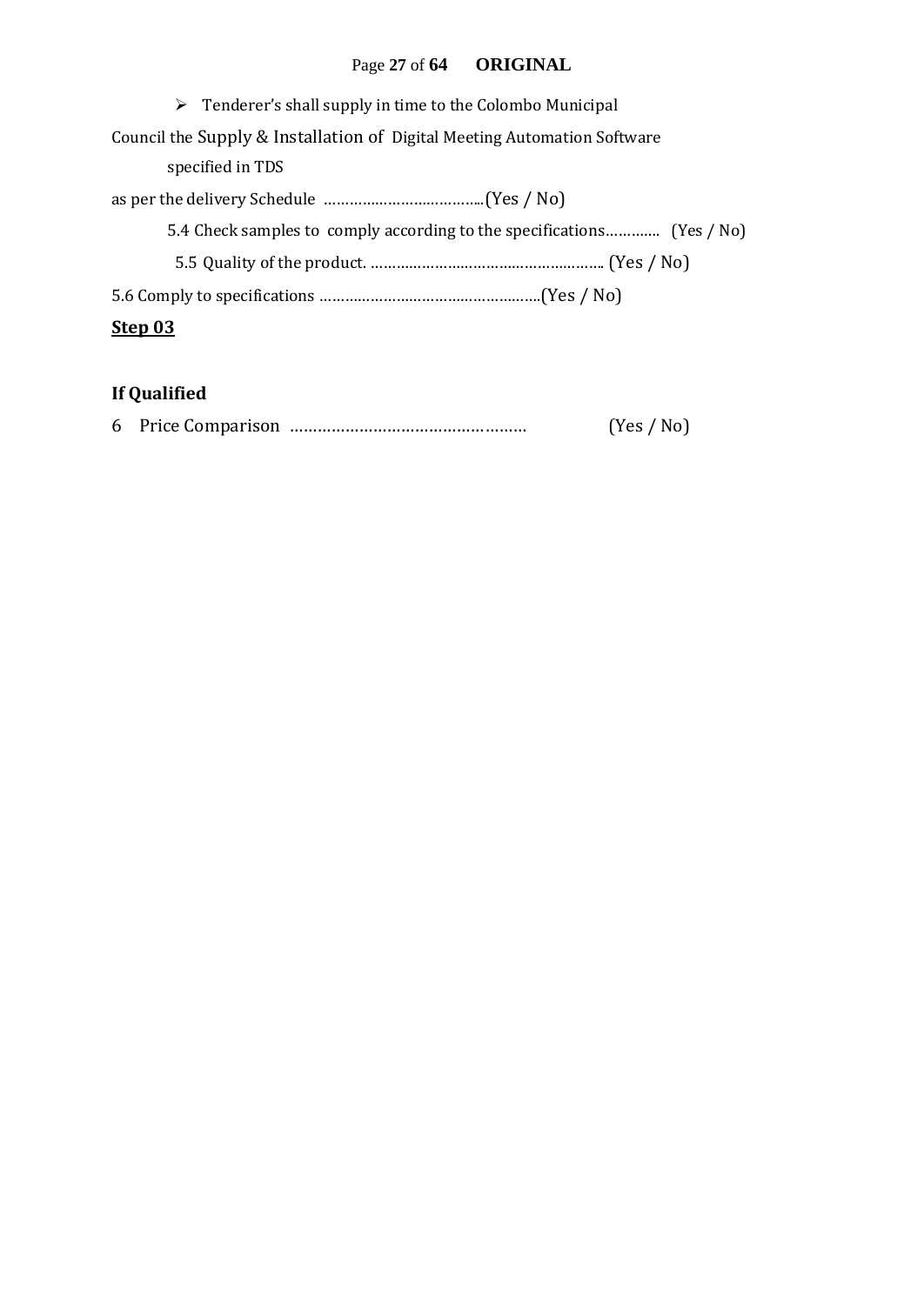### **Section IV. Tender Forms**

## **Table of Forms**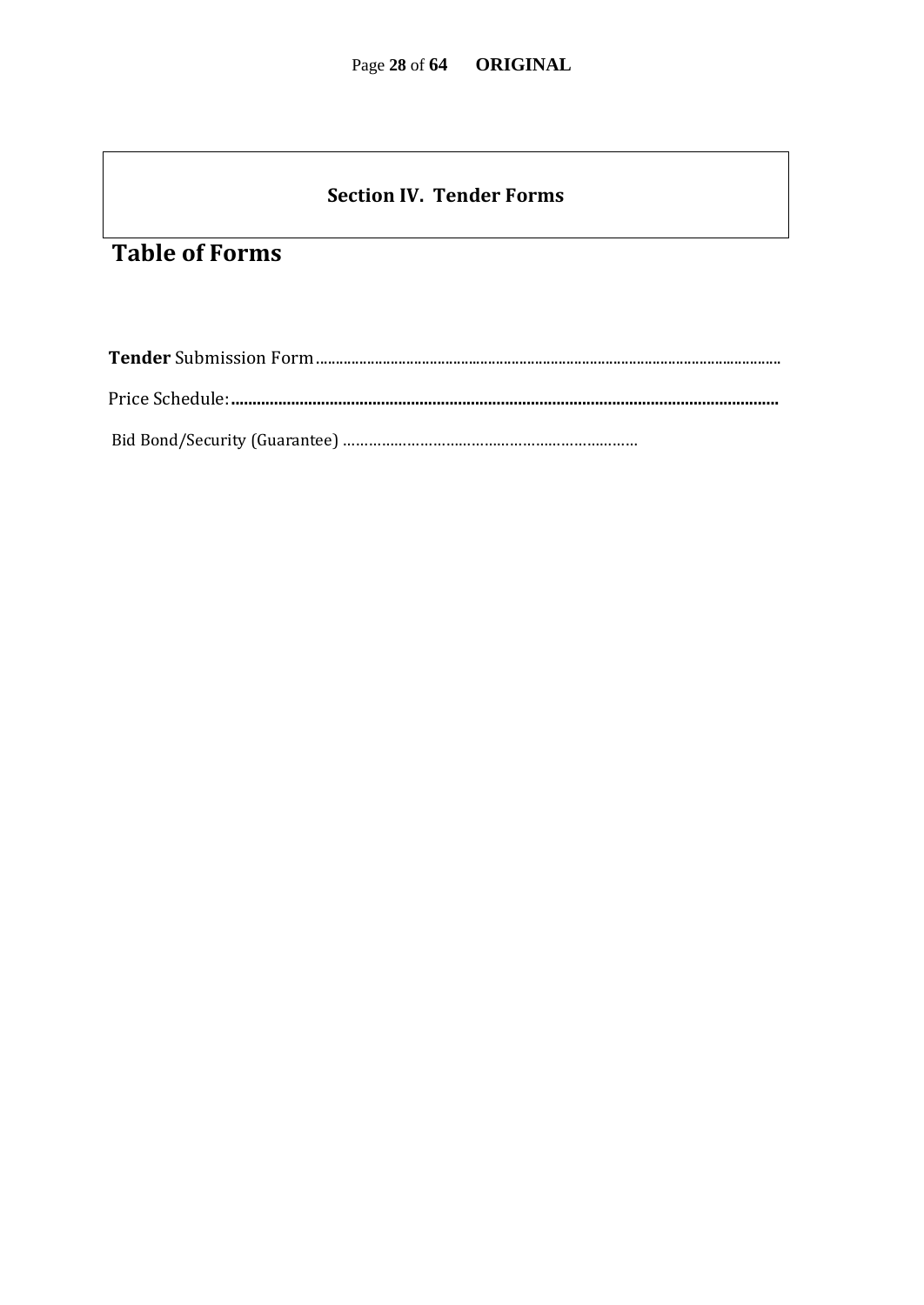## **Tender Submission Form**

*[The Tenderer shall fill in this Form in accordance with the instructions indicated No alterations to its format shall be permitted and no substitutions shall be accepted.]*

Date: …....................................... *[insert date (as day, month and year) of Tender Submission]*

No.: CPD/ 18/ 1134/2022

To: Municipal Commissioner, Colombo Municipal Council.

We, the undersigned, declare that:

- (a) We have examined and have no reservations to the Tender Documents, including Addenda No.: *[insert the number and issuing date of each Addenda];* ……………………………………………………………………………………………………………………………………… ……………………………
- (b) We offer to supply in conformity with the Tender Documents and in accordance with the Delivery Schedules specified in the Schedule of Requirements the following Goods

The prices of the tender for **Supply& Installation of Digital Meeting Automation Software** without VAT, including any discounts offered is mentioned in the price schedule. (Page 30-35) Rs...........................................................

If the tender will be offered I/We accepted to supply of **Supplying& Installation of Digital Meeting Automation Software** under required quantity under mention in purchase order will be given by Colombo Municipal Council.

- **(c)** Our tender shall be with ITT Sub-Clause 23.1, and it shall remain binding upon us and may be accepted at any time before the expiration of that period 120days (Including bid submission and agreement period) from submission of tender) :- **……………………………………………(Accepted / Not Accepted )**
- **(d)** If our tender is accepted, we commit to obtain a performance security in accordance with ITT Clause 43 and CC Clause 17 for the due performance of the Contract:- **………………………………………… ………..(Accepted/ Not Accepted )**
- (e) We have no conflict of interest in accordance with ITT Sub-Clause 4.3; **……………………………………………………. (Accepted/ Not Accepted )**
- (f) Our firm, its affiliates or subsidiaries—including any subcontractors or suppliers for any part of the contract—has not been declared blacklisted by the National Procurement Agency;
- (k) We understand that this tender, together with your written acceptance thereof included in your notification of award, shall constitute a binding contract between us, until a formal contract is prepared and executed.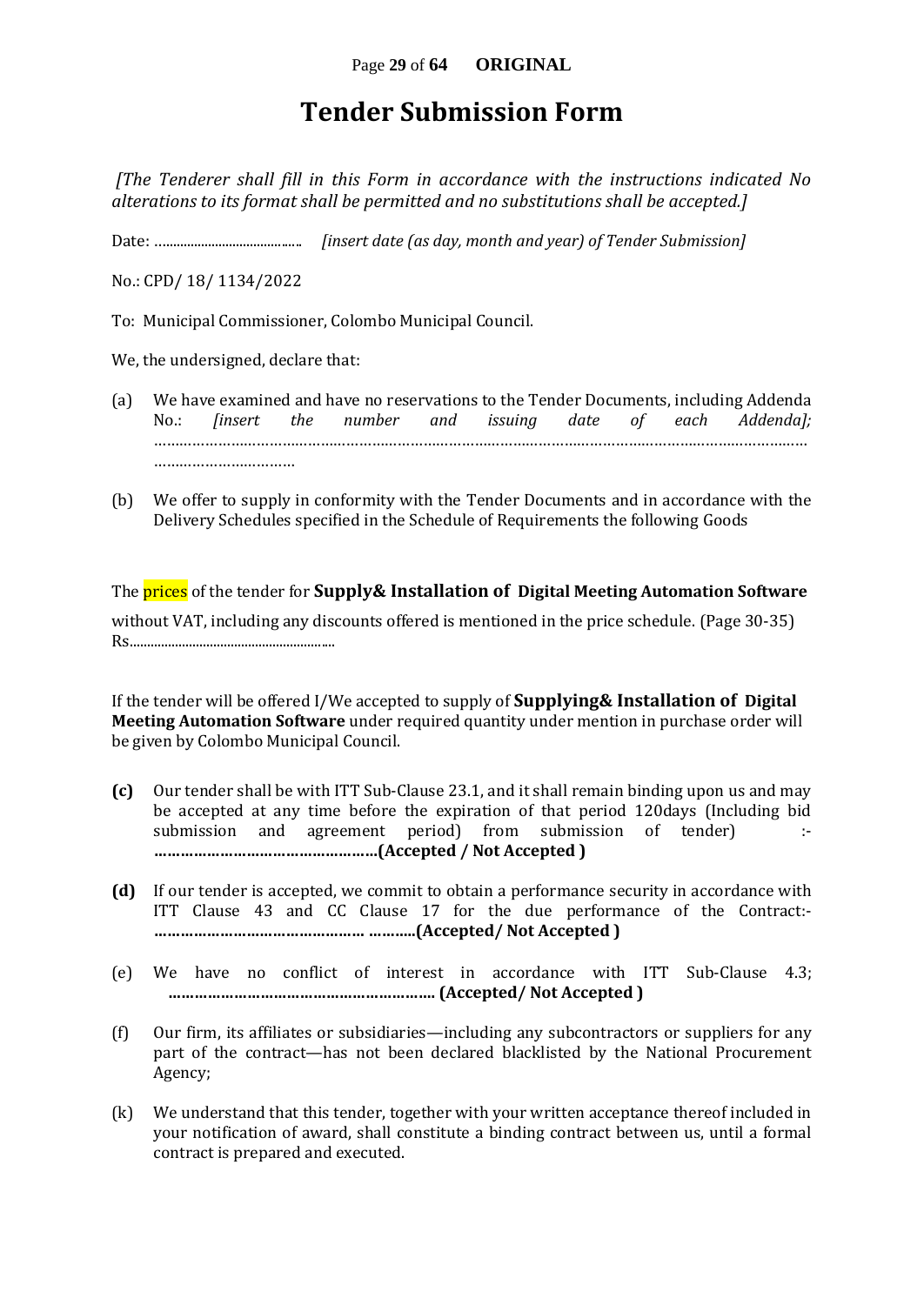- (l) We understand that you are not bound to accept the lowest evaluated tender or any other tender that you may receive.
- (m) We understand that Colombo Municipal Council reserves the right to accept or reject any tender or part their of without giving any reason what so ever:

**………………………………………………………………………. Signed:** *[insert signature of person whose name and capacity are shown]*

**………………………………………………………………………. In the capacity of** *[insert legal capacity of person signing the Tender Submission Form]*

**………………………………………………………… Name:** *[insert complete name of person signing the Tender Submission Form]*

**…………………………………………………………..**

**Duly authorized to sign the tender for and on behalf of:** *[insert complete name of Tenderer]*

**Dated on \_\_\_\_\_\_\_\_\_\_\_\_ day of \_\_\_\_\_\_\_\_\_\_\_\_\_\_\_\_\_\_, \_\_\_\_\_\_\_** *[insert date of signing]*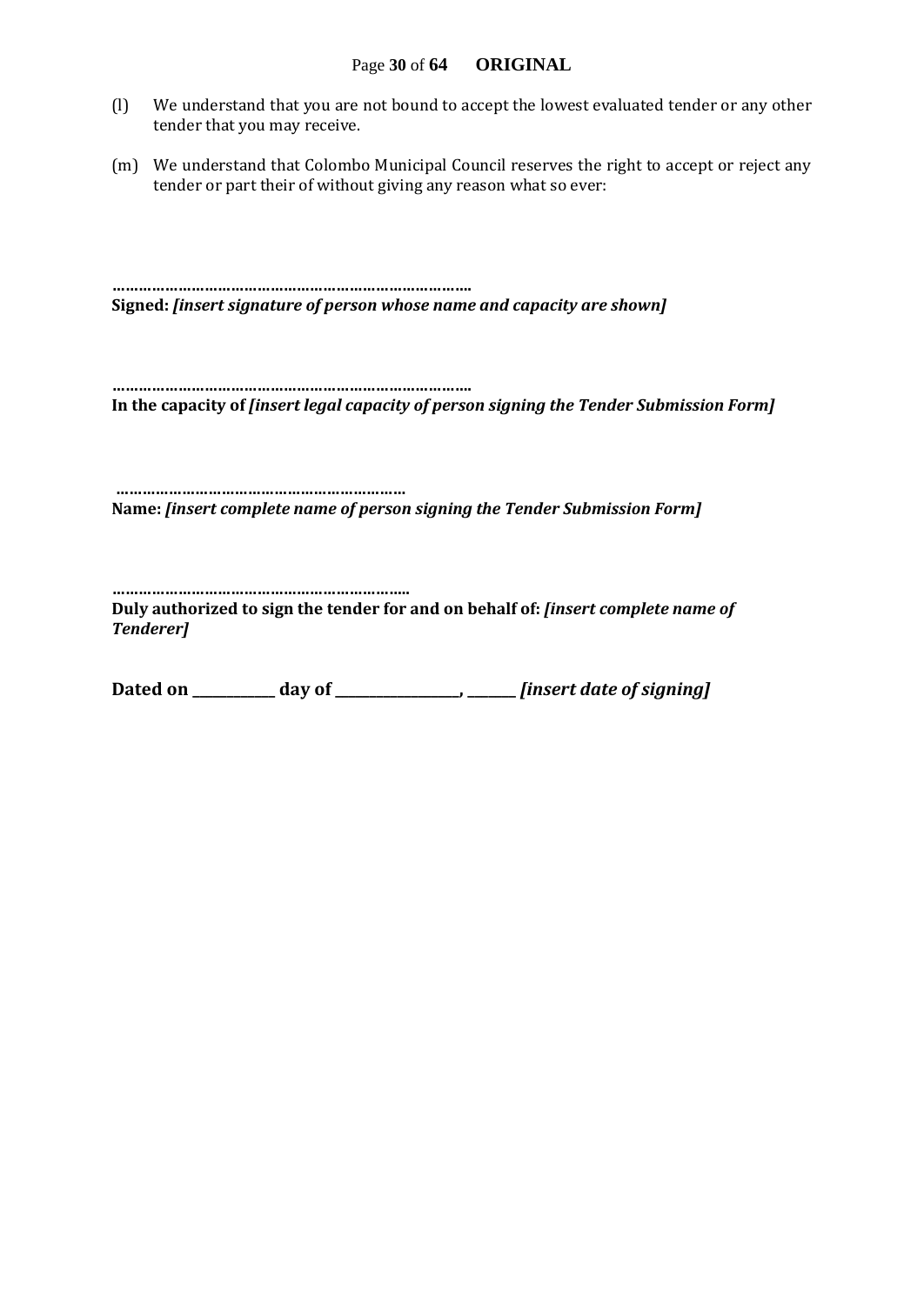#### **Colombo Municipal Council**

**Tender For Supply& Installation of Digital Meeting Automation Software**

#### **PRICE SCHEDULE-**

**Supply& Installation of Digital Meeting Automation Software**

#### **No. CPD/18 /1134/2022**

| Ite<br>m<br>No. | <b>Description</b>                                                               | Unit of<br><b>Measure</b> | Brand/<br>Make/country<br>of manufacture | <b>Unit Price</b><br>Rs.(without<br>vat) | <b>Discoun</b> | After<br><b>Discount</b><br><b>Unit Price</b><br>Rs. | 12% VAT | <b>Unit Price</b><br>(With Vat) |
|-----------------|----------------------------------------------------------------------------------|---------------------------|------------------------------------------|------------------------------------------|----------------|------------------------------------------------------|---------|---------------------------------|
|                 | <b>Supply&amp; Installation of Digital Meeting</b><br><b>Automation Software</b> |                           |                                          |                                          |                |                                                      |         |                                 |

Note: Tenderer/Bidder should be dully filled, signed and forwarded this price schedule with the tender. Otherwise tender/bid will be rejected without giving any reason whatsoever.

I/We agree and bind myself/ourselves that the price (rate) given in this tender/bid is valid for acceptance for a period of 120 Days from the date of closing of tender and the quoted price (rate) will firm and not subject to adjustment, not can it be withdrawn after closing of the tender/bid and to supply, delivery and pile the materials at the CMC stores at the rate quoted by me/us and according to the specification given, on receipt of an official order issued by the Chief Accountant (Procurement) of the CMC.

Company VAT Reg. No.:…………………………………………………………………

…………………………………………… Signature & Seal of the Firm

Date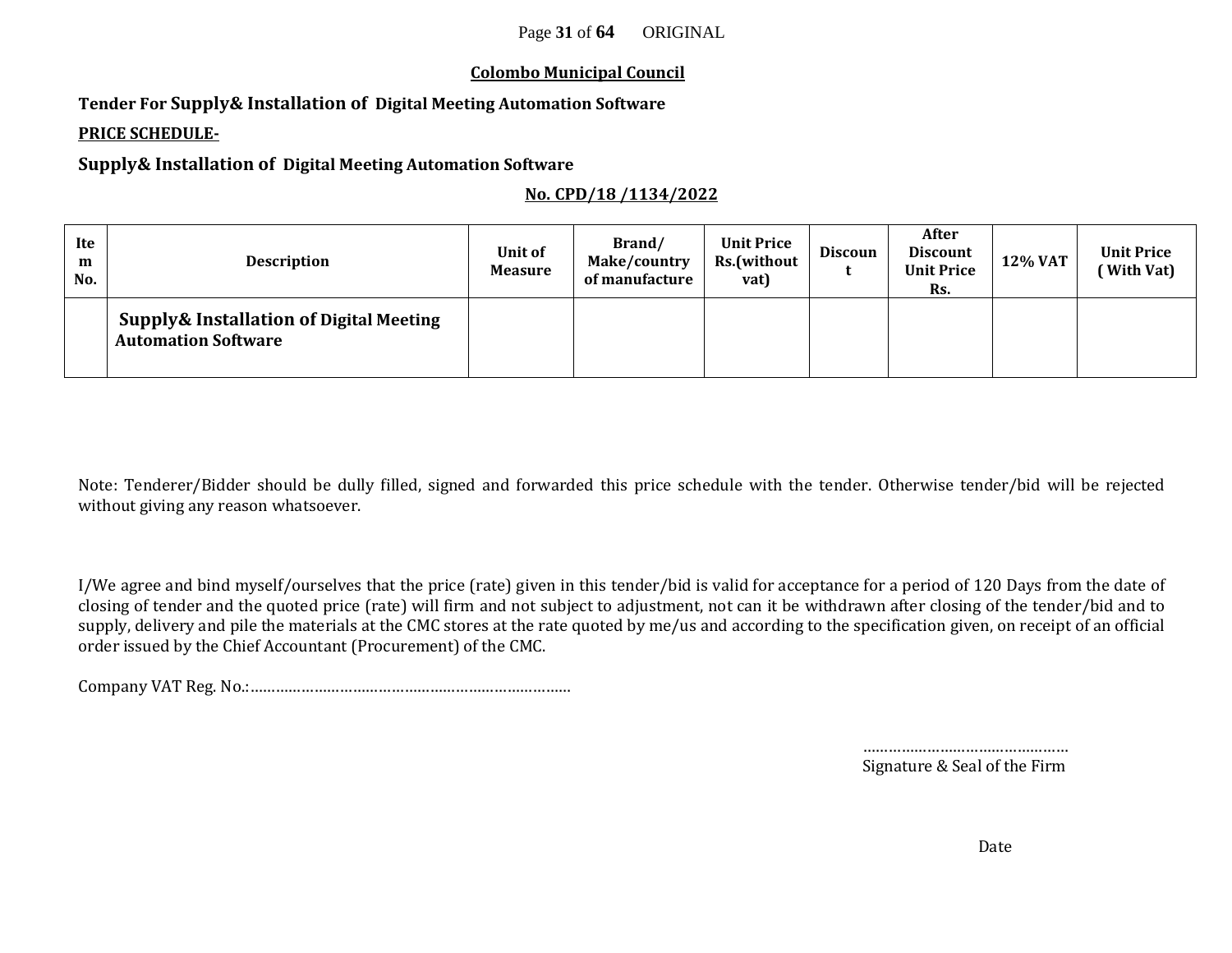| NAME IN BLOCK CAPITALS:-. |  |
|---------------------------|--|
| <b>ADDRESS</b>            |  |
|                           |  |

#### *WITNESSES*

| Signature:              |
|-------------------------|
| Name in Block Capitals: |
| Address:                |

Address: Date: …………………………………………

| Signature:              |
|-------------------------|
| Name in Block Capitals: |
| Address:                |

Address: Date: ………………………………………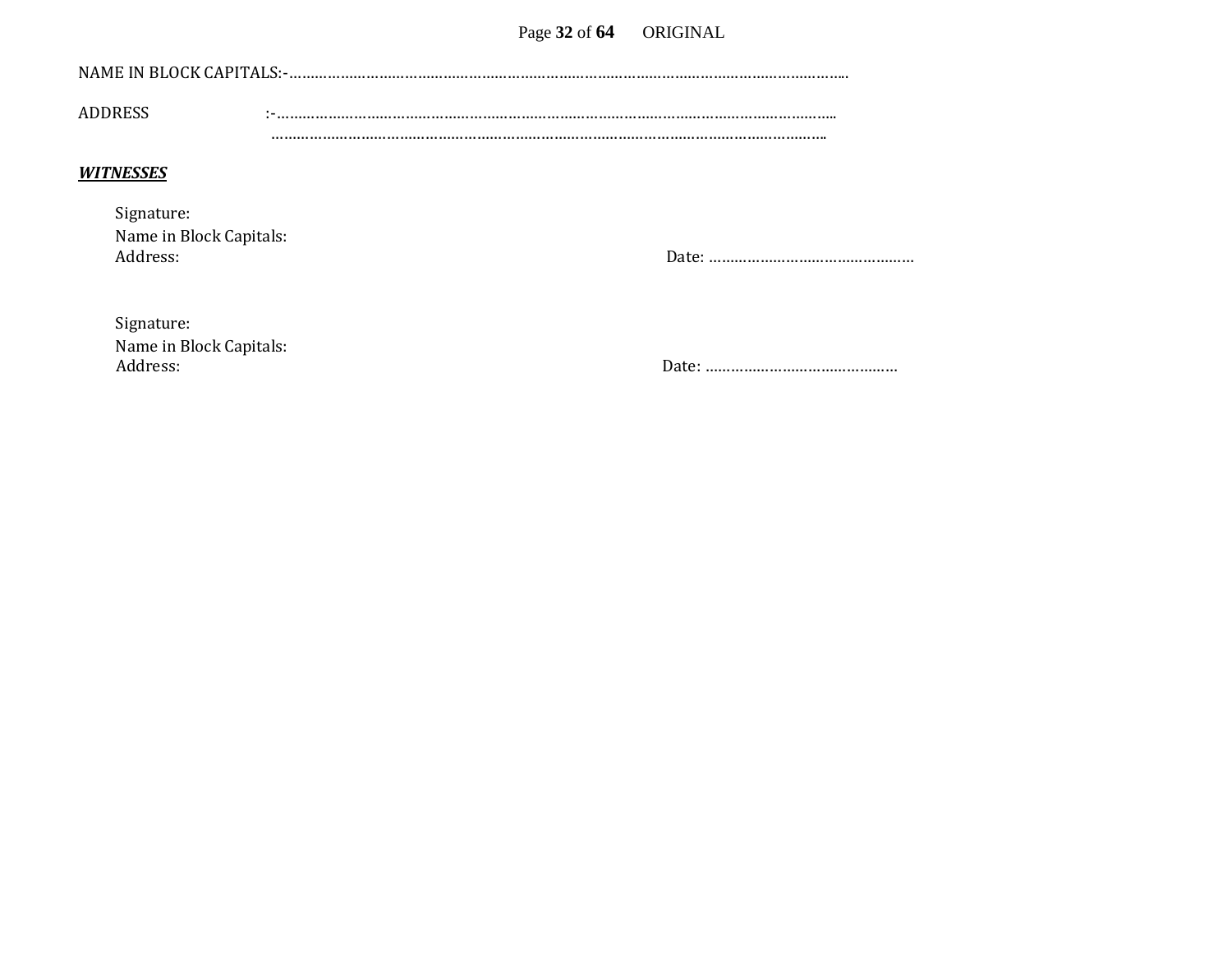# **Bid Bond/BidSecurity**

[Note: the purchaser is required to fill the information marked as "\*" and delete this note prior to selling of the tender document]

[this Bank Guarantee form shall be filled in accordance with the instructions indicated in brackets]

--------------- [insert issuing agency's name, and address of issuing branch or office] ------

\***Beneficiary:** Municipal Commissioner, Colombo Municipal Council.

**Date:** -------- [insert (by issuing agency) date]

**TENDER/BIDGUARANTEE No.:**---------- [insert (by issuing agency) number]

We have been informed that --------- [insert (by issuing agency) name of the Tenderer; if a joint venture, list complete legal names of partners] (hereinafter called "the Tenderer/Bidder") has submitted to you its bid dated --------- [insert (by issuing agency) date](hereinafter called

"theTender/Bid") for the supply of [insert name of Supplier] under Invitation for Tenders/Bids No. ---------- [insert IFT number] ("the IFT").

Furthermore, we understand that, according to your conditions, Tenders/Bids must be supported by a Tender/Bid Guarantee.

At the request of the Tenderer/Bidder, we --------------- [insert name of issuing agency] hereby irrevocably undertake to pay you any sum or sums not exceeding in total an amount of --------- -- [insert amount in figures] ---------- [insert amount in words]) upon receipt by us of your first demand in writing accompanied by a written statement stating that the Tenderer/Bidder is in breach of its obligation(s) under the tender conditions, because the Tenderer/Bidder:

- (a) has withdrawn its Tender/Bid during the period of tender validity specified; or
- (b) does not accept the correction of errors in accordance with the Instructions to Tenderers/Bidders (hereinafter "the ITT/ITB"); or
- (c) having been notified of the acceptance of its Tender/Bid by the Purchaser during the period of tender validity, (i) fails or refuses to execute the Contract Form, if required, or (ii) fails or refuses to furnish the Performance Security, in accordance with the ITT/ITB.

This Guarantee shall expire: (a) if the Tenderer/Bidder is the successful Tenderer/Bidder, upon our receipt of copies of the Contract signed by the Tenderer/Bidder and of the Performance Security issued to you by the Tenderer; or (b) if the Tenderer/Bidder is not the successful Tenderer/Bidder, upon the earlier of (i) our receipt of a copy of your notification to the Tenderer/Bidder that the Tenderer/Bidderwas unsuccessful, otherwise it will remain in force up to ------ (insert date)

Consequently, any demand for payment under this Guarantee must be received by us at the office on or before that date.

[signature(s) of authorized representative(s) ]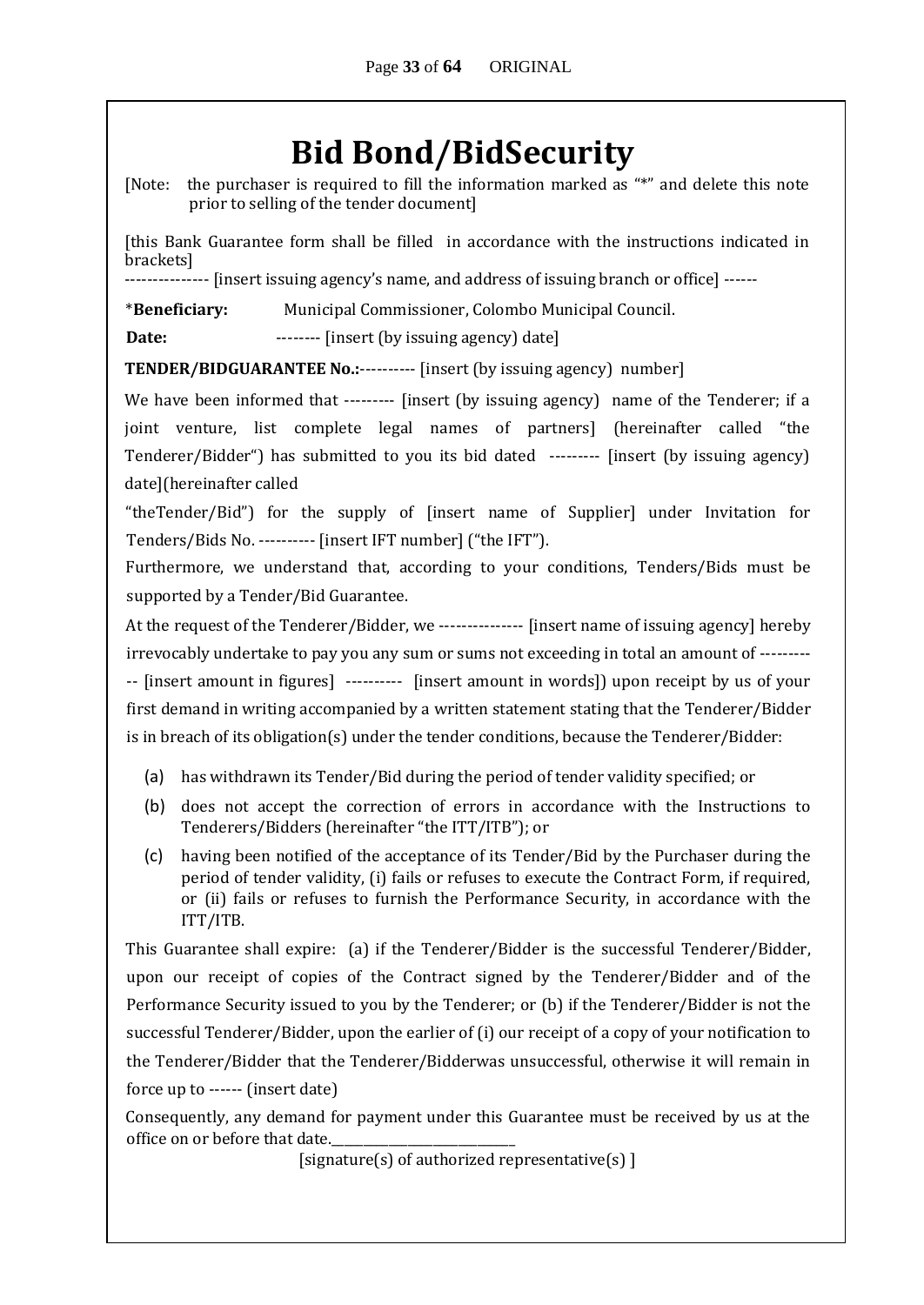### **Section V. Schedule of Requirements**

## **Contents**

 **1.**List of Goods and Delivery Schedule **.........................................................................** 2 . Technical Specifications ………………………………………………………………

3. Inspections and Tests ……………………………………………………………………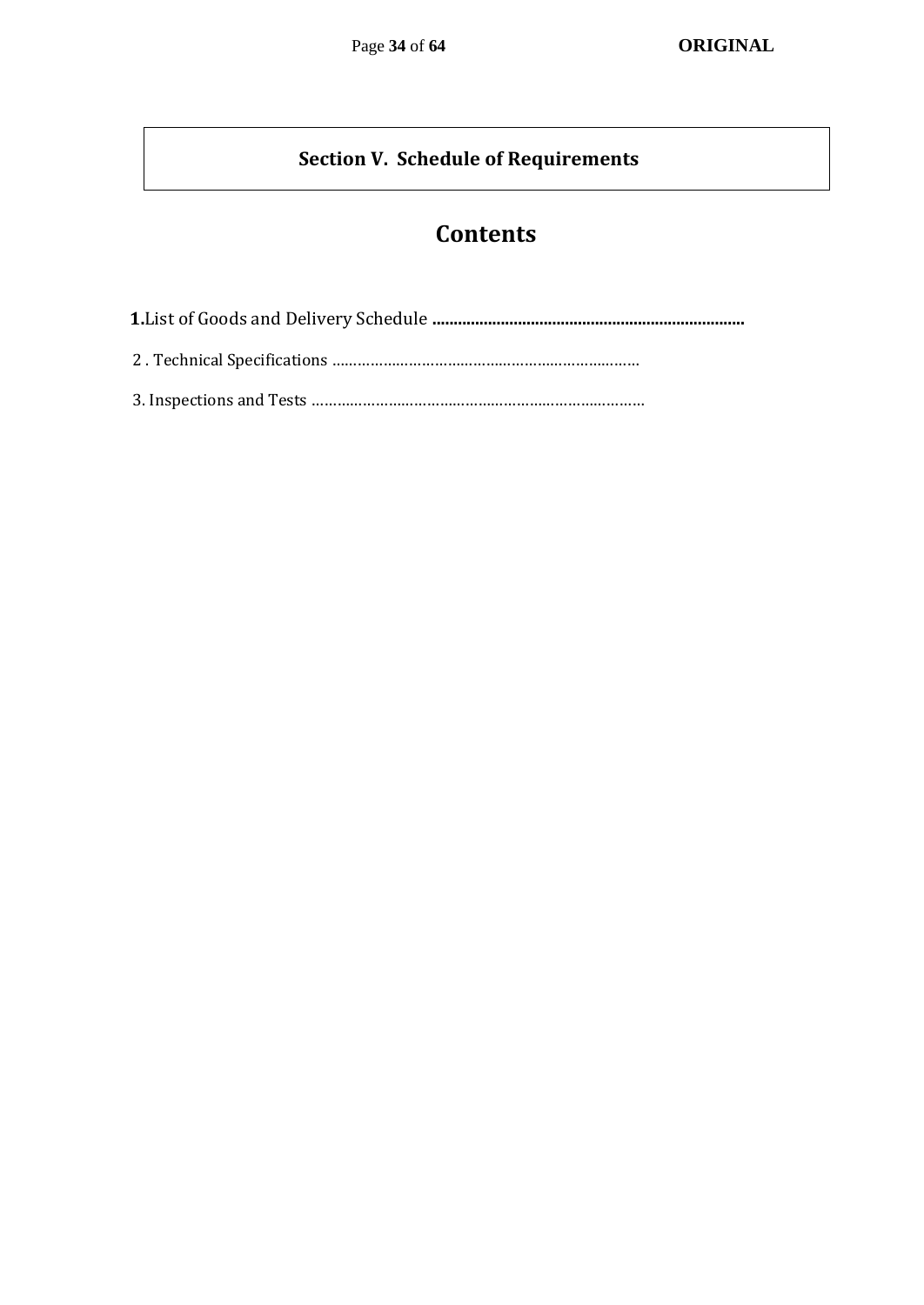#### Section VI. Schedule of Requirements

-

## **1. List of Goods and Delivery Schedule**

*[The Purchaser shall fill in this table, with the exception of the column "Tenderer's offered Delivery date" to be filled by the Tenderer]* 

| Line<br>Item | Description of Goods                                                                    | Quantity | unit |                                                     | Delivery Date <sup>1</sup>                                                                  |                                                             |                                                                                                                                                                                                                                                                                      |
|--------------|-----------------------------------------------------------------------------------------|----------|------|-----------------------------------------------------|---------------------------------------------------------------------------------------------|-------------------------------------------------------------|--------------------------------------------------------------------------------------------------------------------------------------------------------------------------------------------------------------------------------------------------------------------------------------|
| $N^{\circ}$  |                                                                                         |          |      | Delivery Location                                   | <b>Earliest Delivery</b><br>Date                                                            | Latest Delivery Date                                        | Bidder's offered<br>Delivery date [to be<br>provided by the<br>bidder]<br>After issuing PO                                                                                                                                                                                           |
|              |                                                                                         |          |      |                                                     |                                                                                             |                                                             |                                                                                                                                                                                                                                                                                      |
| 01           | <b>Supplying &amp; Installation</b><br>of Digital Meeting<br><b>Automation Software</b> |          |      | Main Stores,<br>Suduwella, Darley Rd<br>Colombo 10. | Within days after the<br>email, fax, whatapp, SMS<br>within the purchase order<br>quantity. | Within  days after<br>email, fax, whatapp, SMS<br>quantity. | Within  days after<br>request by relevant officer request by relevant officer request by relevant officer<br>(SK,TO,Engineer) through(SK,TO,Engineer) through(SK,TO,Engineer) through<br>email, fax, whatapp, SMS<br>within the purchase order within the purchase order<br>quantity |

 $^1$ applicable only if delivery is considered for evaluation. If not only one column "Delivery Date" duly filled by the Purchaser is required 2 Refer ITB 17.3 and list accordingly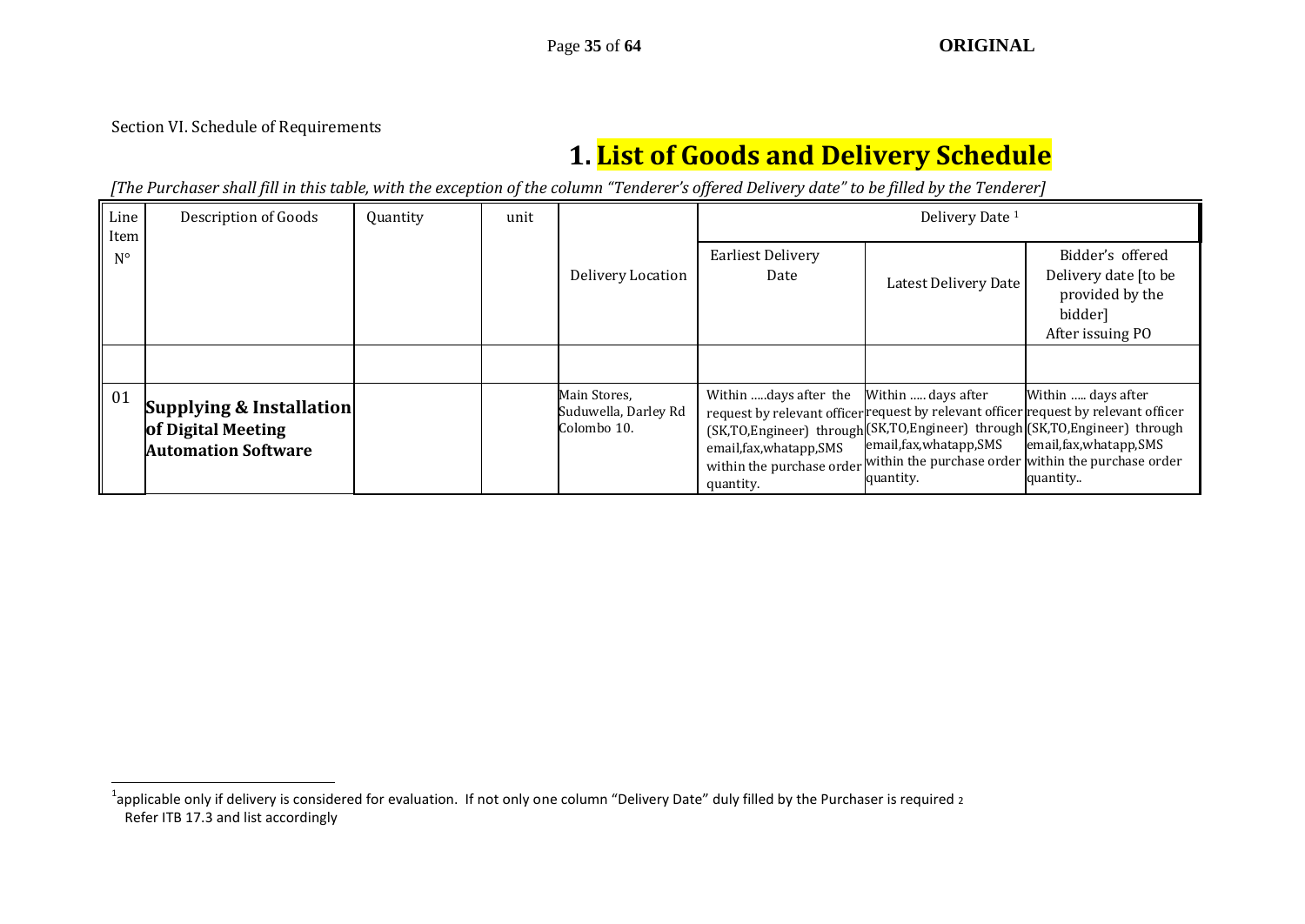### *2. TECHNICAL SPECIFICATIONS*

|    |                                                                                                                                                        |                                             | <b>Bidders Compliance</b> |         |
|----|--------------------------------------------------------------------------------------------------------------------------------------------------------|---------------------------------------------|---------------------------|---------|
|    | <b>Technical Specification</b>                                                                                                                         | <b>Must</b><br>compliance<br>$\overline{C}$ | Yes/No                    | Remarks |
| 01 | This system should be web based and should<br>be able to use in all kind of mobile devices<br>(iPad/Tabs/iPods/Laptops Etc.,) through a<br>mobile App. | $\mathsf{C}$                                |                           |         |
| 02 | The mobile App to be installed in each said<br>mobile devices.                                                                                         | $\mathsf C$                                 |                           |         |
| 03 | The system is to be supported in Windows,<br>Android, Ubuntu and Apple operating systems.                                                              | $\mathsf C$                                 |                           |         |
| 04 | There are around 20 committee meetings and<br>council meetings for one month.                                                                          |                                             |                           |         |
|    | The system should have following features:                                                                                                             | $\mathsf{C}$                                |                           |         |
|    | Managing meetings,<br>(1)                                                                                                                              |                                             |                           |         |
|    | (2)<br>Maintaining attendance,                                                                                                                         |                                             |                           |         |
|    | Creating & managing agenda,<br>(3)                                                                                                                     |                                             |                           |         |
|    | Managing calendar,<br>(4)                                                                                                                              |                                             |                           |         |
|    | Managing invitations and notices,<br>(5)                                                                                                               |                                             |                           |         |
|    | Minutes of Meetings,<br>(6)                                                                                                                            |                                             |                           |         |
|    | Managing approvals process where<br>(7)<br>applicable,                                                                                                 |                                             |                           |         |
|    | Comments sharing,<br>(8)                                                                                                                               |                                             |                           |         |
|    | (9) Preparing, sharing, & printing of<br>circulars, reports, etc.                                                                                      |                                             |                           |         |
|    | (10) Relevant templates,                                                                                                                               |                                             |                           |         |
|    | (11) News alerts by<br>administrator/authorized officer,                                                                                               |                                             |                           |         |
|    | Etc.,                                                                                                                                                  |                                             |                           |         |
| 05 | The system should have                                                                                                                                 | $\mathsf{C}$                                |                           |         |
|    | (1) Meeting/Circular Categories<br>Subcategories,                                                                                                      |                                             |                           |         |
|    | (2) Viewing Category assigned to the user,                                                                                                             |                                             |                           |         |
|    | (3) Viewing Subcategory assigned to the                                                                                                                |                                             |                           |         |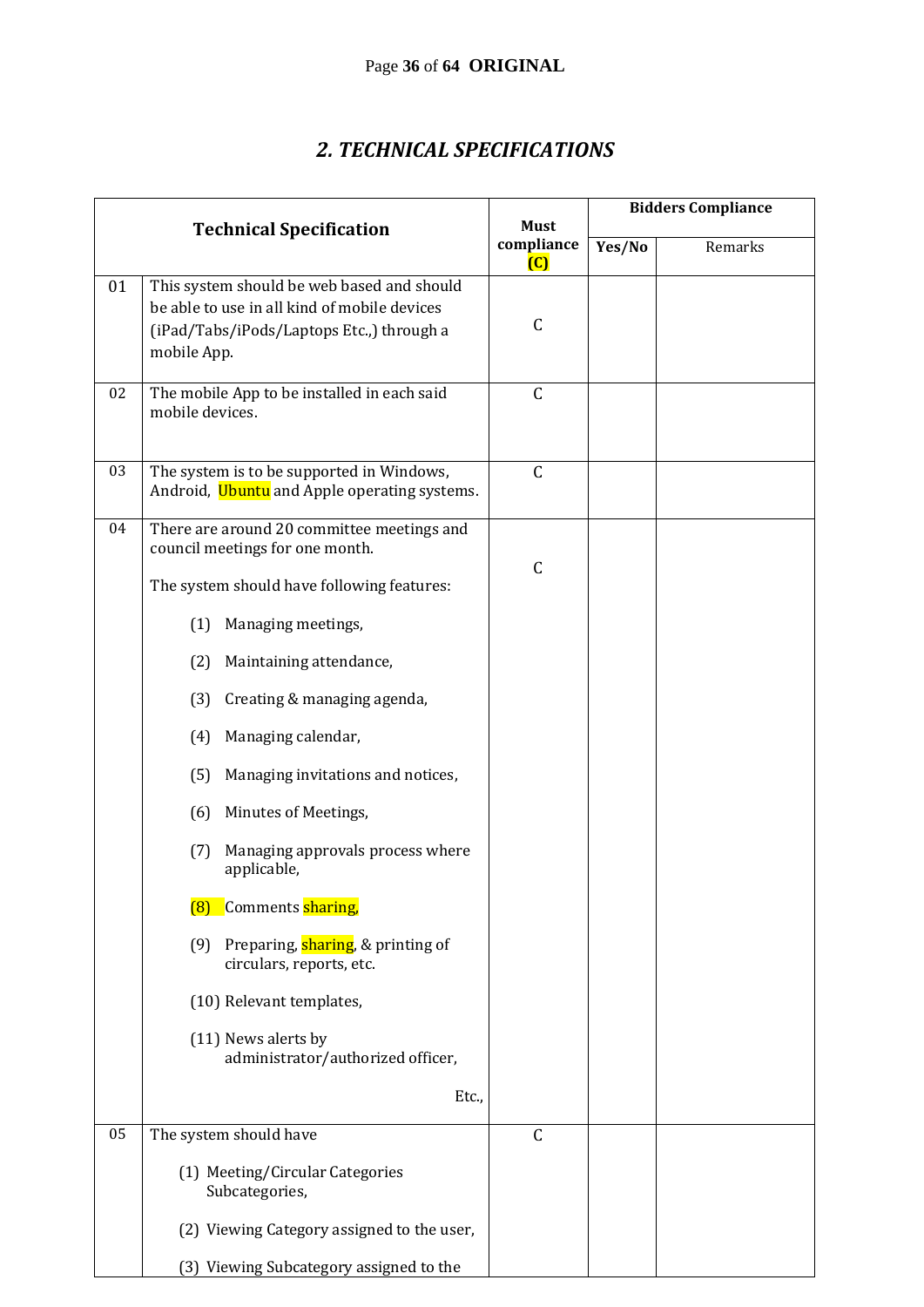|    | user,                                                                                                                                                           |              |  |  |
|----|-----------------------------------------------------------------------------------------------------------------------------------------------------------------|--------------|--|--|
|    | (4) Inserting contents in the assigned<br>categories                                                                                                            |              |  |  |
| 06 | The mobile App should be facilitated to view<br>and download PDF formatted documents<br>which are being produced with scanned images<br>and text documents.     | $\mathsf{C}$ |  |  |
| 07 | It is required to                                                                                                                                               |              |  |  |
|    | send notices and reports only to relevant<br>members.                                                                                                           | $\mathsf{C}$ |  |  |
| 08 | The system should be able to communicate via<br>Email, SMS, Chats, Etc.,                                                                                        | $\mathsf C$  |  |  |
| 09 | The system should support to upload:                                                                                                                            | $\mathsf C$  |  |  |
|    | (1) Office Documents, Worksheets,<br>Presentations, Graphs, Maps, Etc.,                                                                                         |              |  |  |
|    | (2) Scanned documents,                                                                                                                                          |              |  |  |
|    | (3) Images,                                                                                                                                                     |              |  |  |
|    | (4) Multimedia files (Audio & Video)                                                                                                                            |              |  |  |
| 10 | The system should support paper annotations<br>(highlight, write free hand, type text, summary,<br>versioning, etc.,) and versioning (side by side<br>viewing). | $\mathsf C$  |  |  |
| 11 | Facility required to share notes by each user,<br>and it should not be visible to others.                                                                       | $\mathsf{C}$ |  |  |
| 12 | It is required to maintain history mechanism<br>of:                                                                                                             | $\mathsf C$  |  |  |
|    | (1) Meetings,                                                                                                                                                   |              |  |  |
|    | (2) Agenda,                                                                                                                                                     |              |  |  |
|    | (3) Calendar,                                                                                                                                                   |              |  |  |
|    | (4) Invitations and notices,                                                                                                                                    |              |  |  |
|    | (5) Minutes of Meetings,                                                                                                                                        |              |  |  |
|    | (6) Circulars,                                                                                                                                                  |              |  |  |
|    | (7) Reports,                                                                                                                                                    |              |  |  |
|    | (8) Relevant templates, Etc.,                                                                                                                                   |              |  |  |
| 13 | Developer should fully study the current<br>system and make a presentation before<br>developing the app. Developer should obtain                                |              |  |  |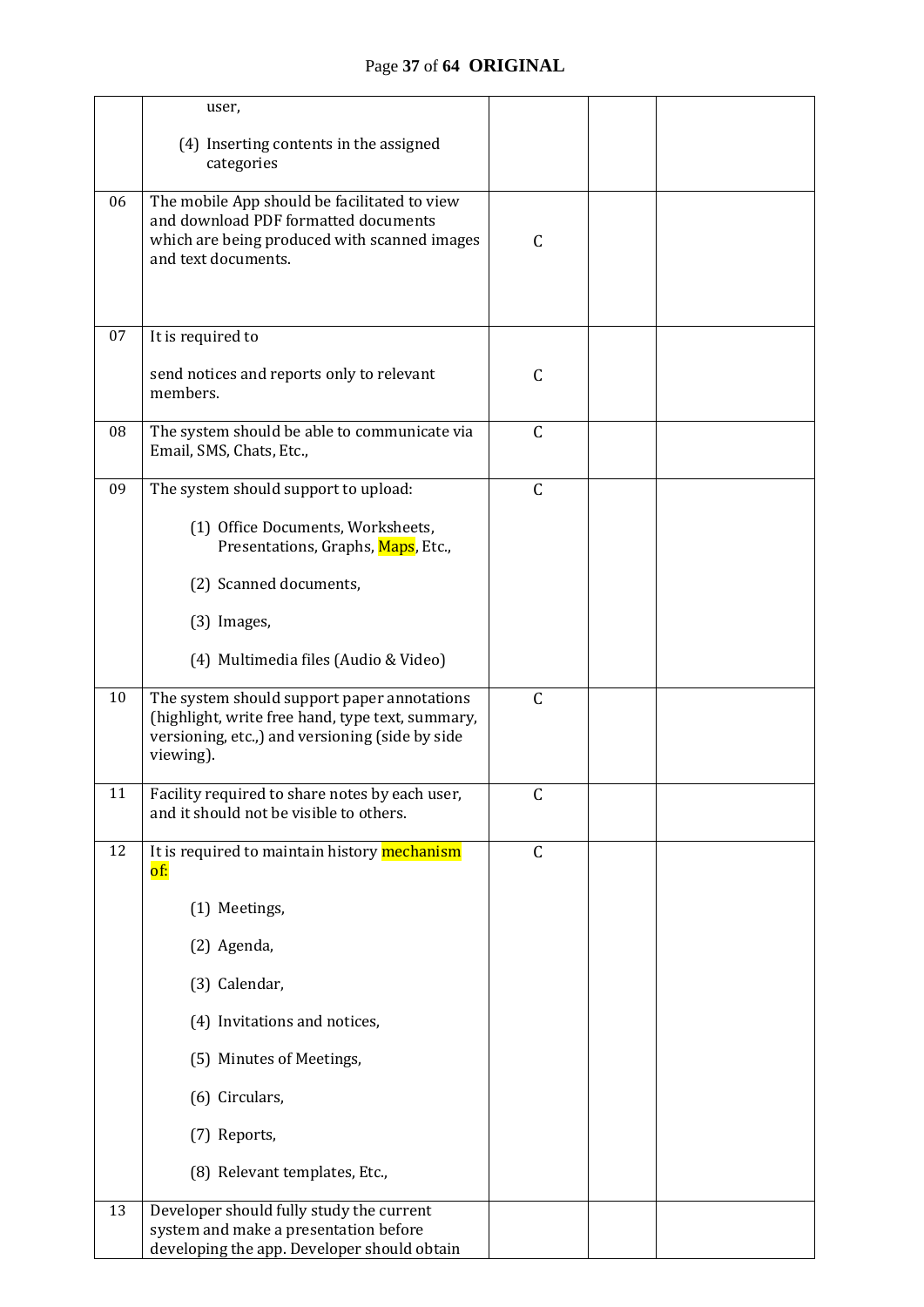|    | CMC approval for the development flow chart.                                                                                                                                                                                              |               |  |
|----|-------------------------------------------------------------------------------------------------------------------------------------------------------------------------------------------------------------------------------------------|---------------|--|
| 14 | The System should be facilitated to<br>upgrade/update based on the futures<br>requirements and the modern technologies.                                                                                                                   | $\mathsf C$   |  |
| 15 | Change request/ Modification should be done<br>immediately / within agreed reasonable time<br>period on the request of Colombo Municipal<br>Council.                                                                                      | $\mathsf{C}$  |  |
| 16 | The system should not use any third-party<br>software components or libraries that require<br>licenses, and the system's full source code<br>should be available for changes as needed.                                                   | C             |  |
| 17 | The software development team should be<br>completely familiar with the software source<br>code and should be able to explain or extend<br>the functionality as needed.                                                                   | $\mathsf{C}$  |  |
| 18 | Source codes should be handed over to CMC at<br>the commissioning the system.                                                                                                                                                             | $\mathsf{C}$  |  |
| 19 | The software source code of the system should<br>be kept in a central repository to which both<br>the software provider and the Colombo<br>Municipal council have access.                                                                 | $\mathsf{C}$  |  |
| 20 | The system should allow users to upload<br>documents from multiple locations and store<br>those in a central location, such as AWS S3<br>document storage.                                                                                | $\mathsf{C}$  |  |
| 21 | The document storage location should be<br>adaptable and support the use of other<br>locations such as the Sri Lanka Government<br>Cloud or in-house local storage with the<br>necessary security controls and network<br>infrastructure. | C             |  |
| 22 | Developer Should be a Local Company and<br>should have Valid business registration and<br>should have minimum 10 Years' Experience.<br>(Provide proof documents)                                                                          | $\mathsf{C}$  |  |
| 23 | Should have an Experience of Service Providing<br>Both Private and Government Sector.                                                                                                                                                     | $\mathcal{C}$ |  |
| 24 | Should have done at least one project value<br>over Rs. 50 million.                                                                                                                                                                       | $\mathsf C$   |  |
| 25 | License should be permanent and no limitation<br>to adding users. (No extra charges be added                                                                                                                                              |               |  |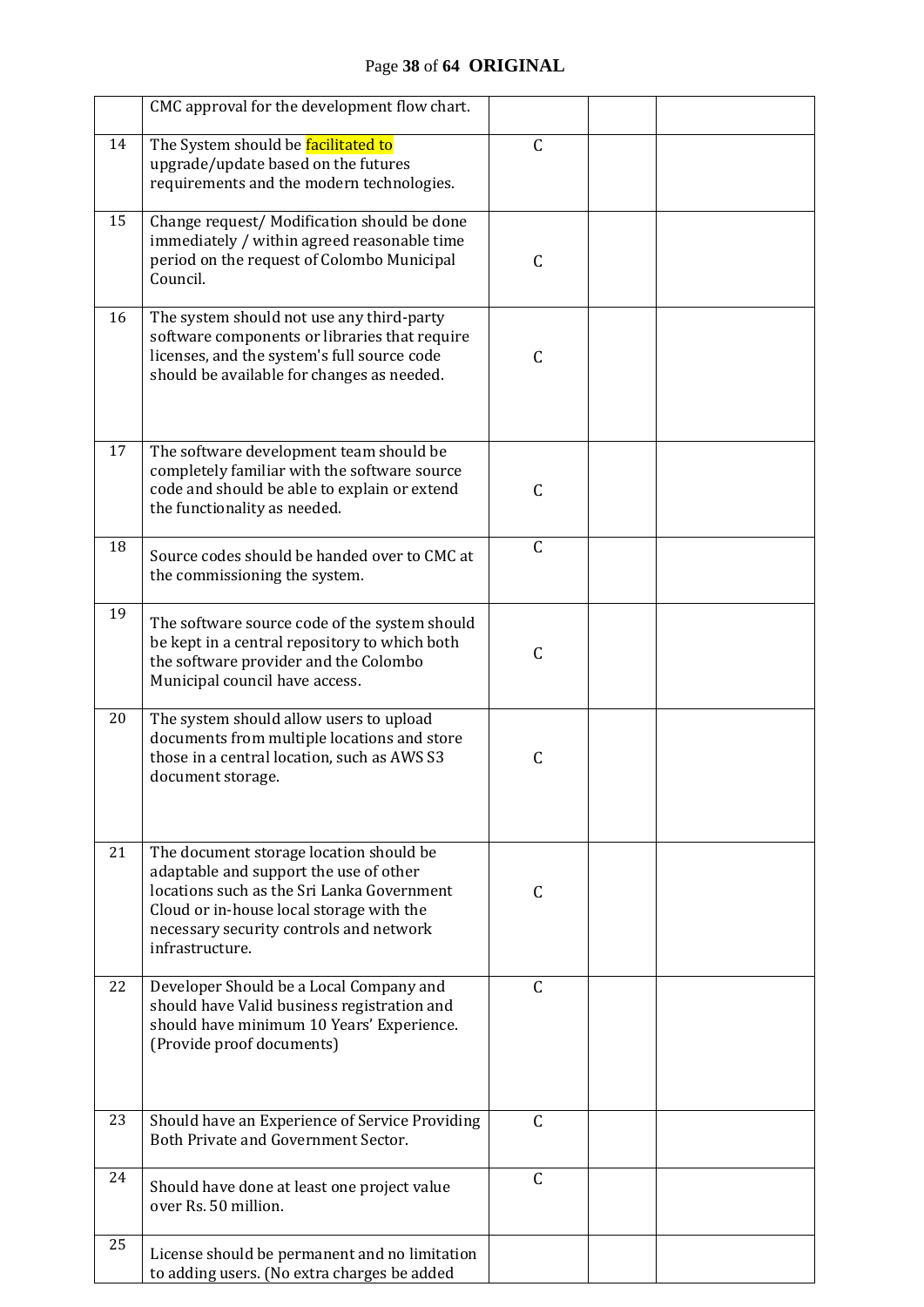### Page **39** of **64 ORIGINAL**

|    | while increasing the number of users)                                                                                                                        | C            |  |
|----|--------------------------------------------------------------------------------------------------------------------------------------------------------------|--------------|--|
| 26 | User friendly and easy to use where online help<br>screens are provided and has panel driven<br>functions                                                    |              |  |
| 27 | Fully support in On-premises deployment                                                                                                                      |              |  |
| 28 | Adding deleting editing users and privileges                                                                                                                 | $\mathsf C$  |  |
| 29 | Setting password policies                                                                                                                                    | $\mathsf C$  |  |
| 30 | Device administration                                                                                                                                        | $\mathsf C$  |  |
| 31 | Adding deleting editing trusted devices                                                                                                                      | $\mathsf C$  |  |
| 32 | <b>Blocking device</b>                                                                                                                                       | $\mathsf C$  |  |
| 33 | Remote wipe off the app                                                                                                                                      | $\mathsf{C}$ |  |
| 34 | Creating and deleting user groups                                                                                                                            | $\mathsf C$  |  |
| 35 | Supports alert presenting of the meeting<br>agenda progress via email, SMS, chats, and<br>system alerts                                                      |              |  |
| 36 | Warranty (Free of charge maintenance) three<br>(03) years (Minimum)                                                                                          | $\mathsf C$  |  |
| 37 | After the warranty period product support<br>shall be minimum ten (10) Years.<br>Post maintenance cost and terms should be<br>mentioned for five (05) years. | $\mathsf C$  |  |
| 38 | Backup process should be introduced and<br>implemented.                                                                                                      | $\mathsf C$  |  |
| 39 | Developer should make specification for cloud<br>environment, computers, scanners, and other<br>required hardware for fully functionality of the<br>app.     | $\mathsf C$  |  |
| 40 | Secure platform (https://)                                                                                                                                   | $\mathsf C$  |  |
| 41 | Application should be verified by security audit<br>firm.                                                                                                    | C            |  |
| 42 | Time duration for the completion of the<br>development and the installation should be<br>mentioned clearly.                                                  |              |  |
| 43 | 24 x 7 on call support (Maintenance and<br>troubleshooting)                                                                                                  | $\mathsf C$  |  |
| 44 | Deployment and installation should be done at<br>CMC premises for each device                                                                                | $\mathsf C$  |  |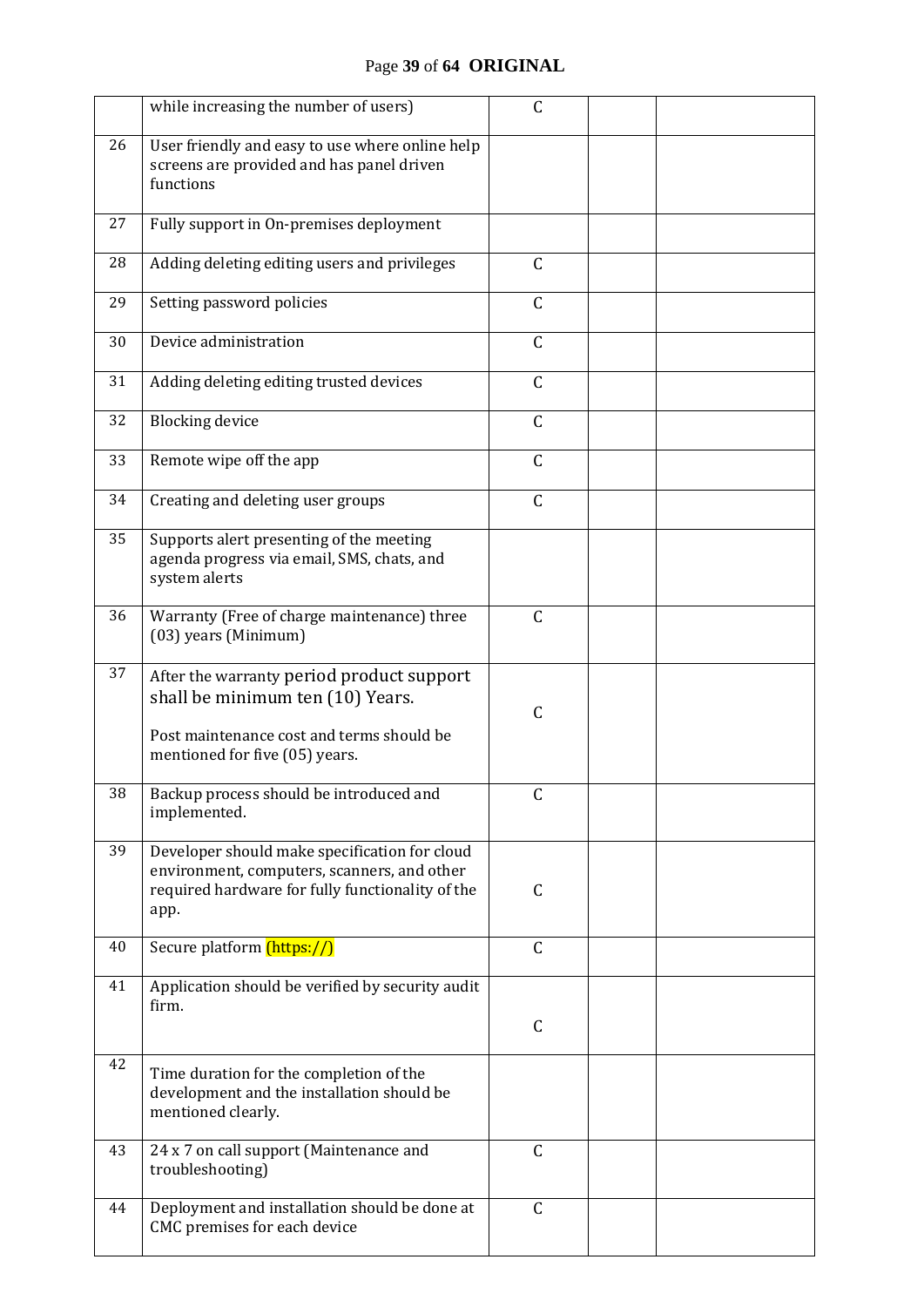#### Page **40** of **64 ORIGINAL**

| 45 | Training for all users / Admin. (Users may be<br>150)                                                                     | $\mathsf C$  |  |
|----|---------------------------------------------------------------------------------------------------------------------------|--------------|--|
| 46 | For the software deployment and the<br>maintenance, if anything is needed from the<br>CMC side, should mentioned clearly. | $\mathsf{C}$ |  |
| 47 | Following documents should be handed over to<br><b>CMC</b>                                                                |              |  |
|    | 1-User guides                                                                                                             | $\mathsf{C}$ |  |
|    | 2-Deploymnet guidance                                                                                                     |              |  |
|    | 3-Configuration document                                                                                                  |              |  |
|    | 4-User acceptancy                                                                                                         |              |  |
|    | 5-Implemantation process flow                                                                                             |              |  |
|    | 6- Any other relevant document                                                                                            |              |  |
| 48 | Vender shall submit a data<br>confidentiality report (Nondisclosure<br>report).                                           |              |  |
| 49 | Vender shall submit a data security<br>report.                                                                            |              |  |
| 50 | Developer should clearly submit their<br>cost for the proposal based on following<br>two (02) options.                    |              |  |
|    | One time purchase (Should mention<br>(1)<br>the maintenance cost for five (05)<br>years after the warranty period)        | C            |  |
|    | (2) Annual subscription on rental basis                                                                                   |              |  |

………………………………………………

**Bidder's Authorized Signature & Rubber stamp**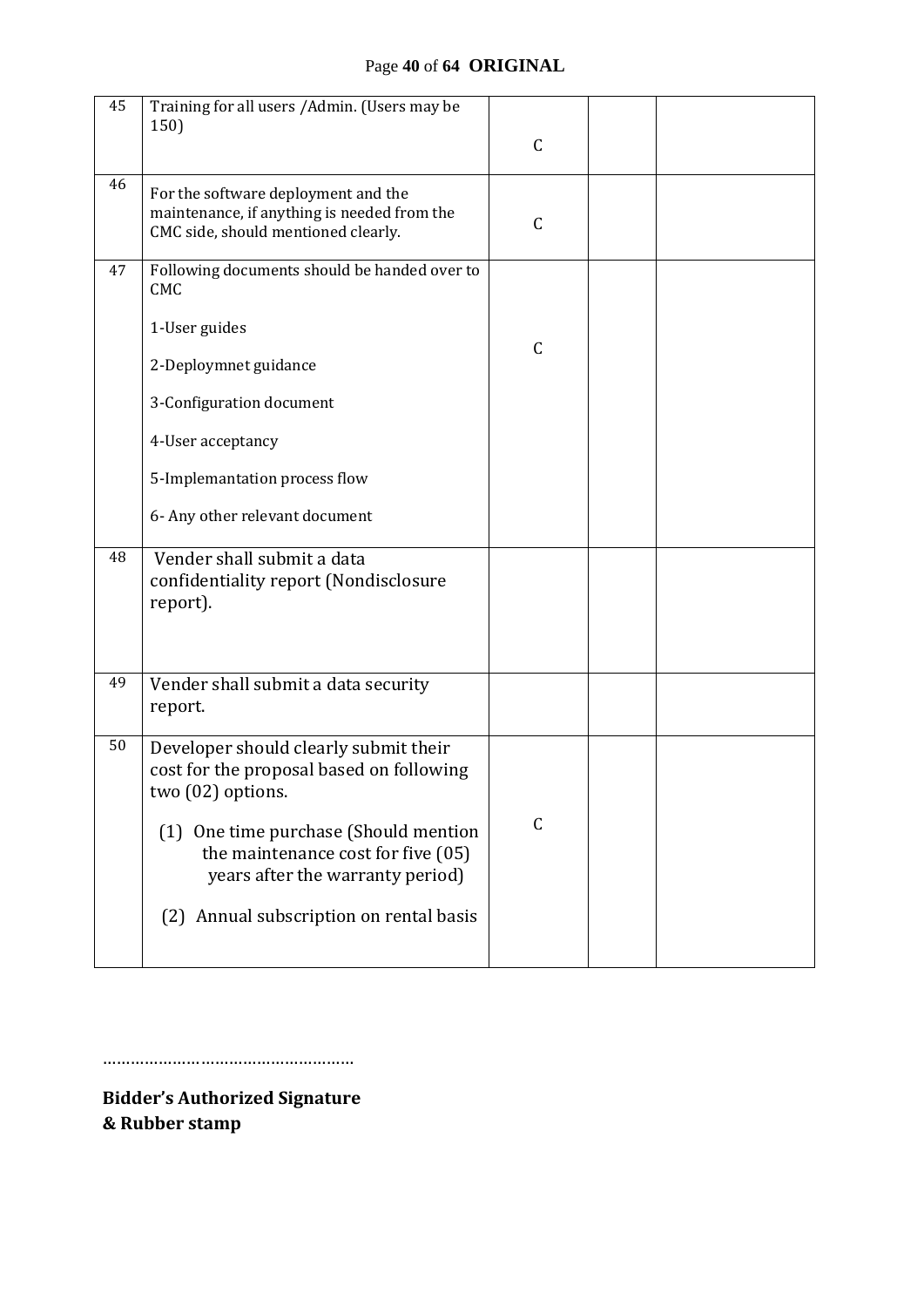## **Required Sample List**

| $(a)$ $(b)$ | $**$ (c) |
|-------------|----------|
|             |          |

| $\overline{No}$ | Item | Submitted | Not       | Reasons for non |
|-----------------|------|-----------|-----------|-----------------|
| $01\,$          |      |           | Submitted | submission      |
|                 |      |           |           |                 |
| $02\,$          |      |           |           |                 |
| $\overline{03}$ |      |           |           |                 |
| 04              |      |           |           |                 |
| $\overline{05}$ |      |           |           |                 |
| $\overline{06}$ |      |           |           |                 |
| $07\,$          |      |           |           |                 |
| ${\bf 08}$      |      |           |           |                 |
| 09              |      |           |           |                 |
| 10              |      |           |           |                 |
| $\overline{11}$ |      |           |           |                 |
| $12\,$          |      |           |           |                 |
| 13              |      |           |           |                 |
| 14              |      |           |           |                 |
| $\overline{15}$ |      |           |           |                 |
| $16\,$          |      |           |           |                 |
| 17              |      |           |           |                 |
| $18\,$          |      |           |           |                 |
| 19              |      |           |           |                 |
| $20\,$          |      |           |           |                 |
| $\overline{21}$ |      |           |           |                 |
| $22\,$          |      |           |           |                 |

\*\* **(c ) Non submission of sample: Justifiable and valid reasons should be provided. Such justifiable reasons will be considered in the evaluation.** 

**According to the sample list, sealed sample /samples shall be submitted with bid or before bid opening & handed over to the relevant purchasing officer of the Central Procurement Department. Sample shall be numbered according to the number in the price schedule.**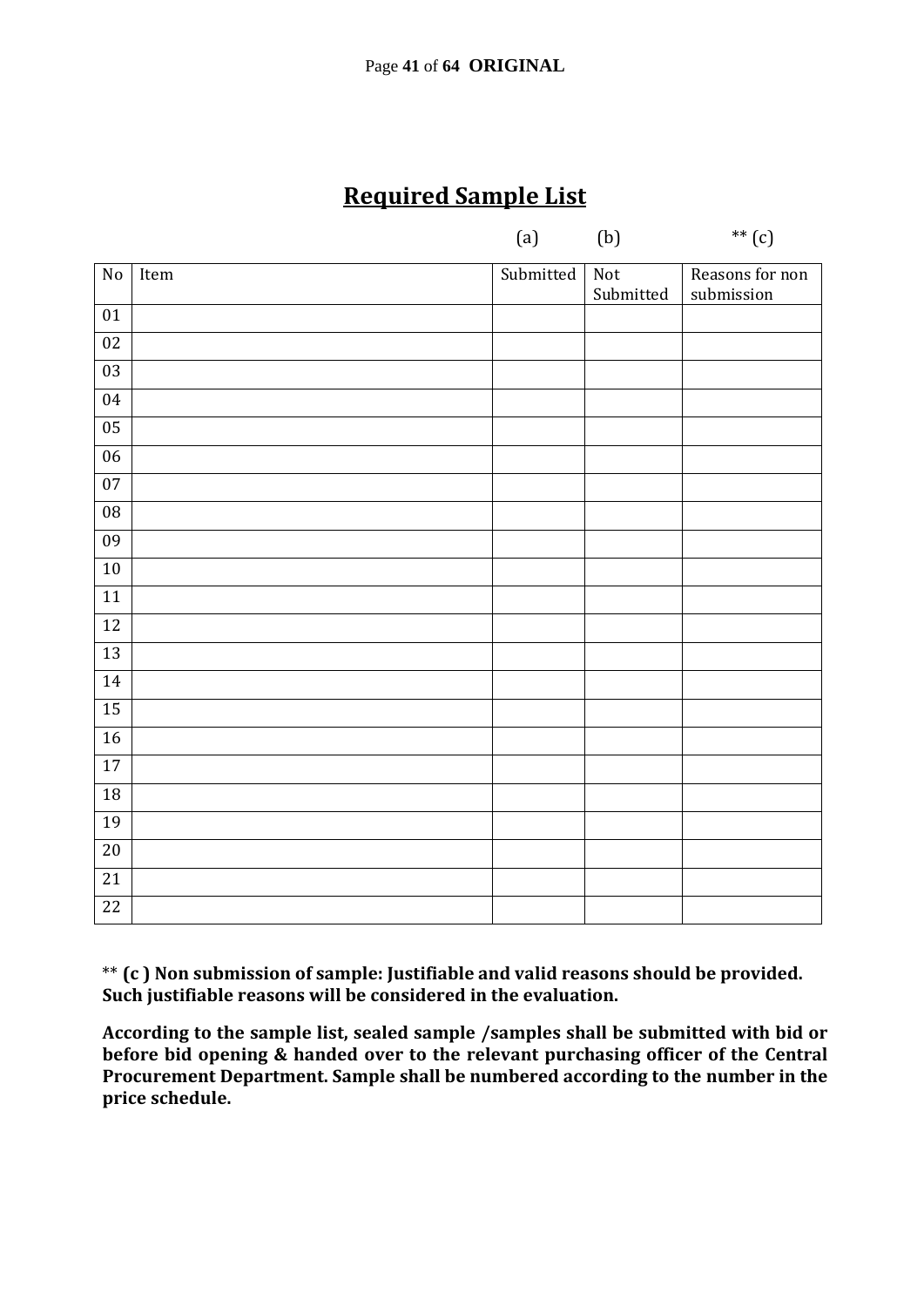## **3. Inspections and Tests**

The following inspections and tests shall be performed: *[insert list of inspections and tests if any]*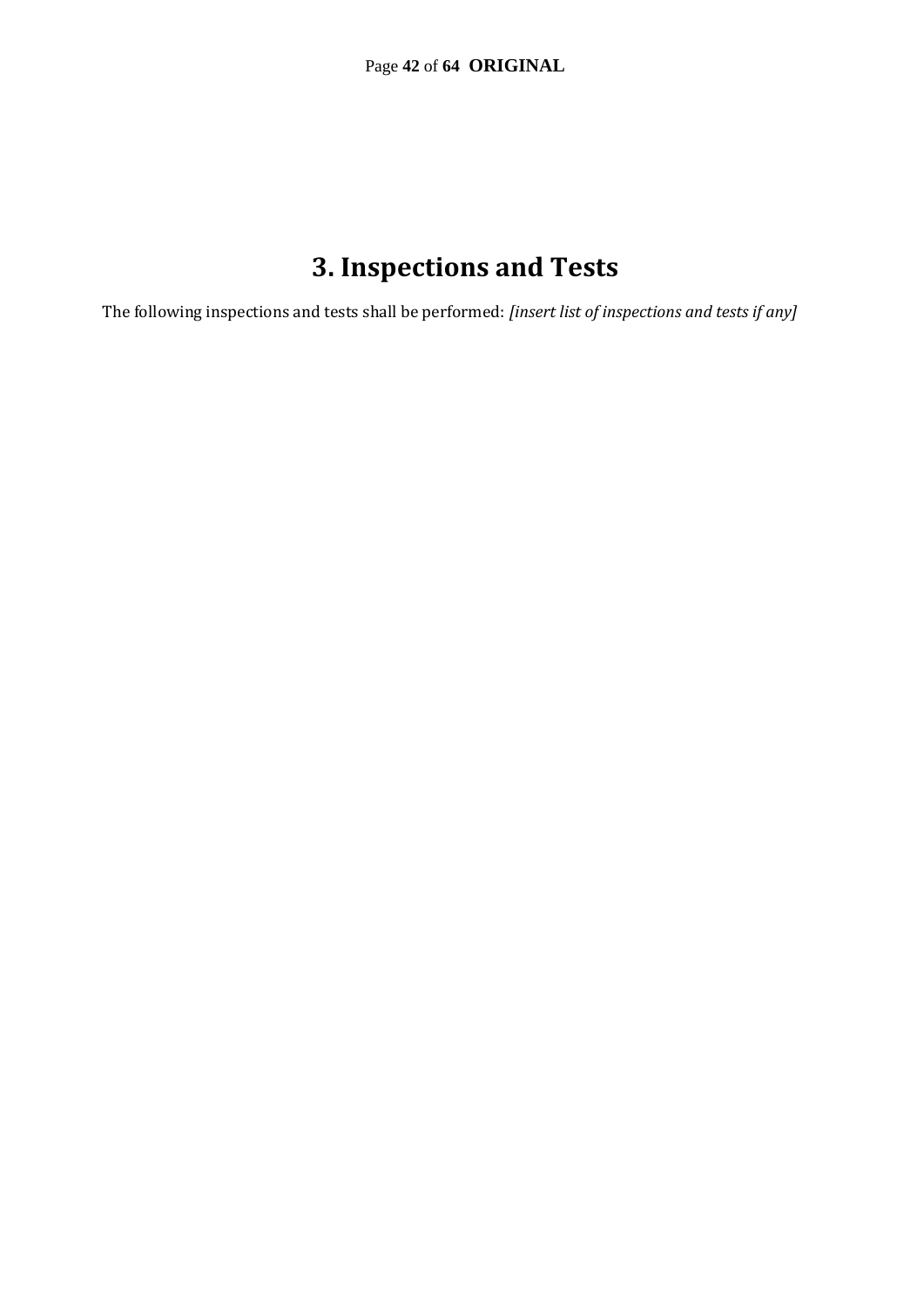### **Section VI. Conditions of Contract**

## **Table of Clauses**

| 1. |  |
|----|--|
|    |  |
| 3. |  |
| 4. |  |
| 5. |  |
| 6. |  |
| 7. |  |
| 8. |  |
| 9. |  |
|    |  |
|    |  |
|    |  |
|    |  |
|    |  |
|    |  |
|    |  |
|    |  |
|    |  |
|    |  |
|    |  |
|    |  |
|    |  |
|    |  |
|    |  |
|    |  |
|    |  |
|    |  |
|    |  |
|    |  |
|    |  |
|    |  |
|    |  |
|    |  |
|    |  |
|    |  |
|    |  |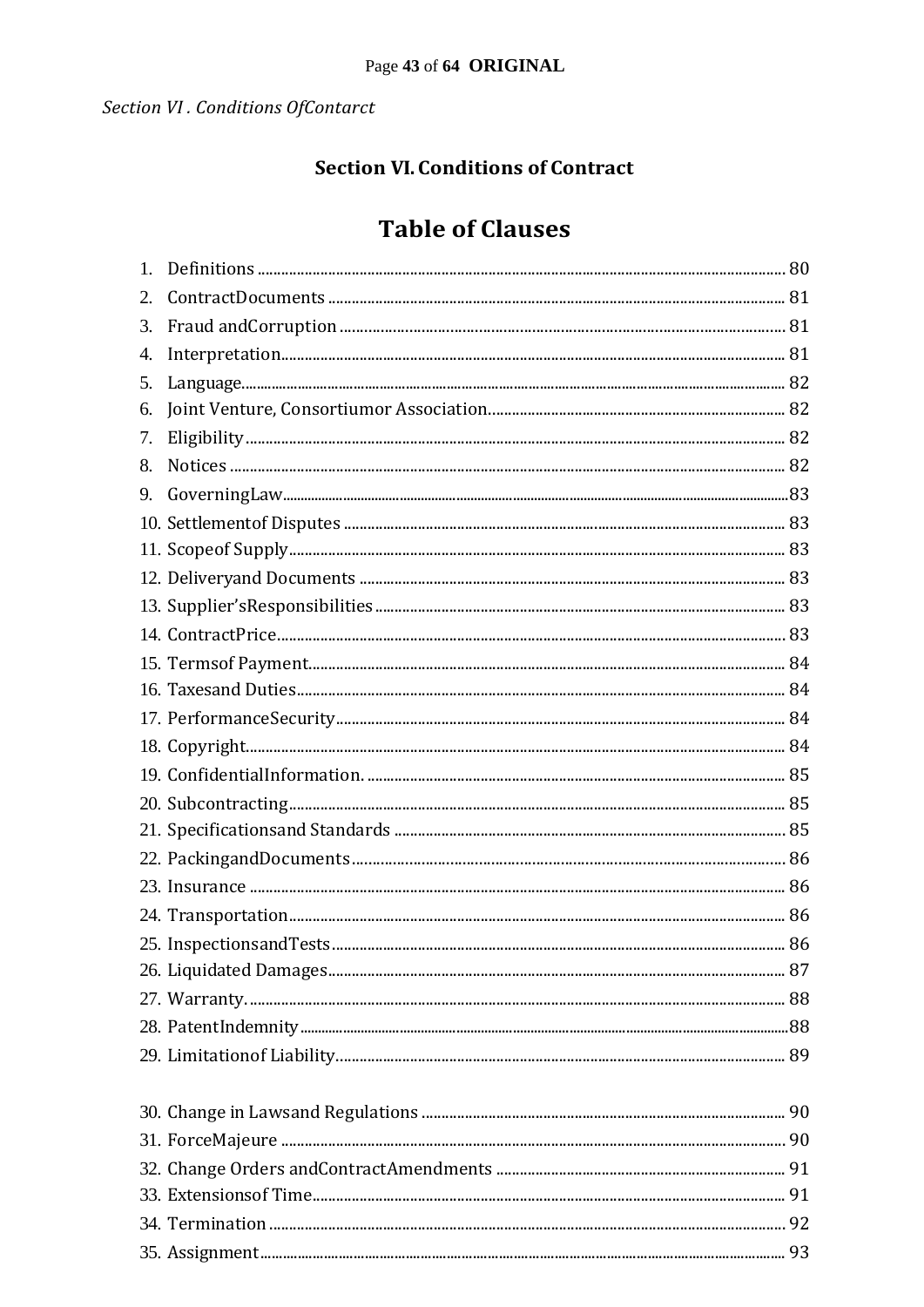## **Section VI. Conditions of Contract**

- **1. Definitions** 1.1 The following words and expressions shall have the meanings hereby assigned to them:
	- (a) "Contract" means the Contract Agreement entered into between the Purchaser and the Supplier, together with the Contract Documents referred to therein, including all attachments, appendices, and all documents incorporated by reference therein.
	- (b) "Contract Documents" means the documents listed in the Contract Agreement, including any amendments thereto.
	- (c) "Contract Price" means the price payable to the Supplier as specified in the Contract Agreement, subject to such additions and adjustments thereto or deductions therefrom, as may be made pursuant to the Contract.
	- (d) "Day" means calendar day.
	- (e) "Completion" means the fulfillment of the supply of Goods to the destination specified and completion of the Related Services by the Supplier in accordance with the terms and conditions set forth in the Contract.
	- (f) "CC" means the Conditions of Contract.
	- (g) "Goods" means all of the Soft ware's commodities, raw material, machinery and equipment, and/or other materials that the Supplier is required to supply to the Purchaser under the Contract.
	- (h) "Purchaser" means the entity purchasing the Goods and Related Services, as specified in the Contract Data.
	- (i) "Related Services" means the services incidental to the supply of the goods, such as insurance, installation, training and initial maintenance and other such obligations of the Supplier under the Contract.
	- (j) "Subcontractor" means any natural person, private or government entity, or a combination of the above, to whom any part of the Goods to be supplied or execution of any part of the Related Services is subcontracted by the Supplier.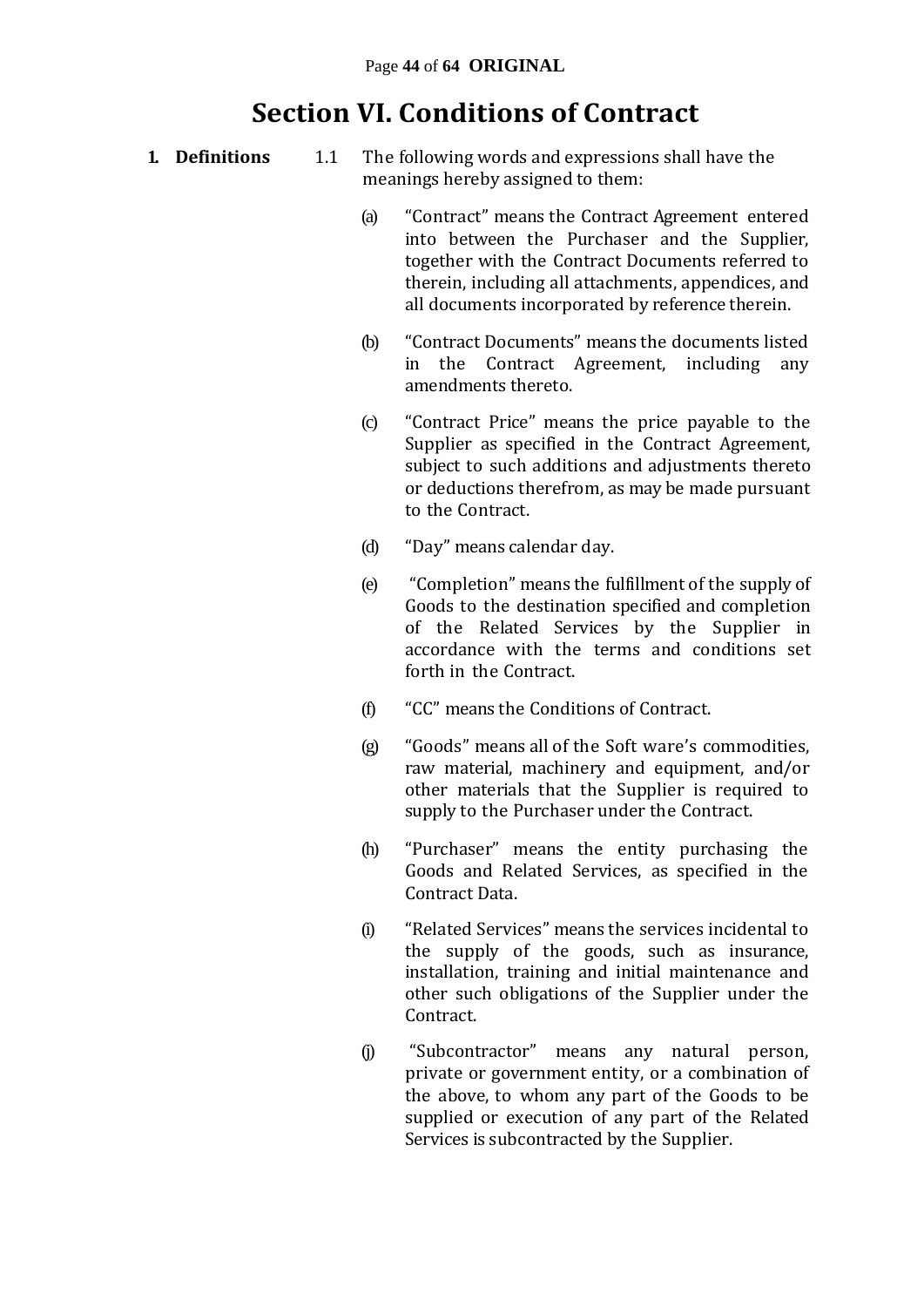- (k) "Supplier" means the natural person, private or government entity,or a combinationof the above, whose bid toperform the Contract has been accepted by the Purchaser and is named as such in the Contract Agreement.
- (l) "The Project Site," where applicable, means the place named in the ContractData.
- 2.1 Subject to the order of precedence set forth in the Contract Agreement, all documents forming the Contract (and all parts thereof) are intended to be correlative, complementary, and mutually explanatory. The Contract Agreement shall be read as a whole.
- 3.1 The Government of Sri Lanka requires the Purchaser aswell as bidders, suppliers, contractors, and consultants to observe the highest standard of ethics during the procurement and execution of such contracts. In pursuit of this policy:
	- (i) "corrupt practice" means offering, giving, receiving, or soliciting, directly or indirectly, of anything of value to influence the action of a public official in the procurement process or in contract execution;
	- (ii) "fraudulent practice" means a misrepresentation or omission of facts in order to influence a procurement process or the execution of a contract;
	- (iii) "collusive practice" means a scheme or arrangement between two or more bidders, with or without the knowledge of the Purchaser to establish bid prices at artificial, noncompetitive levels
	- (iv) "coercive practice" means harming or threatening toharm, directly or indirectly, persons or their property to influencetheir participation in the procurement process or affect the execution of acoract.
- **4. Interpretation** 4.1 If the context so requires it, singular means plural andvice versa.
	- 4.2 EntireAgreement

The Contract constitutes the entire agreement between the Purchaser and the Supplier and supersedes all communications, negotiations and agreements(whether

**2. Contract Documen t**

**3. Fraud and Corruptio s**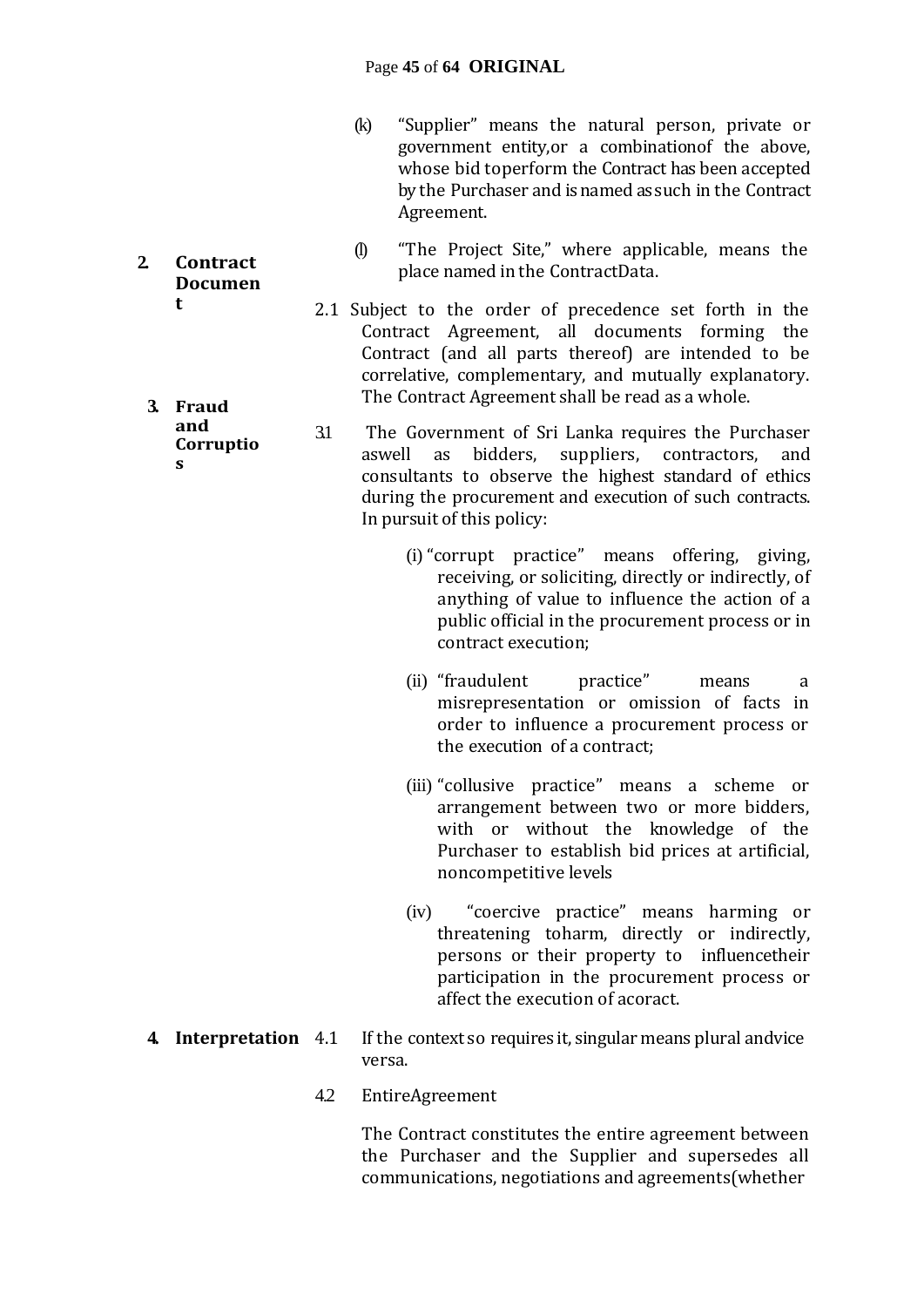#### Page **46** of **64 ORIGINAL**

Written or oral) of the parties with respect thereto made prior to the date of Contract.

4.3 Amendment

No amendment or other variation of the Contract shall be valid unless it is in writing, is dated, expressly refers to the Contract, and is signed by a duly authorized representative of each party thereto.

4.4 Severability

If any provision or condition of the Contract is prohibited or rendered invalid or unenforceable, such prohibition, invalidity or unenforceability shall not affect the validity or enforceability of any other provisions and conditions of the Contract.

- **5. Language** 5.1 The Contract as well as all correspondence anddocuments relatingto the Contract exchanged by the Supplier and the Purchaser, shall be written in English language. Supporting documents and printed literature that are part of the Contract may be in another language provided they are accompanied by an accurate translation of the relevant passages inthe language specified, inwhich case, for purposes of interpretation of the Contract, this translation shallgovern.
	- 5.2 The Supplier shall bearall costs of translation to the governing language and all risks of the accuracy of such translation, for documents provided by the Supplier.
- **6. Joint Venture, Consortium or Association** 6.1 If the Supplier is ajoint venture, consortium, or association, all of the parties shall be jointly and severally liable to the Purchaser for the fulfillment of the provisions of the Contract and shall designate one party to act as a leader with authority to bind the joint venture, consortium, or association. The composition or the constitution of the joint venture, consortium, or association shall not be altered without the prior consent of thePurchaser.
- **7. Eligibility** 7.1 All goods supplied under this contract shall becomplied with applicable standards stipulated by the Sri Lanka Standards Institute. In the absence of such standards, the Goods supplied shall be complied to other internationally accepted standards, such as British Standards.
- **8. Notices** 8.1 Any notice given by one party to the other pursuant tothe Contract shall be in writing to the address specified in the Contract Data. The term "in writing" means communicatedin written form with proof ofreceipt.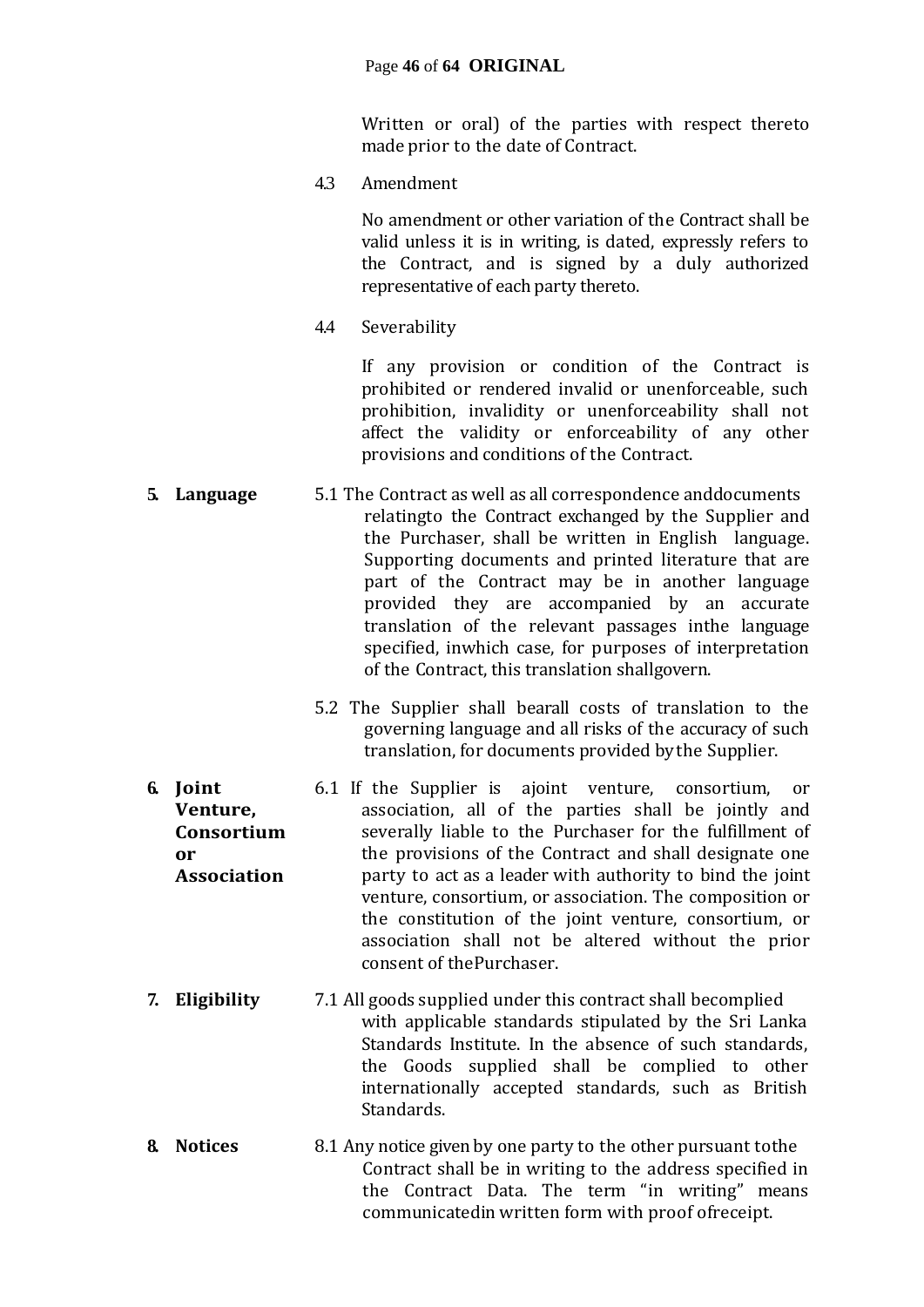| 9.<br>Governin<br>g Law                 | 8.2 A notice shall be effective when delivered or on the                                                                                                                                                                                                                                                                                                                                                                                                                                          |
|-----------------------------------------|---------------------------------------------------------------------------------------------------------------------------------------------------------------------------------------------------------------------------------------------------------------------------------------------------------------------------------------------------------------------------------------------------------------------------------------------------------------------------------------------------|
|                                         | notice's effective date, whichever islater.                                                                                                                                                                                                                                                                                                                                                                                                                                                       |
| 10. Settlement<br>of Disputes           | 9.1 The Contract shall be governed by and interpreted in<br>accordance with the laws of the Democratic Socialist<br>Republic of Sri Lanka.                                                                                                                                                                                                                                                                                                                                                        |
|                                         | 10.1<br>The Purchaser and the Supplier shall make every effort<br>to resolve amicably by direct informal negotiation any<br>disagreement or dispute arising between them under<br>or in connection with the Contract.                                                                                                                                                                                                                                                                             |
|                                         | 10.2<br>If, after twenty-eight (28) days, the parties have failed to<br>resolve their dispute or difference by such mutual<br>consultation, then either the Purchaser or the Supplier<br>may give notice to the other party of its intention to<br>commence<br>arbitration, ashereinafter provided, asto the matter indisput                                                                                                                                                                      |
|                                         | e, and no arbitration in respectof thismatter may be<br>commenced unless such notice isgiven. Any dispute or<br>difference in respectof which a notice of intention to<br>commence arbitration has been given in accordance with<br>this Clause shall be finally settled by arbitration.<br>Arbitration may be commenced prior to or after delivery<br>of the Goods under the Contract. Arbitration proceedings<br>conducted<br>shall<br>be<br>in<br>accordancewiththeArbitrationActNo:11 of1995. |
|                                         | 103<br>Notwithstanding any reference to arbitrationherein,                                                                                                                                                                                                                                                                                                                                                                                                                                        |
| 11. Scope<br><b>of</b><br><b>Supply</b> | the parties shall continue to perform their<br>(a)<br>respective obligations under the Contract unless they<br>otherwise agree; and                                                                                                                                                                                                                                                                                                                                                               |
| 12 Delivery<br>and                      | the Purchaser shall pay the Supplier any monies<br>(b)<br>duethe Supplier.                                                                                                                                                                                                                                                                                                                                                                                                                        |
| <b>Documents</b>                        | 11.1 The Goods and Related Services to be supplied shall be<br>as specified in the Schedule of Requirements.                                                                                                                                                                                                                                                                                                                                                                                      |
| 13. Supplier's<br>Responsibili<br>-ties | 12.1 Subject to CC Sub-Clause 32.1, the Delivery of the Goods<br>and Completion of the Related Services shall be in<br>accordance with the Delivery and Completion Schedule<br>specified in the Schedule of Requirements. Where<br>applicable the details of shipping and other documents to<br>furnished<br>be<br>by<br>the Supplierarespecified in the Contract Data.                                                                                                                           |
|                                         | 13.1 The Supplier shall supply all the Goods and Related<br>Services included in the Scope of Supplyin accordance<br>with CC Clause 11, and the Delivery and Completion<br>Schedule, as per CC Clause 12.                                                                                                                                                                                                                                                                                         |

**14. Contract Price** 14.1 Prices charged by the Supplier for the Goods supplieand the Related Services performed under the Contract shallnot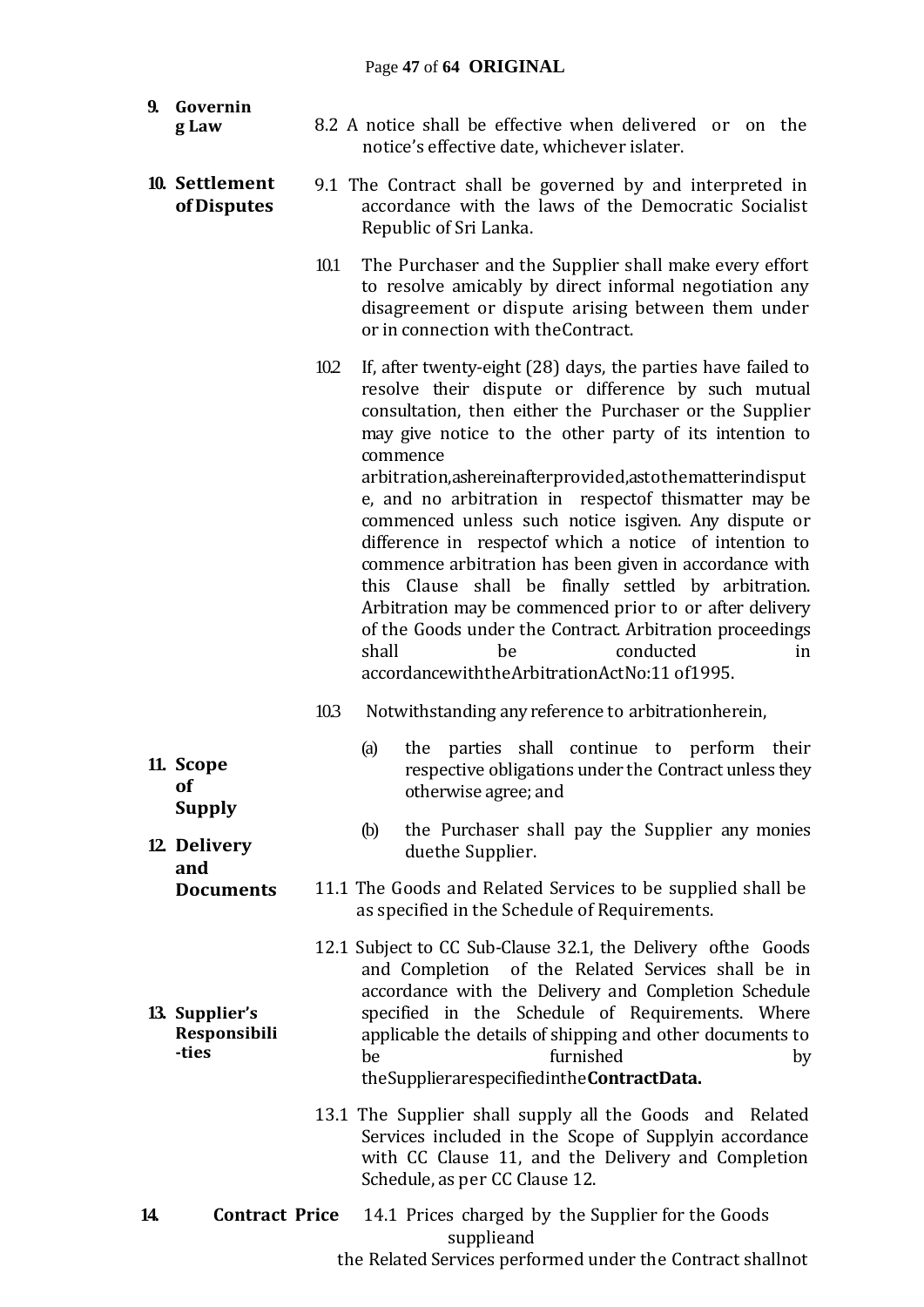vary from the prices quoted by the Supplier in its bid.

- 15.1 The Contract Price, shall be paid as specifiedinthe **Contract Data.**
	- 15.2 The Supplier's request for payment shall be made to the Purchaser in writing, accompanied by invoices describing, as appropriate, the Goods delivered and Related Services performed, and by the documents submitted pursuant to CC Clause 12 and upon fulfillment of all other obligations stipulated in the Contract.
	- 15.3 Payments shall be made promptly by the Purchaser, but in no case later than Sixty(60) days after submission of an invoice or request for payment by the Supplier, and after the Purchaser has acceptedit.
- 16.1 The Supplier shall be entirely responsible for all taxes, duties, licensefees, etc., incurred until delivery of the contracted Goods to the Purchaser.
	- 17.1 If required as specified in the Contract Data, the Supplier shall, within fourteen (14) days of the notification of contract award, provide a performance security of Ten percent (10%) of the Contract Price for the performance of theContract.
		- 17.2 The proceeds of the Performance Security shall be payable to the Purchaser as compensation for any loss resulting from the Supplier's failure to complete its obligations under the Contract.
		- 17.3 As specified in the Contract Data, the Performance Security, if required, shall be in Sri Lanka Rupees and shall be in the format stipulated by the Purchaser in the Contract Data, or in another format acceptable to the Purchaser.
		- 17.4 The Performance Security shall be discharged by the Purchaser and returned to the Supplier not later than twenty-eight (28) days following the date of Completion of the Supplier's performance obligations under the Contract, including any warranty obligations.
- **18. Copyright** 18.1 The copyright in all drawings, documents, and other Material scontaining data and information furnished to the Purchaser by the Supplier herein shall remain vested in the Supplier, or, if they are furnished to the Purchaser directly or through the Supplier by any third party, including suppliers of materials, the copyright in such materials shallremain vested in such third party

#### **16. Taxes and Duties**

**15. Terms of Payment**

#### **17. Performanc e Security**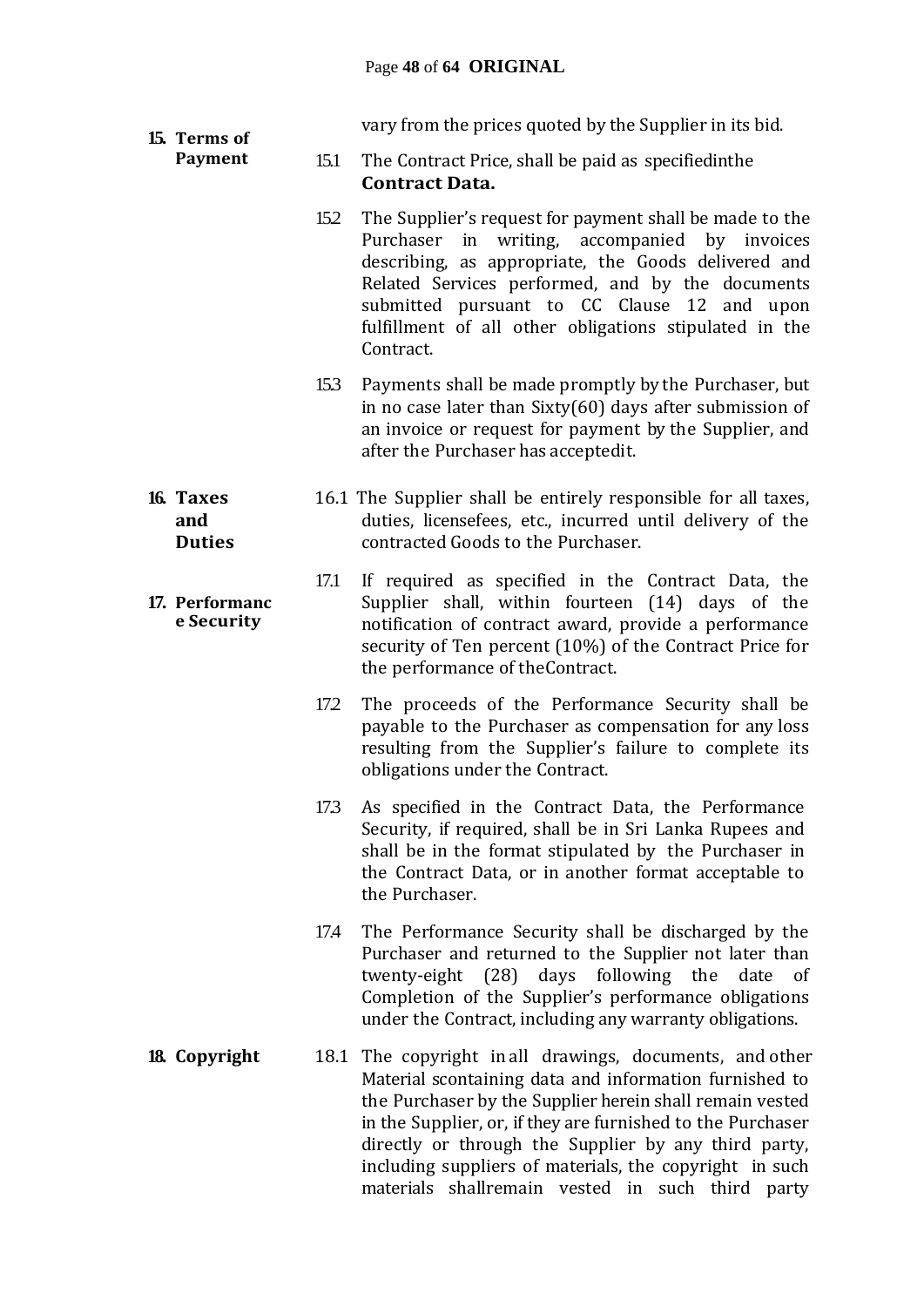| 19. Confidentia<br>Informatio<br>n            |      | The Purchaser and the Supplier shall keep confidential and shall<br>not, without the written consent of the other party hereto, divulge<br>to any third party any documents, data, or other information<br>furnished directly or indirectly by the other party hereto in<br>connection with the Contract, whether such information has been<br>furnished prior to, during or following completion or termination<br>of the Contract. Notwithstanding the above, the Supplier may<br>furnish to its Subcontractor such documents, data, and other<br>information it receives from the Purchaser to the extent required<br>for the Subcontractor to perform its work under the Contract, in<br>which event the Supplier shall obtain from such Subcontractor an<br>undertaking of confidentiality similar to that imposed on the<br>Supplier under CC Clause19. |
|-----------------------------------------------|------|---------------------------------------------------------------------------------------------------------------------------------------------------------------------------------------------------------------------------------------------------------------------------------------------------------------------------------------------------------------------------------------------------------------------------------------------------------------------------------------------------------------------------------------------------------------------------------------------------------------------------------------------------------------------------------------------------------------------------------------------------------------------------------------------------------------------------------------------------------------|
|                                               | 19.1 | The Purchaser shall not use such documents, data, and<br>other information received from the Supplier for any<br>purposes unrelated to the contract. Similarly, the<br>Supplier shall not use such documents, data, and other<br>information received from the Purchaser for any<br>purpose other than the performance of the Contract.                                                                                                                                                                                                                                                                                                                                                                                                                                                                                                                       |
|                                               | 19.2 | The above provisions of CC Clause 19 shall not in any<br>way modify any undertaking of confidentiality given by<br>either of the parties hereto prior to the date of the<br>Contract in respect of the Supply or any partthereof.                                                                                                                                                                                                                                                                                                                                                                                                                                                                                                                                                                                                                             |
|                                               | 193  | The provisions of CC Clause 19 shall survive completion<br>or termination, for whatever reason, of the Contract.                                                                                                                                                                                                                                                                                                                                                                                                                                                                                                                                                                                                                                                                                                                                              |
| 20. Subcontract-<br>ing                       | 20.1 | The Supplier shall notify the Purchaser in writing of all<br>subcontracts awarded under the Contract if notalready<br>specified in the bid. Such notification, in the original bid<br>or later shall not relievethe Supplier from any of its<br>obligations, duties, responsibilities, or liability under<br>the Contract.                                                                                                                                                                                                                                                                                                                                                                                                                                                                                                                                    |
|                                               | 20.2 | Subcontracts shall comply with the provisions of CC<br>Clauses 3 and 7.                                                                                                                                                                                                                                                                                                                                                                                                                                                                                                                                                                                                                                                                                                                                                                                       |
|                                               | 21.1 | <b>Technical Specifications and Drawings</b>                                                                                                                                                                                                                                                                                                                                                                                                                                                                                                                                                                                                                                                                                                                                                                                                                  |
| 21. Specifications<br>and<br><b>Standards</b> |      | The Goods and Related Services supplied under<br>(a)<br>this Contract shall conform to the technical<br>specifications and standards mentioned in Section<br>V, Schedule of Requirements and, when no<br>applicable standard is mentioned, the standard<br>shall be equivalent or superior to the official<br>standards whose application is appropriate to the<br>Goods' country oforigin.                                                                                                                                                                                                                                                                                                                                                                                                                                                                   |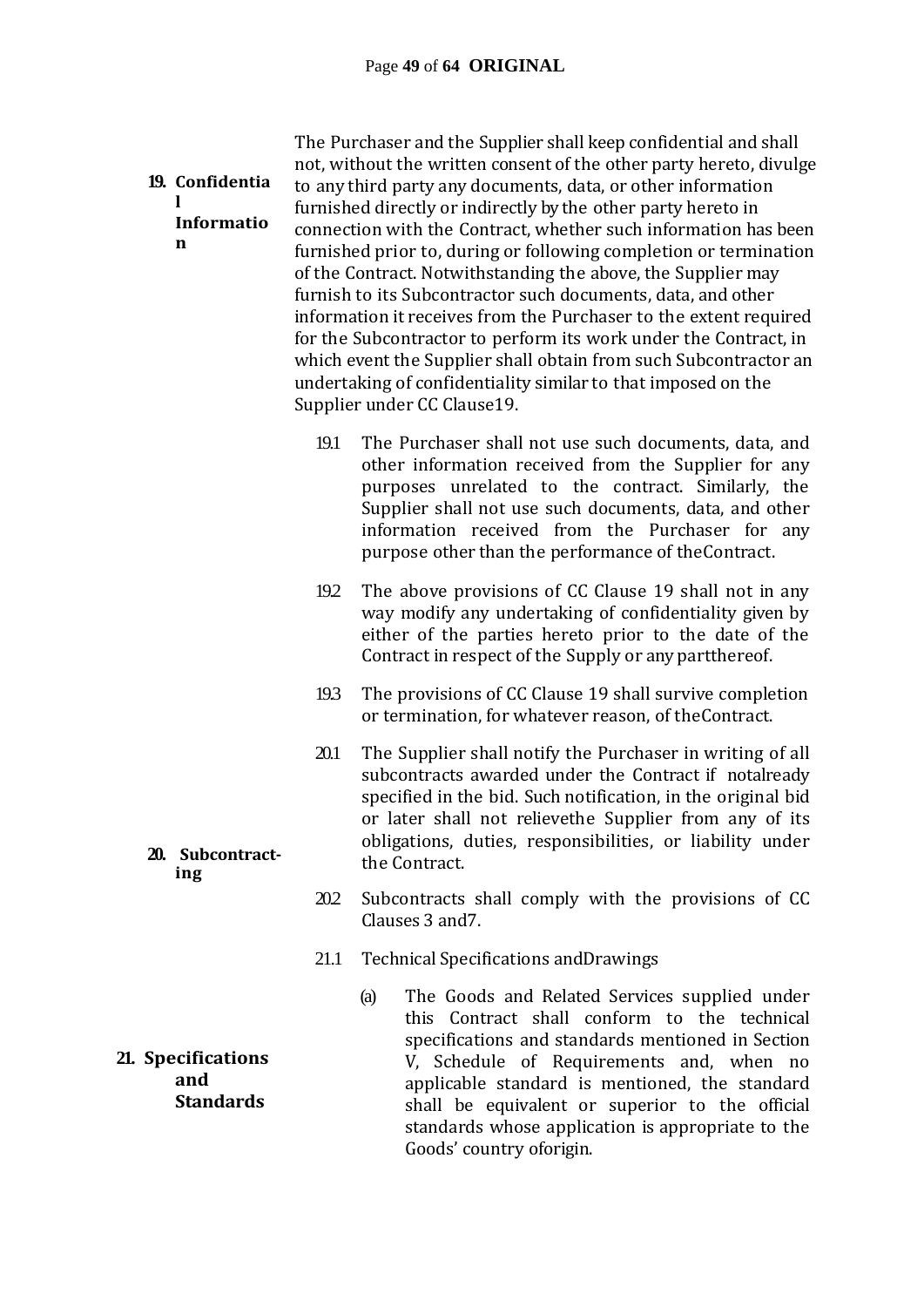- (b) The Supplier shall be entitled to disclaim responsibility for any design, data, drawing, specification or other document, or any modification thereof provided or designed by or on behalf of the Purchaser, by giving a notice of such disclaimer tothePurchaser.
- **22. Packing and Document s** (c) Whereverreferences are made inthe Contract to codes and standards in accordance with which it shall be executed, the edition or the revised version of such codes and standards shall be those specified in the Schedule of Requirements. During Contract execution, any changes in anysuch codes and standards shall be applied only after approval by the Purchaser and shall be treated in accordance with CC Clause32.
	- 22.1 The Supplier shall pack the Goods as is required to prevent their damage or deterioration during transit to their final destination, as indicated in the Contract.
- **23. Insurance** 23.1 Unless otherwise specified in the **Contract Data,**the Goods supplied under the Contract shall be fully insured against loss or damage incidental tomanufacture or acquisition, transportation, storage, and delivery.
- **24. Transportation** 24.1 Unless otherwise specified in the **ContractData,** responsibility for arranging transportation of the Goods shall be a responsibility of thesupplier.

**25. Inspection s andTests 25.1** The Supplier shall at its own expense and at no cost to the Purchaser carry out all such tests and/or inspections of the Goods and Related Services as are specified inthe **ContractData.**

- 252 The inspections and tests may be conducted on the premises of the Supplier or its Subcontractor, at point of delivery, and/or at the Goods' final destination, or in another place as specified in the **Contract Data**. Subject toCC Sub-Clause 25.3, if conducted on the premises of the Supplier or its Subcontractor, all reasonable facilities and assistance, including access to drawings and production data, shall be furnished to the inspectors at no charge to the Purchaser.
- 25.3 The Purchaser or its designated representative shall be entitled to attend the tests and/or inspections referred to in CC Sub-Clause 25.2, provided that the Purchaser bear all of its own costs and expenses incurred in connection with such attendance including, but not limited to, all traveling and board and lodgingexpenses.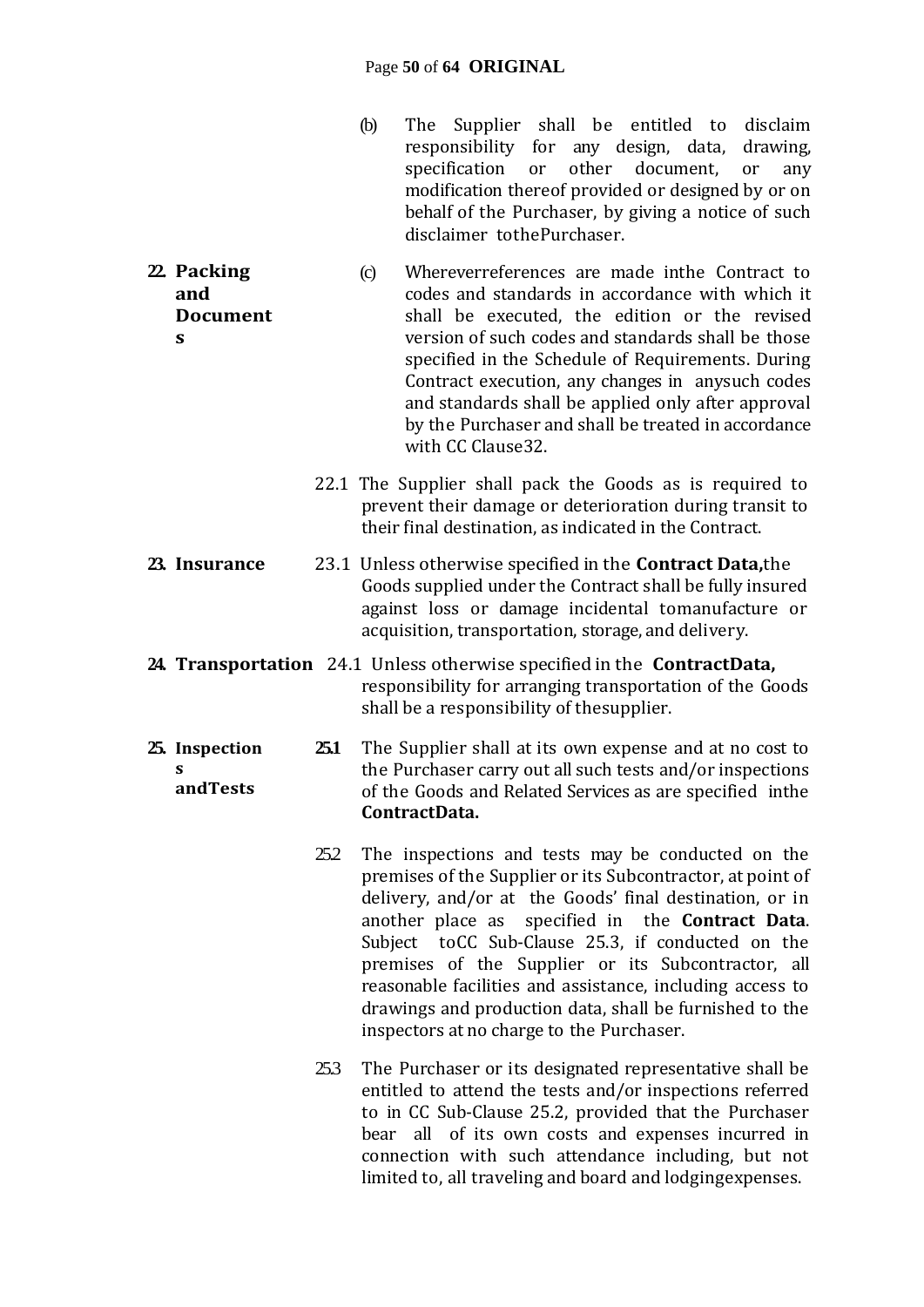#### Page **51** of **64 ORIGINAL**

- 25.4 Whenever the Supplier is ready to carry out any such test and inspection, it shall give a reasonable advance notice, including the place and time, to the Purchaser. The Supplier shall obtain from any relevant third party or manufacturer any necessary permission or consent to enable the Purchaser or its designated representative to attend the test and/orinspection.
- 25.5 The Purchaser may require the Supplier to carry out anytest and/or inspection not required by the Contract but deemed necessary to verify that the characteristics and performance of the Goods complywith the technical specifications codes and standards under the Contract, provided that the Supplier's reasonable costs and expenses incurred in the carrying out of such test and/or inspection shall be added to the Contract Price. Further, if such test and/or inspection impedes the progress of manufacturing and/or the Supplier's performance of its other obligations under the Contract, due allowance will be made in respect of the Delivery Dates and Completion Dates and the other obligations soaffected.
- 25.6 The Supplier shall provide the Purchaser with a report of the results of any such test and/orinspection.
- 25.7 The Purchaser may reject any Goods or any partthereof that failto pass any test and/or inspection or do not conform to the specifications. The Supplier shall either rectify or replace such rejected Goods or parts thereof or make alterations necessary to meet the specifications at no cost to the Purchaser, and shall repeat the test and/or inspection, at no cost to the Purchaser, upon giving a notice pursuant to CC Sub-Clause25.4.
- 25.8 The Supplier agrees that neither the execution of a test and/or inspection of the Goods or any part thereof, nor the attendance by the Purchaser or its representative, nor the issue of any report pursuant to CC Sub-Clause 25.6, shall release the Supplier from any warranties or other obligations under theContract.
- 26.1 Except as provided under CC Clause 31, if the Supplier fails to deliver any or all of the Goods by the Date(s) of delivery or perform the Related Services within the period specified inthe Contract, the Purchaser may without prejudice to all its other remedies under the Contract, deduct from the Contract Price, as liquidated damages, a sum equivalent to the percentage specified in the **Contract Data** of the delivered price of the delayed Goods or unperformed Services for each week or part thereof of delay until actual delivery or performance, up to a maximum deduction of the percentage specified in
- **26. Liquidate d Damages**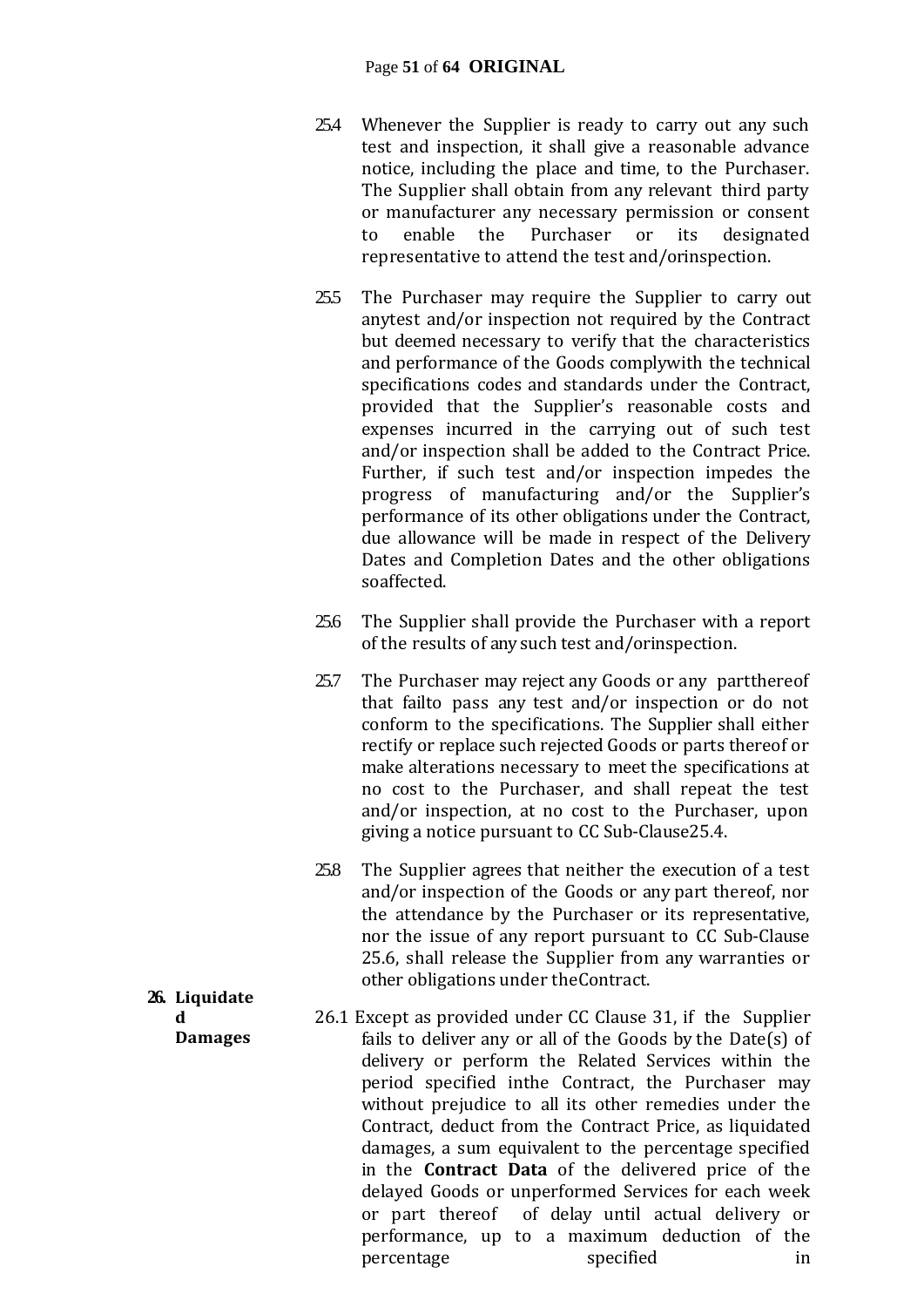those **Contract Data**. Once the maximum is reached, the Purchaser may terminate the Contract pursuant to CC Clause34.

- **27. Warranty** 27.1 The Supplier warrants that all the Goods are new, unused, and of the most recent or current models, and that they incorporate all recent improvements in designand materials, unless provided otherwise in theContract.
	- 27.2 Subject to CC Sub-Clause 21.1(b), the Supplier further warrants that the Goods shall be free from defects arising from any act or omission of the Supplier or arising from design, materials, and workmanship, under normal use in the conditions prevailing in the country of final destination.
	- **27.3** Unless otherwise specified in the **Contract Data**, the warranty shall remain as per the technical sheet attached with this document or any portion thereof as the case may be, have been delivered to and accepted at the final destination indicated in the **Contract Data.**
	- 27.4 The Purchaser shall give notice to the Supplier stating the nature of any such defects together with all available evidence thereof, promptly following the discovery thereof. The Purchaser shall afford all reasonable opportunity for the Supplier to inspect suchdefects.
	- 27.5 Upon receipt of such notice, the Supplier shall, within the period specified in the **Contract Data**, expeditiously repair or replace the defective Goods or parts thereof, at no costto thePurchaser.
	- 27.6 If having been notified, the Supplier fails to remedy the defect within the period specified in the**Contract Data,**the Purchaser may proceed to take within a reasonable period such remedial action as may be necessary, at the Supplier's risk and expense and without prejudice to any other rights which the Purchaser may have against the Supplier under the Contract.
- **28. Patent Indemnity** 28.1 The Supplier shall, subject to the Purchaser's compliance with CC Sub-Clause 28.2, indemnify and hold harmless the Purchaser and its employees and officers from and against any and all suits, actions or administrative proceedings, claims, demands, losses, damages, costs, and expenses of any nature, including attorney's fees and expenses, which the Purchaser may suffer as a result of any infringement or alleged infringement of any patent, utility model, registered design, trademark, copyright, or other intellectual property right registered or otherwise existing at the date of the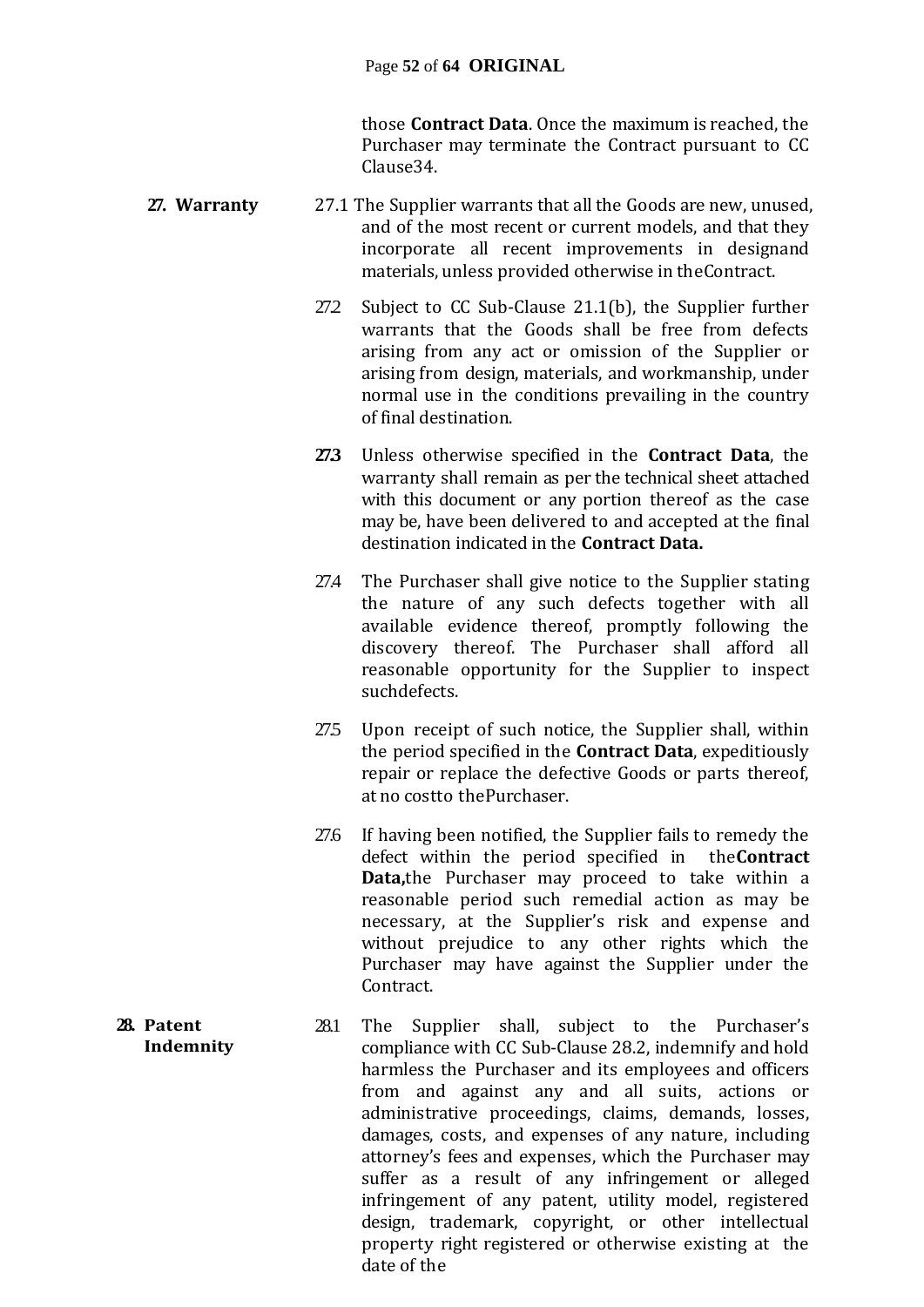Contract by reason of:

- (a) the installation of the Goods by the Supplier or the use of the Goods in the country where the Site islocated;and
- (b) the sale in any country of the products produced by the Goods.

Such indemnity shall not cover any use of the Goods or any part thereof other than for the purpose indicated by or to be reasonably inferred from the Contract, neither any infringement resulting from the use of the Goods or any part thereof, or any products produced thereby in association or combination with any other equipment, plant, or materials not supplied by the Supplier, pursuant to the Contract.

- 28.2 If any proceedings are brought or any claim is made against the Purchaser arising out of the matters referred to in CC Sub-Clause 28.1, the Purchaser shall promptly give the Supplier a notice thereof, and the Supplier may at its own expense and in thePurchaser's name conduct such proceedings or claim and any negotiations for the settlement of any such proceedings orclaim.
- 28.3 If the Supplier fails to notify the Purchaser within twenty- eight (28) days after receipt of such notice that it intends to conduct any such proceedings or claim, then the Purchaser shall be free to conduct the same on its ownbehalf.
- 28.4 The Purchaser shall, at the Supplier's request, afford all available assistance to the Supplier inconducting such proceedings or claim, and shall be reimbursed by the Supplier for all reasonable expenses incurred in sodoing.
- 28.5 The Purchaser shall indemnifyand hold harmless the Supplier and its employees, officers, and Subcontractors from and against any and all suits, actions or administrative proceedings, claims, demands, losses, damages, costs, and expenses of any nature, including attorney's fees and expenses, which the Supplier may suffer as a result of any infringement or alleged infringement of any patent, utility model, registered design, trademark, copyright, or other intellectual property right registered or otherwise existing at the date of the Contract arising out of or in connection with any design, data, drawing, specification, or other documents or materialsprovided or designed by or on behalf of thePurchaser.
- 29.1 Except in cases of criminal negligence orwillful misconduct,

#### **29. Limitation of Liability**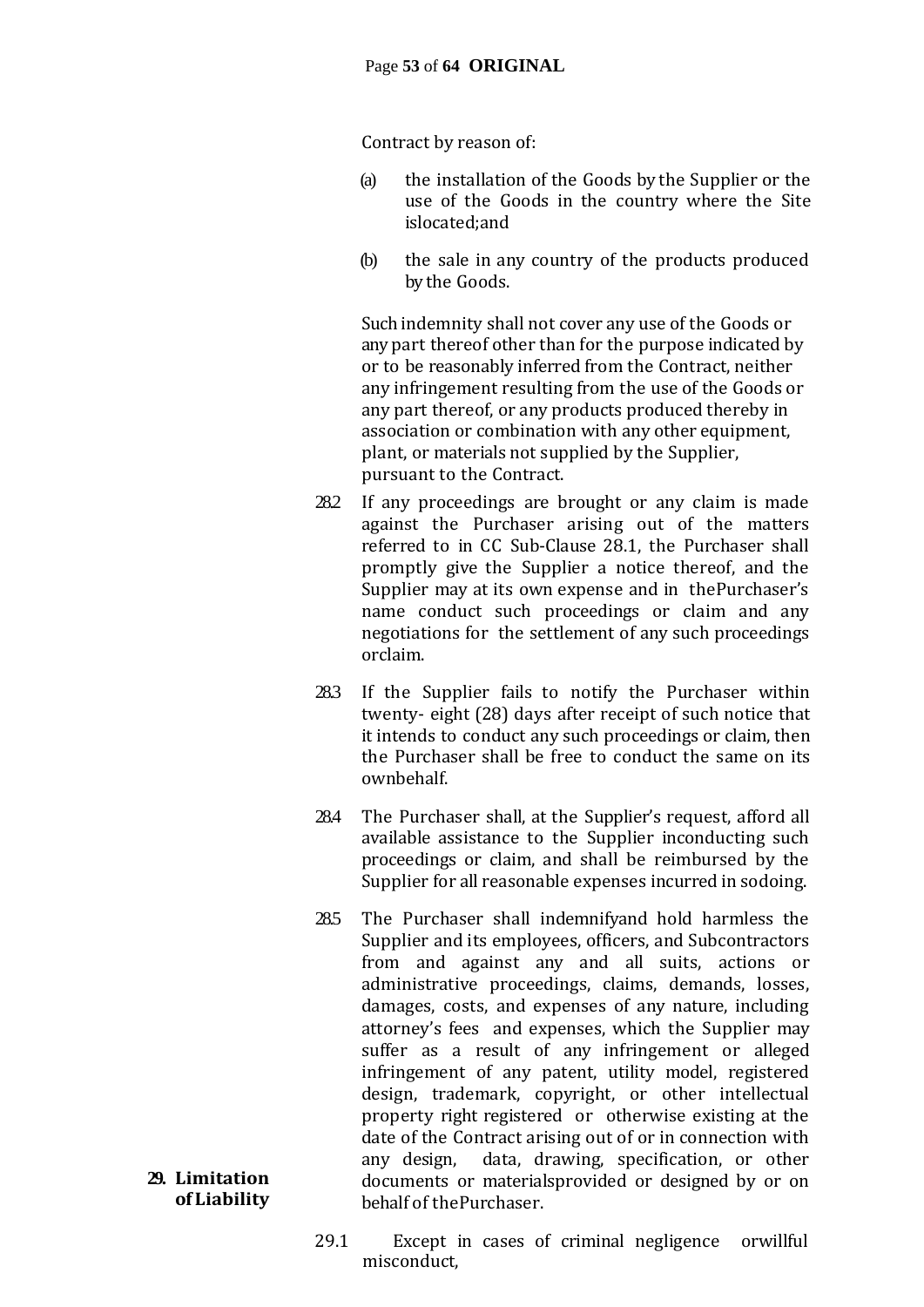- (a) the Supplier shall not be liable to the Purchaser, whether in contract, tort, or otherwise, for any indirect or consequential loss or damage, loss of use, loss of production, or loss of profits or interest costs, provided that this exclusion shall not apply to any obligation of the Supplier to pay liquidated damagesto the Purchaserand
- (b) the aggregate liability of the Supplier to thePurchaser, whether under the Contract, in tort or otherwise, shall not exceed the total Contract Price, provided that this limitation shall not apply to the cost of repairing or replacing defective equipment, or to any obligation of the supplier to indemnify the purchaser with respect to patentinfringement
- 30.1 Unless otherwise specified in the Contract, if after the date of 28 days prior to date of Bid submission, any law, regulation, ordinance, order or bylaw having the force of law is enacted, promulgated, abrogated, or changed in Sri Lanka that subsequently affects the Delivery Date and/or the Contract Price, then such Delivery Date and/or Contract Price shall be correspondingly increased or decreased, to the extent that the Supplier has thereby been affected in the performance of any of its obligations under the Contract. Notwithstanding the foregoing, such additional or reduced cost shall not be separately paid or credited if the same has already been accounted for inthe price adjustment provisions where applicable, in accordance with CC Claus e 14.
- **31. Force Majeure** 31.1 The Supplier shall not be liable for forfeiture ofits Performance Security, liquidated damages, or termination for default if and to the extent that its delay in performance or other failure to perform its obligations under the Contract is the result of an event of Force Majeure.
	- 31.2 For purposes of this Clause, "Force Majeure" means an event or situation beyond the control of the Supplier that is not foreseeable, is unavoidable, and its origin is not due tonegligence or lack of care on the part of the Supplier. Such events may include,but not be limitedto, acts of the Purchaser in its sovereign capacity, wars or revolutions, fires, floods, epidemics, quarantine restrictions, and freight embargoes.
	- 31.3 If a Force Majeure situation arises, the Supplier shall promptly notify the Purchaser in writing of such condition and the cause thereof. Unless otherwise directed by the Purchaser in writing, the Supplier shall continue to perform its obligations under the Contract as far as isreasonably

**30. Change in Laws and Regulation**

**s**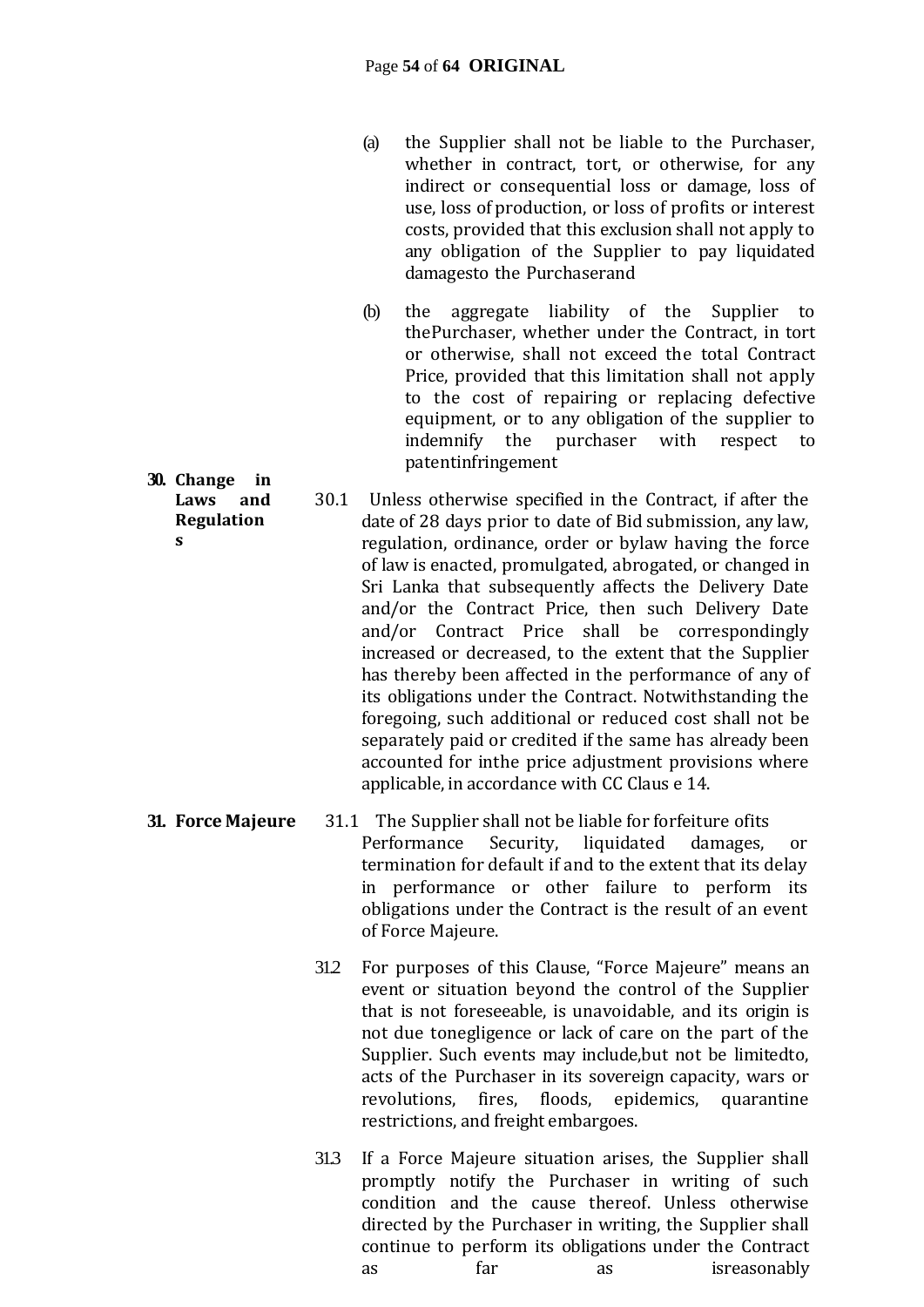#### Page **55** of **64 ORIGINAL**

Practical, and shall seek all reasonable alternative means for performance not prevented by the Force Majeureevent.

32.1 The Purchaser may at any time order the Supplier through notice in accordance CC Clause 8, to make changes within the general scope of the Contract in any one or more of the following:

(a) drawings, designs, or specifications, where Goods to be furnished under the Contract are to be specifically manufactured for the Purchaser;

b. the method of shipment or packing;

# **32.Change Orders and**

- **Contract Amendment** c. the place of delivery ;and
	- d. the Related Services to be provided by the Supplier.

32.2 If any such change causes an increase or decrease in the cost of, or the time required for, the Supplier's performance of any provisions under the Contract, an equitable adjustment shall be made in the Contract Price or in the Delivery/Completion Schedule, or both, and the Contract shall accordingly be amended. Any claims by the Supplier for adjustment under this Clause must be asserted within twenty-eight (28) days from the date of the Supplier's receipt of the Purchaser's changeorder.

32.3 Prices to be charged by the Supplier for any Related Services that might be needed but which were not included in the Contract shall be agreed upon in advance by the parties and shall not exceed the prevailing rates charged to other parties by the Supplier for similarservices.

32.4 Subject to the above, no variation in or modification of the terms of the Contract shall be made except by written amendment signed by the parties.

#### **33. Extension of Times**

33.1 If at any time during performance of the Contract, the Supplier or its subcontractors should encounter conditions impeding timely delivery of the Goods or completion of Related Services pursuant to CC Clause 12, the Supplier shall promptly notify the Purchaser in writing of the delay, its likely duration, and its cause. As soon as practicable after receipt of the Supplier's notice, the Purchaser shall evaluate the situation and may at its discretion extend the Supplier's time for performance, in which case the extension shall be ratified by the parties by amendment of theContract.

33.2 Except in case of Force Majeure, as provided under CC Clause 31, a delay by the Supplier in the performance of its Delivery and Completion obligations shall render the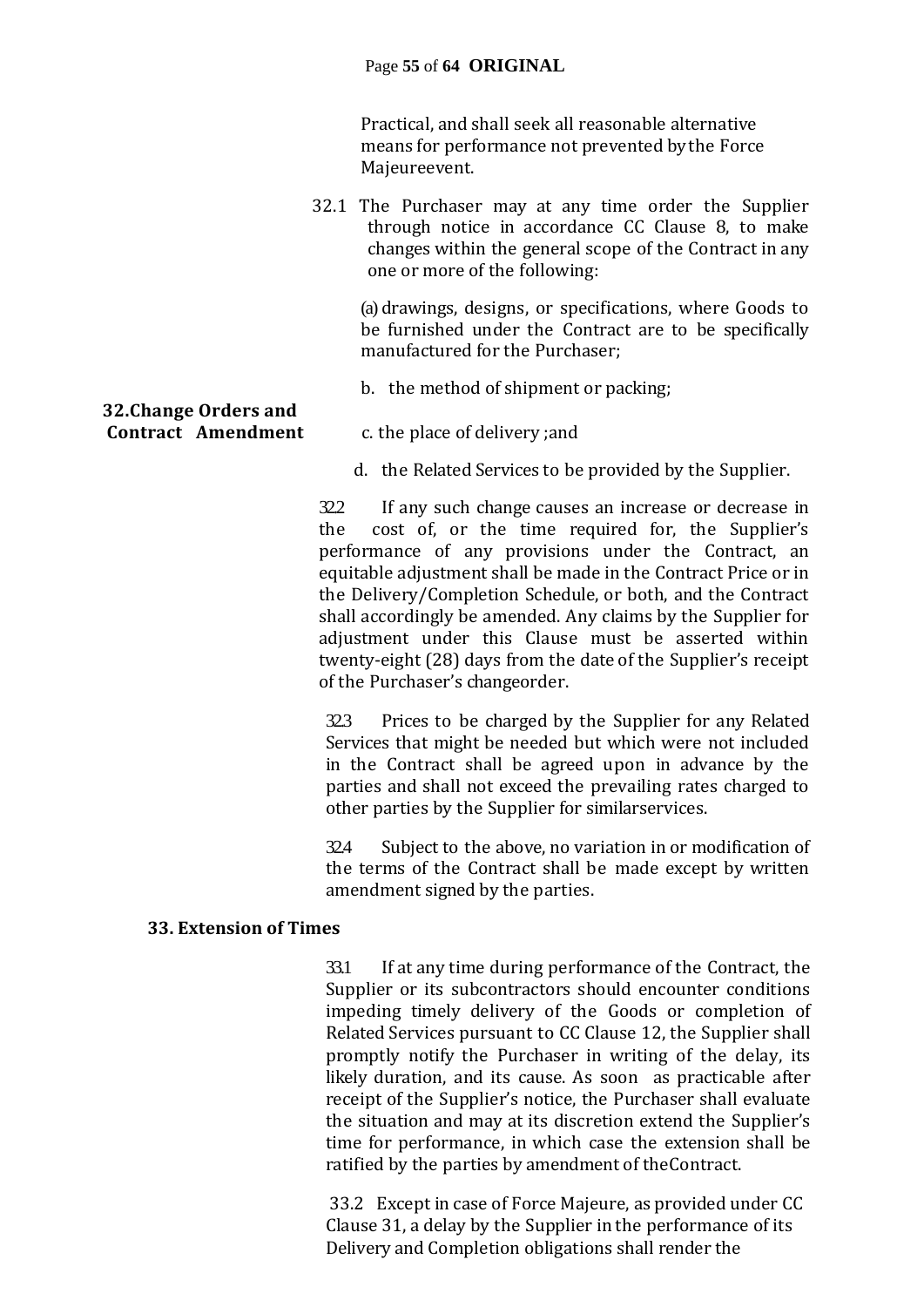Supplier liable to the imposition of liquidated damages pursuant to CC Clause 26, unless an extension of time is agreed upon, pursuant to CC Sub-Clause 33.1.

#### **34Termination** 34.1 Termination forDefault

- (a) The Purchaser, without prejudice to any other remedy for breach of Contract, by written notice of default sent to the Supplier, may terminate the Contract in whole or inpart:
	- (i) if the Supplier fails to deliver any or all of the Goods within the period specified in the Contract, or within any extension thereof granted by the Purchaser pursuant to CC Clause 33;
	- (ii) ifthe Supplier fails to perform any other obligation under the Contract;or
	- (iii) if the Supplier, in the judgment of the Purchaser has engaged in fraud and corruption, as defined inCC Clause 3, incompeting for or in executing theContract.
- (b) In the event the Purchaser terminates the Contract in whole or in part, pursuant to CC Clause 34.1(a), the Purchaser may procure, upon such terms and in such manner as itdeems appropriate, Goods or Related Services similar to thoseundelivered or not performed, and the Supplier shall be liable to the Purchaser for any additional costs for such similar Goods or Related Services. However, the Supplier shall continue performance of the Contract to the extent notterminated.
- 34.2 Termination forInsolvency.
	- (a) The Purchaser may at any time terminate the Contract by giving notice to the Supplier if theSupplier becomes bankrupt or otherwise insolvent. In such event, termination will be without compensation to the Supplier, provided that such termination will not prejudice or affect any right of action or remedy that has accrued or will accrue thereafter to thePurchaser
- 34.3 Termination forConvenience.
	- (a) The Purchaser, by notice sent to the Supplier, may terminate the Contract, in whole or in part, at anytime for its convenience.The notice of termination shall specify that termination is for the Purchaser's convenience, the extent to which performance ofthe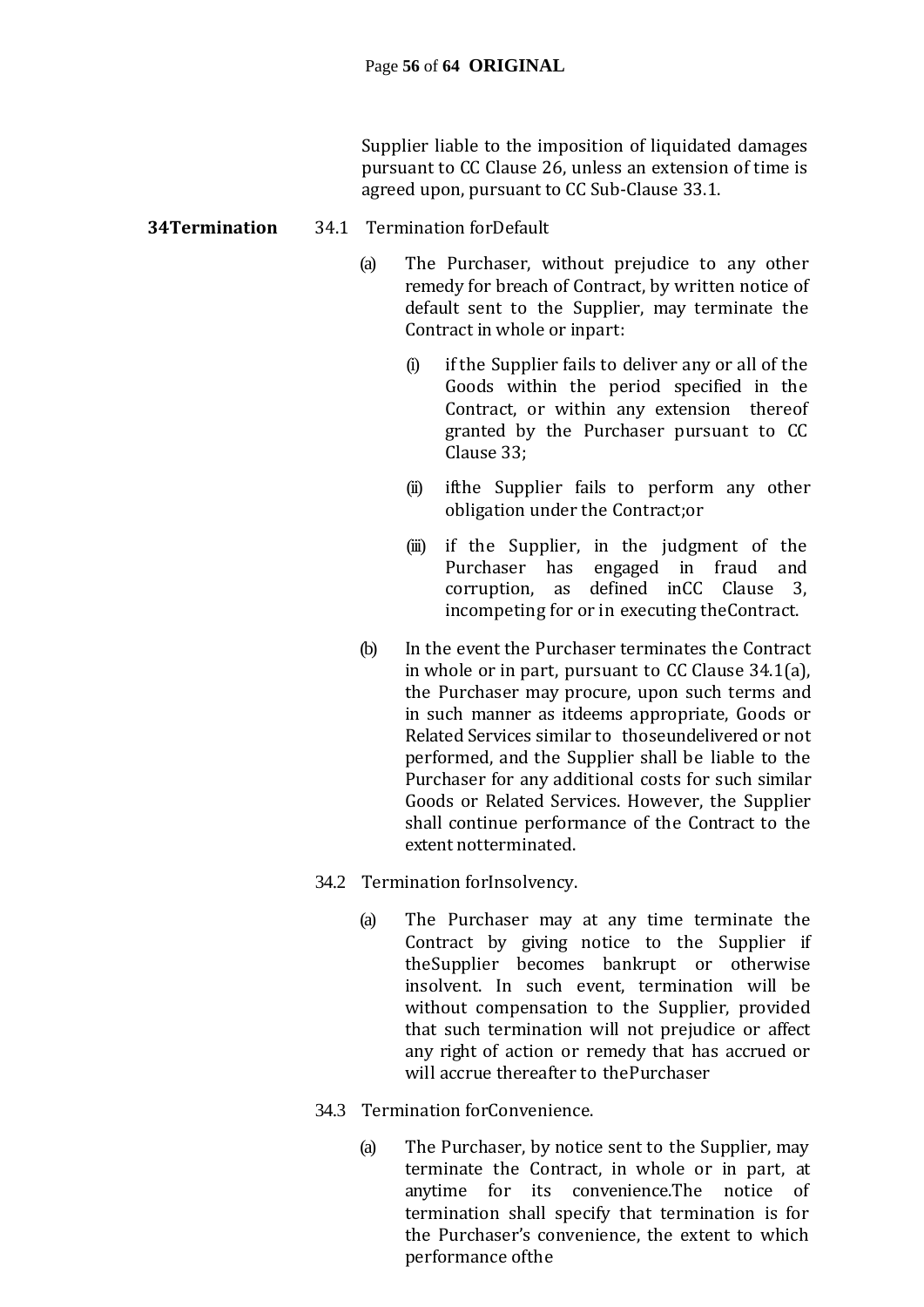Supplier under the Contract is terminated, and the date upon which such termination becomeseffective.

- (b) The Goods that are complete and ready for shipment within twenty-eight (28) days after the Supplier's receipt of notice of termination shall be accepted by the Purchaser at the Contract terms and prices. For the remaining Goods, the Purchaser mayelect:
	- (i) to have any portion completed and delivered at the Contract terms and prices;and/or
	- (ii) to cancel the remainder and pay to the Supplier anagreedamount for partially completed Goods and Related Services and for materials and parts previously procured by theSupplier.
- **35. Cancellation** (According chapter V-16 of gazzeted by-law of Colombo Municipal Council on 17/09/2021)
	- a) If the contractor shall have offered or given or agreed to give to any person any gift or consideration of any kind as an inducement or reward for doing or for bearing to do any action in relation to obtaining, or the execution of, any Council contract;
	- b) If the contractor shall have shown or for borne to show favour or disfavour to any person in relation to any Council contract;
	- c) If the acts described in (a) and (b) shall have been done by any person employed by the contractor or acting on his behalf (whether with or without the knowledge of the contractor);
	- d) If in relation to any contract with the Council the contractor or any person employed by him or acting on his behalf shall have committed any offence under the Bribery and Corruption Acts.
	- e) If the Contractor shall become bankrupt, make an arrangement with creditors, go into liquidation etc.
	- f) If the Engineer or Architect certified in writing that the Contractor :-
		- I. Has abandoned the Contract,
		- II. Has failed to commence the works,
		- III. Has failed to proceed with the works with due diligence,
		- IV. Has failed withing a reasonable period to pull down or replace work after being instructed to do so,
		- V. Is not executing the works in accordance with the contract.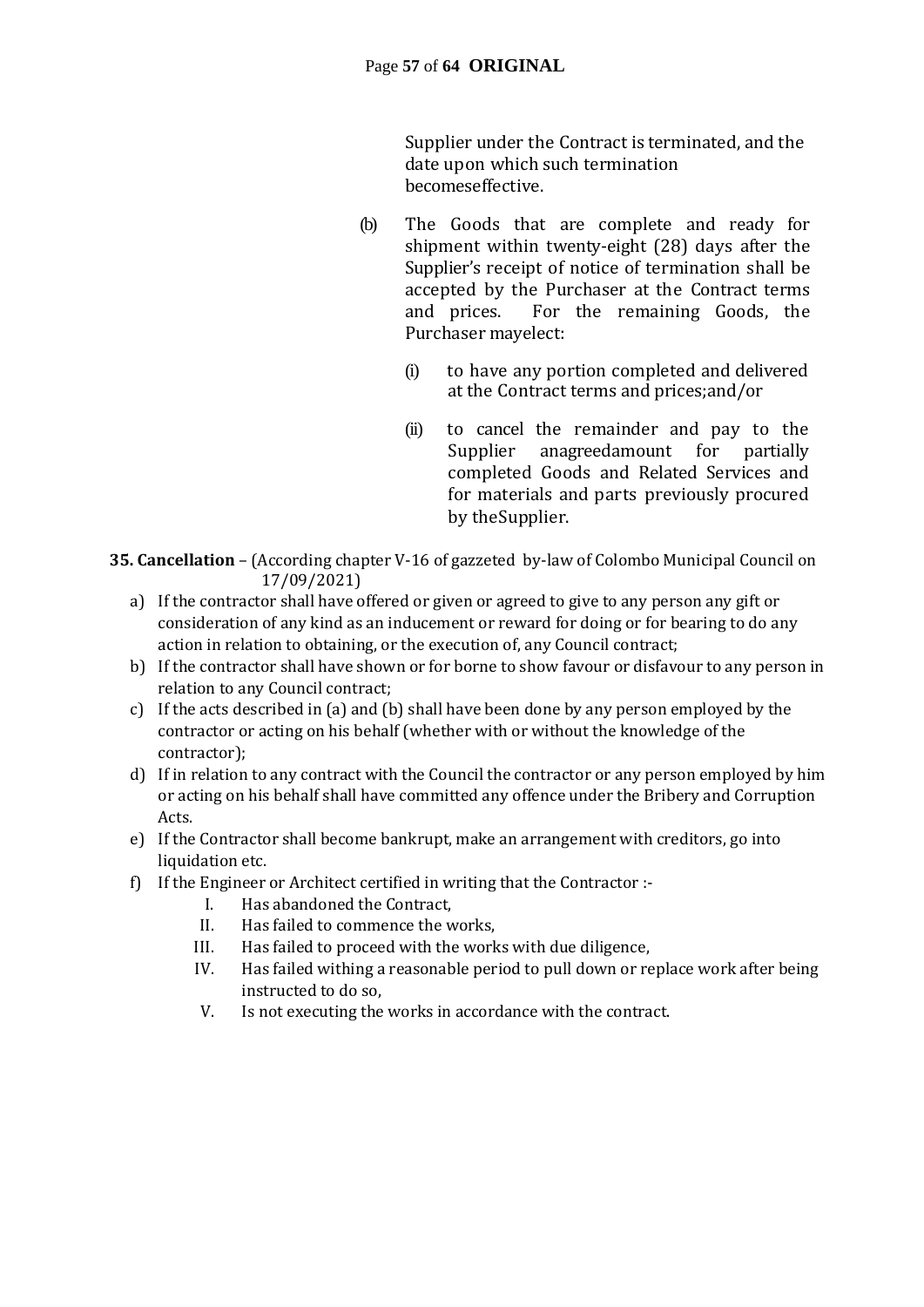### **Section VII. Contract Data**

The following Contract Data shall supplement and / or amend the Conditions of Contract (CC). Whenever there is a conflict, the provisions herein shall prevail over those in the CC*.* 

*[The Purchaser shall select insert the appropriate wording using the samples below or other acceptable wording, and delete the text in italics]*

| CC 1.1(i)  | The Purchaser is <sup>16</sup> : Colombo Municipal Council                                                                                                                                                                                                                                                                                                                                                                                                                                                                                                                                                                                                                                                                 |
|------------|----------------------------------------------------------------------------------------------------------------------------------------------------------------------------------------------------------------------------------------------------------------------------------------------------------------------------------------------------------------------------------------------------------------------------------------------------------------------------------------------------------------------------------------------------------------------------------------------------------------------------------------------------------------------------------------------------------------------------|
| CC 1.1 (m) | The Project Site(s)/Final Destination(s) is/are <sup>17</sup> : Suduwella Main Stores<br>CC.10                                                                                                                                                                                                                                                                                                                                                                                                                                                                                                                                                                                                                             |
| CC 8.1     | For <b>notices</b> , the Purchaser's address shall be:                                                                                                                                                                                                                                                                                                                                                                                                                                                                                                                                                                                                                                                                     |
|            | Attention <sup>18</sup> : Municipal Commissioner                                                                                                                                                                                                                                                                                                                                                                                                                                                                                                                                                                                                                                                                           |
|            | Address: Colombo Municipal Council                                                                                                                                                                                                                                                                                                                                                                                                                                                                                                                                                                                                                                                                                         |
|            | Telephone: 2686369                                                                                                                                                                                                                                                                                                                                                                                                                                                                                                                                                                                                                                                                                                         |
|            | Facsimile number: 2662329                                                                                                                                                                                                                                                                                                                                                                                                                                                                                                                                                                                                                                                                                                  |
|            | Electronic mail address:caccproc@colombo.gov.lk                                                                                                                                                                                                                                                                                                                                                                                                                                                                                                                                                                                                                                                                            |
| CC 15.1    | The method of Payment                                                                                                                                                                                                                                                                                                                                                                                                                                                                                                                                                                                                                                                                                                      |
|            | Contract Date should be amended as below.                                                                                                                                                                                                                                                                                                                                                                                                                                                                                                                                                                                                                                                                                  |
|            | 1. 20 % of the contract amount at the delivery of the PO.                                                                                                                                                                                                                                                                                                                                                                                                                                                                                                                                                                                                                                                                  |
|            | 2. Balance 80% will be after commissioning and handing over the<br>source codes & It's confirmation by the IT Division.                                                                                                                                                                                                                                                                                                                                                                                                                                                                                                                                                                                                    |
|            | All the payments done by online system of the Payments Department.<br>Bank Details shall be submitted according to the attached format<br>(Annexure - A)&Certified bank statement (mentioned name &account<br>number is enough) shall be submitted along with the bid document.                                                                                                                                                                                                                                                                                                                                                                                                                                            |
|            | Submission of PCA(4) Registration certificate when claim payments.                                                                                                                                                                                                                                                                                                                                                                                                                                                                                                                                                                                                                                                         |
| CC 17.1    | A Performance Security Required.                                                                                                                                                                                                                                                                                                                                                                                                                                                                                                                                                                                                                                                                                           |
|            | Immediately after the receipt of the Letter of award, (at least 07 days) the<br>Bidder should submit a guarantee from a Bank recognized accepted by<br>the Central Bank of Sri Lanka under Banking Act No:30 of 1988 for a<br>amount equivalent to Rs. 10% of total value form of a Performance<br>Securityform of a performance Guarantee obtained in favour of the<br>Municipal Commissioner in the Tendering/Bidding Currency, with a<br>letter of acceptance and enter into an agreement with the Colombo<br>Municipal Council for the due and satisfactory performance of the<br>contract. The Tenderer/Bidder should bear the cost of stamps if any that<br>should be affixed to the contract and the legal charges. |
|            |                                                                                                                                                                                                                                                                                                                                                                                                                                                                                                                                                                                                                                                                                                                            |

<sup>16</sup>*Insert complete legal name of the Purchaser*

l

<sup>17</sup>*Insert name(s) and detailed information on the location(s) of the site(s)*

<sup>18</sup>*insert full name and the designation of the officer, if applicable*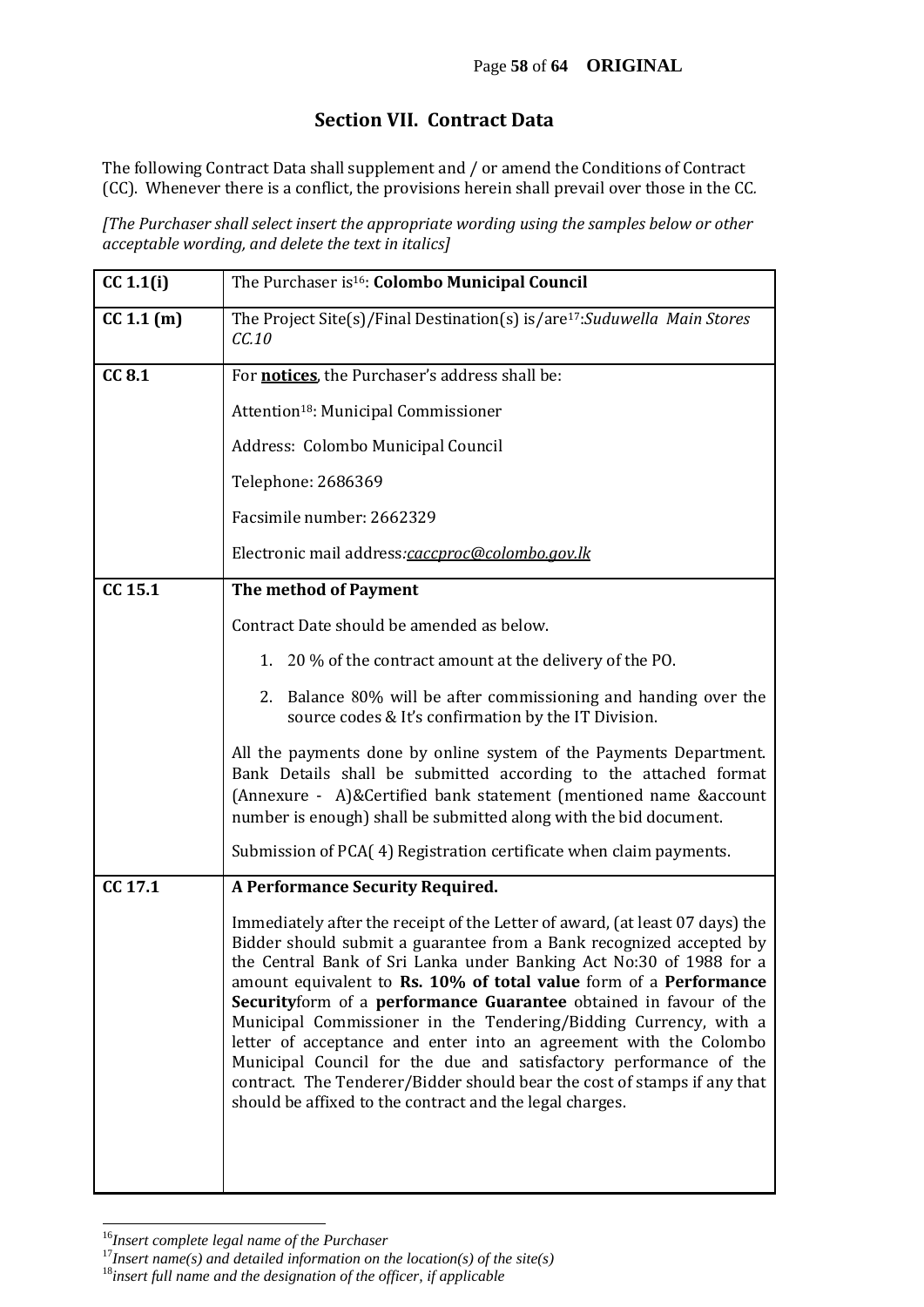|         | THE BANK Guarantee shall ensure the completion of all obligations<br>under the contract and the aforesaid performance Guarantee shall be<br>valid for 208 Days Payable on demand at Colombo.                                                                                                                                                                                                                                                                                                                                                                                                                                                                                                                                                                                            |
|---------|-----------------------------------------------------------------------------------------------------------------------------------------------------------------------------------------------------------------------------------------------------------------------------------------------------------------------------------------------------------------------------------------------------------------------------------------------------------------------------------------------------------------------------------------------------------------------------------------------------------------------------------------------------------------------------------------------------------------------------------------------------------------------------------------|
| CC 25.1 | The inspections and tests shall be <sup>19</sup> :                                                                                                                                                                                                                                                                                                                                                                                                                                                                                                                                                                                                                                                                                                                                      |
| CC 25.2 | The Inspections and tests shall be conducted a <sup>20</sup> t:                                                                                                                                                                                                                                                                                                                                                                                                                                                                                                                                                                                                                                                                                                                         |
| CC 26.1 | The liquidated damage:<br>The Goods ordered should be supplied according to the delivery schedule<br>by the Selected supplier and it failure to supply as aforesaid shall be<br>subject to charge rupees five Thousand (Rs.5000/-) per every week or<br>part thereof for a period sanctioned by the Council.<br>If the failure or delay in supply exceeding one month rupees ten<br>Thousand (Rs.10,000/=) will be recovered as damages for such week or a<br>part thereof and those suppliers are subject to be "Blacklisted" by the<br>Council.<br>However, the Municipal Commissioner may grant an extension of time if<br>the Municipal Commissioner is satisfied that the delay in completion of<br>the said supply was due to reasons beyond the control of the said<br>Supplier. |

 $\overline{a}$ <sup>19</sup>*insert nature, frequency, procedures for carrying out the inspections and tests* <sup>20</sup>*insert name(s) of location(s)*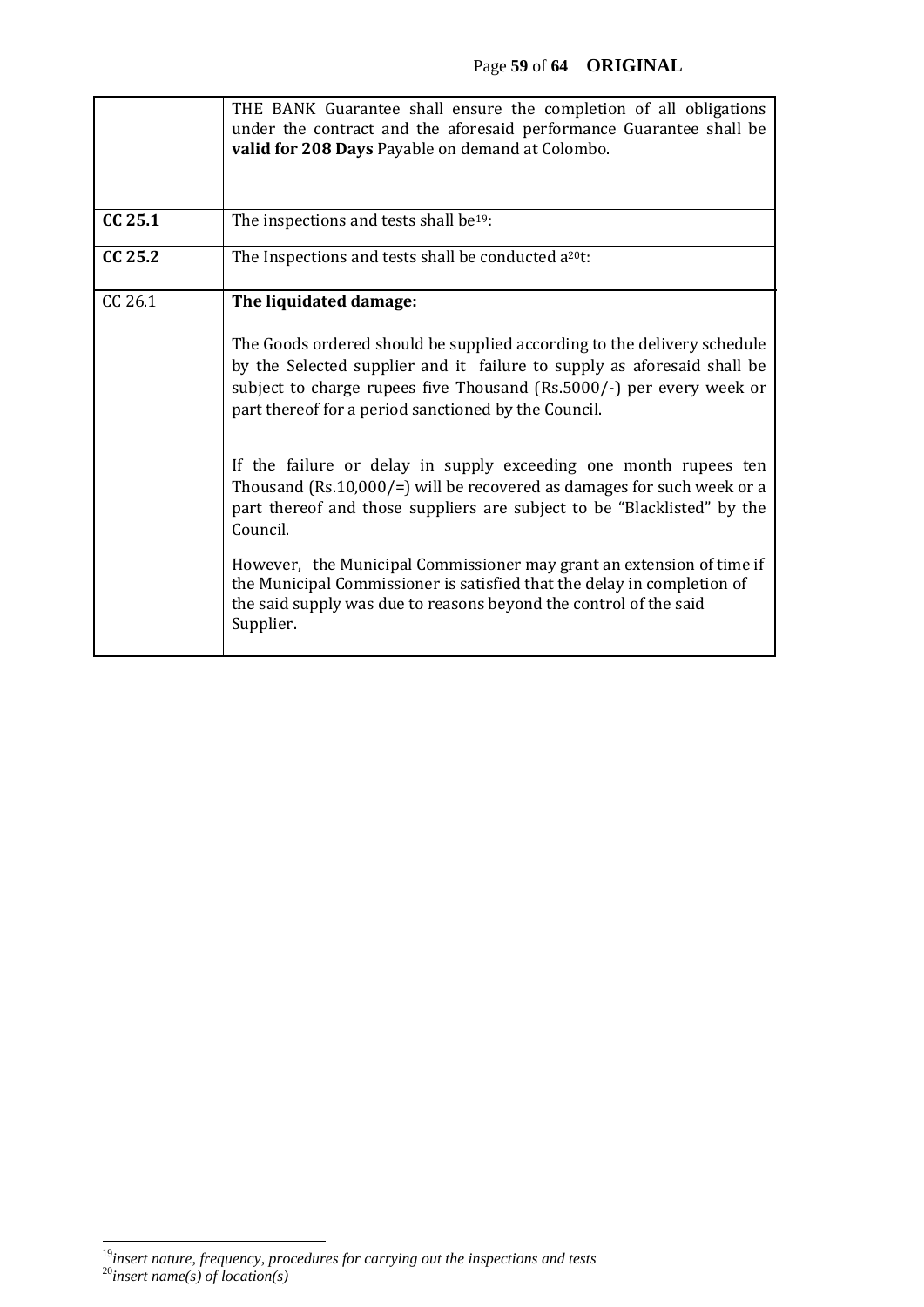### **Section VIII. Contract Forms**

## **Table of Forms**

- 1. Contract Agreement
- 2. Performance Security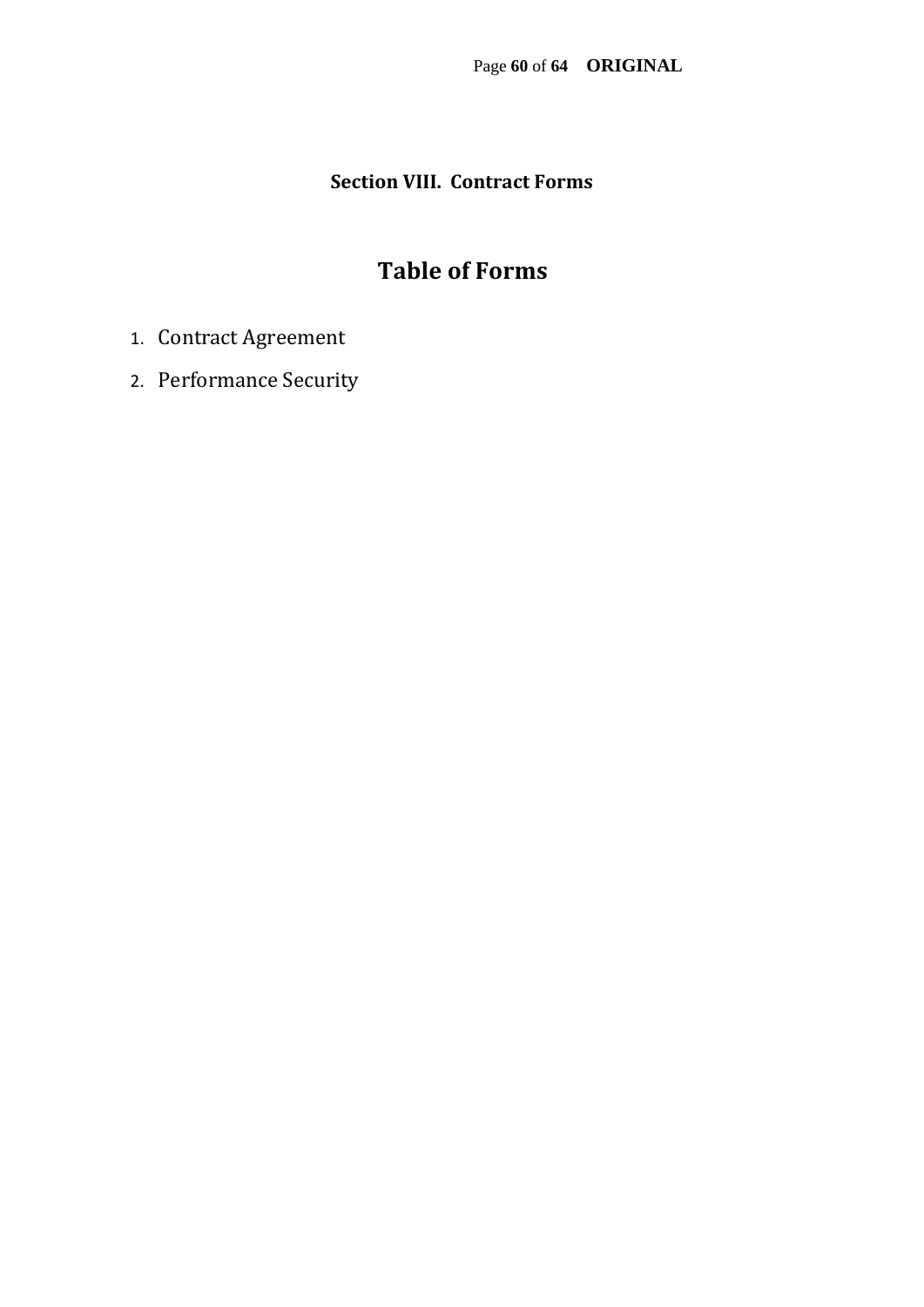## **1. Contract Agreement**

THIS CONTRACT AGREEMENT is made

The ……………………………………………… [ insert: **number** ] day of [ insert: **month** ], [ insert: **year** ].

#### BETWEEN

(1)  $\int$  [ insert complete name of Purchaser ], a  $\int$  insert description of type of legal entity, for example, an agency of the Ministry of ………….. or corporation and having its principal place of business at [ insert address of Purchaser ] (hereinafter called "the Purchaser"), and

(2) [ insert name of Supplier ], a corporation incorporated under the laws of [ insert: country of Supplier ] and having its principal place of business at [ insert: address of Supplier ] (hereinafter called "the Supplier").

WHEREAS the Purchaser invited bids for certain Goods and ancillary services, viz., [insert brief description of Goods and Services] and has accepted a Bid by the Supplier for the supply of those Goods and Services in the sum of [insert Contract Price in words and figures, expressed in the Contract currency(ies) ] (hereinafter called "the Contract Price").

#### NOW THIS AGREEMENT WITNESSETH AS FOLLOWS:

1. In this Agreement words and expressions shall have the same meanings as are respectively assigned to them in the Conditions of Contract referred to.

2. The following documents shall constitute the Contract between the Purchaser and the Supplier, and each shall be read and construed as an integral part of the Contract:

- (a) This Contract Agreement
- (b) Contract Data
- (c) Conditions of Contract

(d) Technical Requirements (including Schedule of Requirements and Technical Specifications)

- (e) The Supplier's Bid and original Price Schedules
- (f) The Purchaser's Notification of Award
- (g) "Software " should be included after "Means all the "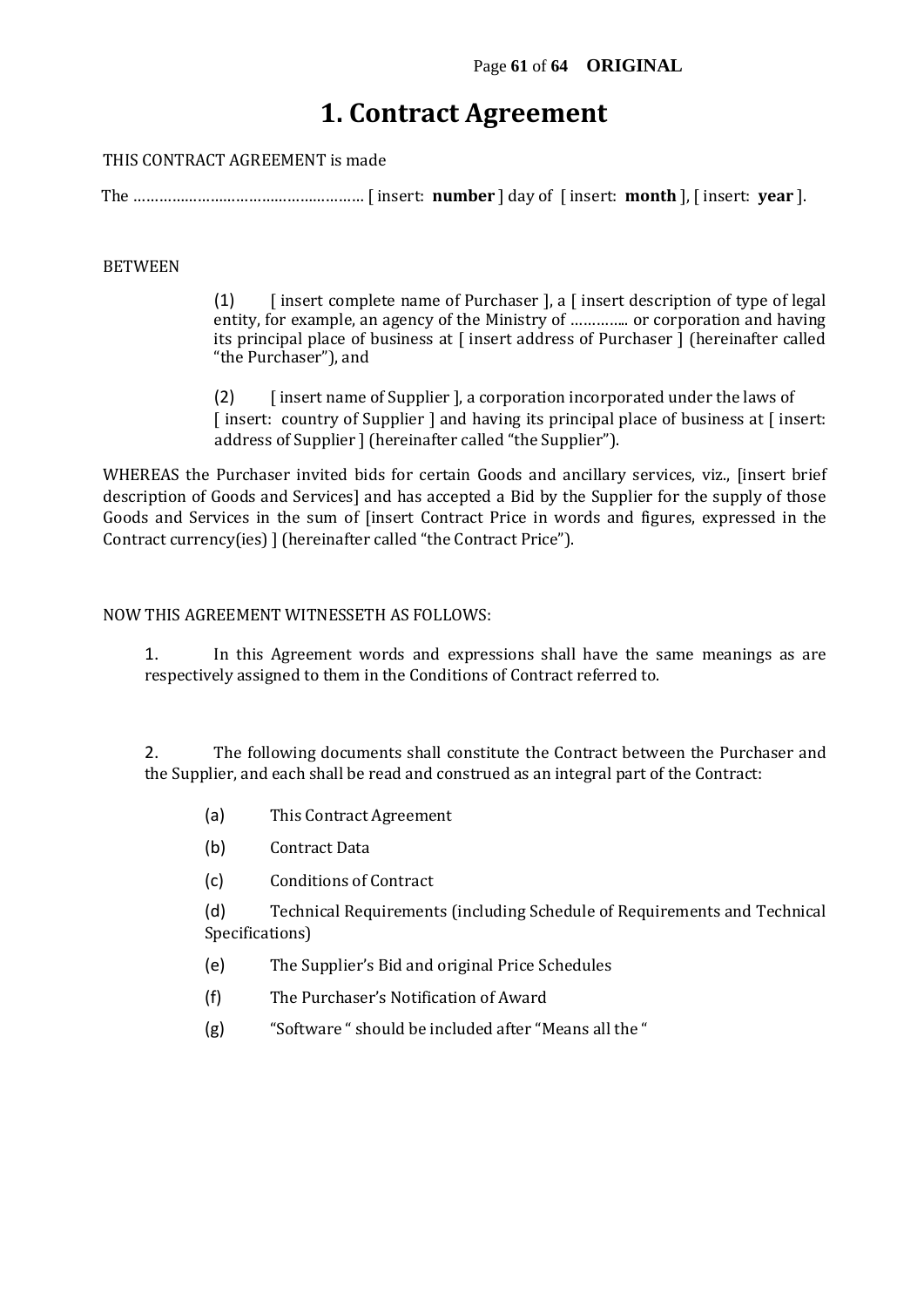3. This Contract shall prevail over all other Contract documents. In the event of any discrepancy or inconsistency within the Contract documents, then the documents shall prevail in the order listed above.

4. In consideration of the payments to be made by the Purchaser to the Supplier as hereinafter mentioned, the Supplier hereby covenants with the Purchaser to provide the Goods and Services and to remedy defects therein in conformity in all respects with the provisions of the Contract.

5. The Purchaser hereby covenants to pay the Supplier in consideration of the provision of the Goods and Services and the remedying of defects therein, the Contract Price or such other sum as may become payable under the provisions of the Contract at the times and in the manner prescribed by the Contract.

IN WITNESS whereof the parties hereto have caused this Agreement to be executed in accordance with the laws of Democratic Socialist Republic of Sri Lanka on the day, month and year indicated above.

For and on behalf of the Purchaser

Signed: [insert signature] in the capacity of  $\lceil$  insert title or other appropriate designation  $\lceil$  in the presence of [insert identification of official witness]

For and on behalf of the Supplier

Signed: [insert signature of authorized representative(s) of the Supplier] in the capacity of [ insert title or other appropriate designation ] in the presence of [ insert identification of official witness]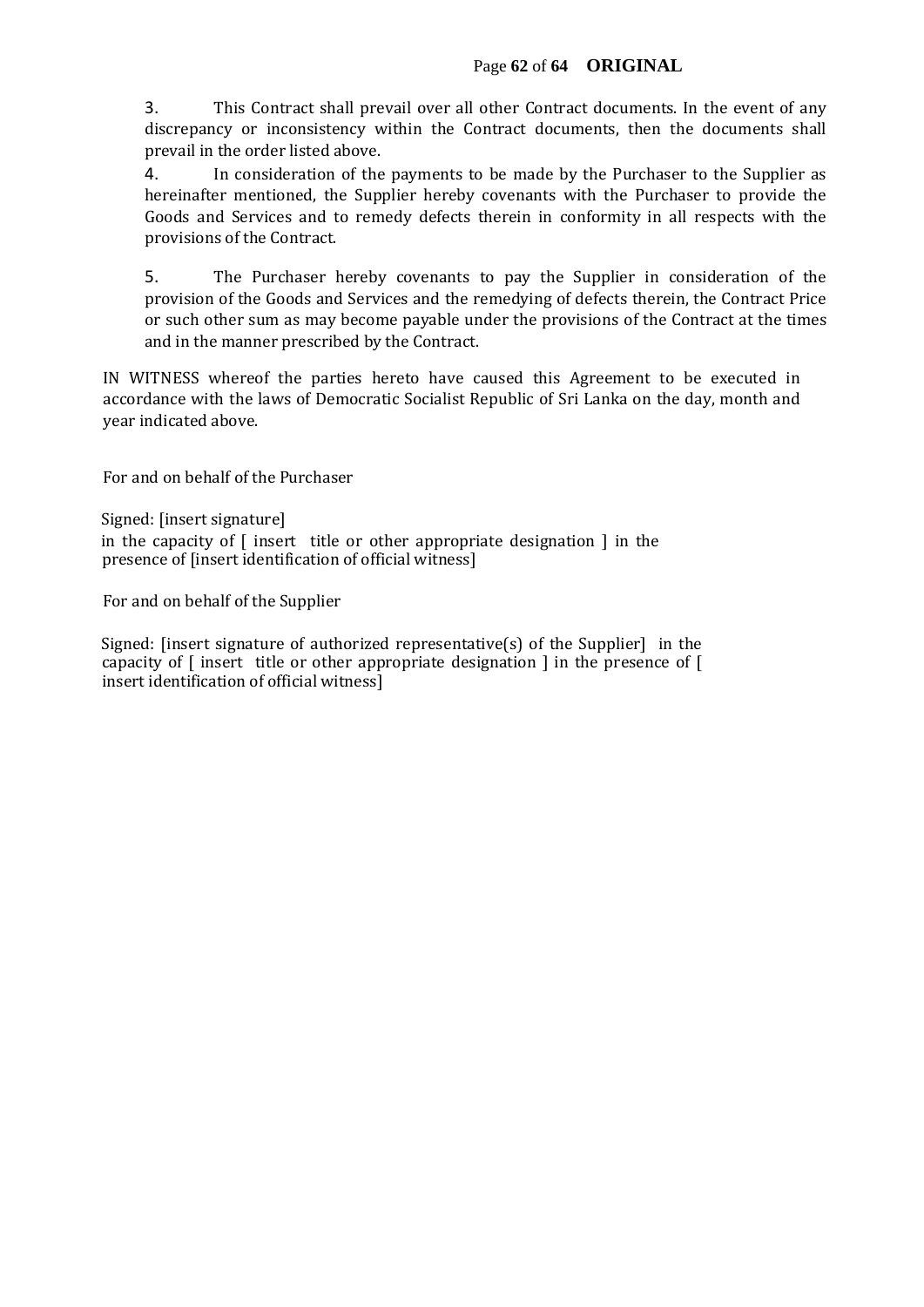## 2**. Performance Security**

--------------------- [Issuing Agency's Name, and Address of Issuing Branch or Office] ---------------------- \* **Beneficiary**: Municipal Commissioner, Colombo Municipal Council

**Date:** ------------------------------

**PERFORMANCE GUARANTEE No.:** 

We have been informed that ----------------- [name of Supplier] (hereinafter called "the

Supplier") has entered into Contract No. --------------- [reference number of the contract] dated ---------- --- with you, for the -------------- Supply of ------------------- [name of contract and brief description] (hereinafter called "the Contract").

Furthermore, we understand that, according to the conditions of the Contract, a performance guarantee is required.

At the request of the Supplier, we ---------------- [name of Agency] hereby irrevocably undertake to pay you any sum or sums not exceeding in total an amount of ------------ [amount in figures] (----------- ---) [amount in words], such sum being payable in the types and proportions of currencies in which the Contract Price is payable, upon receipt by us of your first demand in writing accompanied by a written statement stating that the Contractor is in breach of its obligation(s) under the Contract, without your needing to prove or to show grounds for your demand or the sum specified therein.

This guarantee shall expire, no later than the …. day of ……, 20.. [insert date, 28 days beyond the scheduled completion date including the warranty period] and any demand for payment under it must be received by us at this office on or before that date.

[signature(s)]

\_\_\_\_\_\_\_\_\_\_\_\_\_\_\_\_\_\_\_\_\_